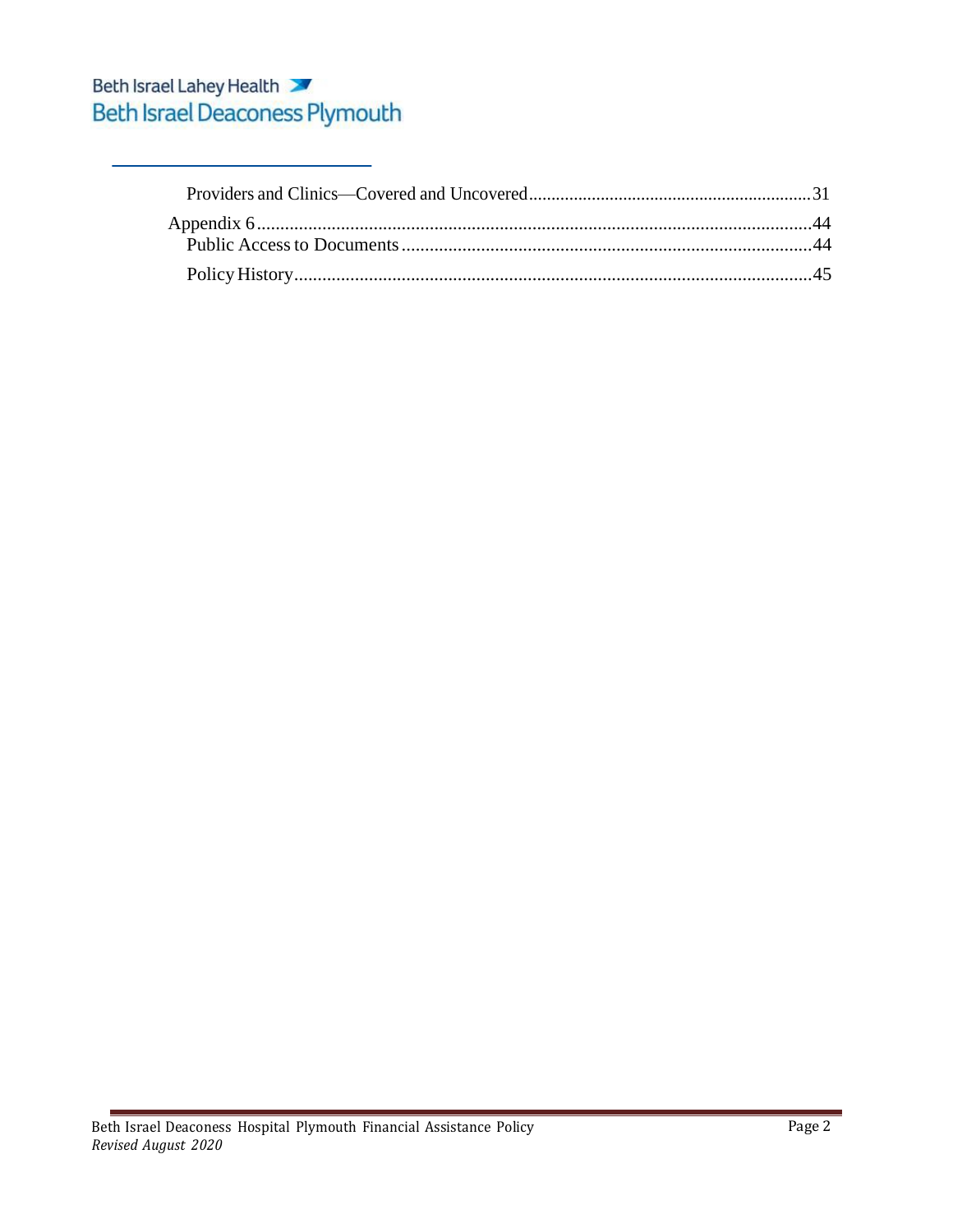## <span id="page-2-0"></span>**BIDHP Financial Assistance Policy**

|                   | Applicable To This policy applies to Beth Israel Deaconess Hospital-Plymouth, Inc. ("BIDHP,"<br>the "hospital" or the "Hospital"), with respect to the hospital it operates and any<br>substantially related entity (as defined in the Department of Treasury section<br>$501(r)$ regulations) and providers employed by or affiliated with BIDHP (see<br>Appendix Five (5) for the complete list of providers covered under this policy).                                                                                                                                                                                                                                                                                                                                                                                                                                                                                                                                                                                                                                                                                                                                                                                                                                                                                                              |
|-------------------|---------------------------------------------------------------------------------------------------------------------------------------------------------------------------------------------------------------------------------------------------------------------------------------------------------------------------------------------------------------------------------------------------------------------------------------------------------------------------------------------------------------------------------------------------------------------------------------------------------------------------------------------------------------------------------------------------------------------------------------------------------------------------------------------------------------------------------------------------------------------------------------------------------------------------------------------------------------------------------------------------------------------------------------------------------------------------------------------------------------------------------------------------------------------------------------------------------------------------------------------------------------------------------------------------------------------------------------------------------|
| <b>References</b> | <b>EMTALA:</b> Collection of Financial Information<br>Credit & Collections Policy<br>Federal Poverty Guidelines, US Dept. of Health and Human Services<br>IRS Notice 2015-46 and 29 CFR §§1.501(r)-(4)-(6)<br>Appendix 1: Financial Assistance Application for Charity Care<br>Appendix 2: Financial Assistance Application for Medical Hardship<br>Appendix 3: Discount Chart Based on Income and Asset Thresholds<br>Appendix 4: Amounts Generally Billed (AGB)<br>Appendix 5: Providers and Departments—Covered and Uncovered<br>Appendix 6: Public Access to Documents                                                                                                                                                                                                                                                                                                                                                                                                                                                                                                                                                                                                                                                                                                                                                                              |
| <b>Purpose</b>    | Our mission is to distinguish ourselves through excellence in patient care,<br>education, research and through improved health in the communities we serve.<br>BIDHP is dedicated to providing financial assistance to patients who have health<br>care needs and are uninsured, underinsured, ineligible for a government program,<br>or otherwise unable to pay for Emergency Care, Urgent Care, or other Medically<br>Necessary Care based on their individual financial situation. This Financial<br>Assistance Policy is intended to be in compliance with applicable federal and<br>state laws for our service area. Patients eligible for Financial Assistance will<br>receive discounted care received from qualifying BIDHP providers. Patients<br>determined to be eligible for Financial Assistance from an affiliated hospital<br>(including Addison Gilbert Hospital; Anna Jaques Hospital; BayRidge Hospital;<br>Beth Israel Deaconess Medical Center; Beth Israel Deaconess Hospital - Milton;<br>Beth Israel Deaconess Hospital - Needham; Beverly Hospital; Lahey Hospital<br>& Medical Center, Burlington; Lahey Medical Center, Peabody; Mount Auburn<br>Hospital; New England Baptist Hospital; and Winchester Hospital) will not be<br>required to reapply for Financial Assistance from BIDHP during the Qualification<br>Period. |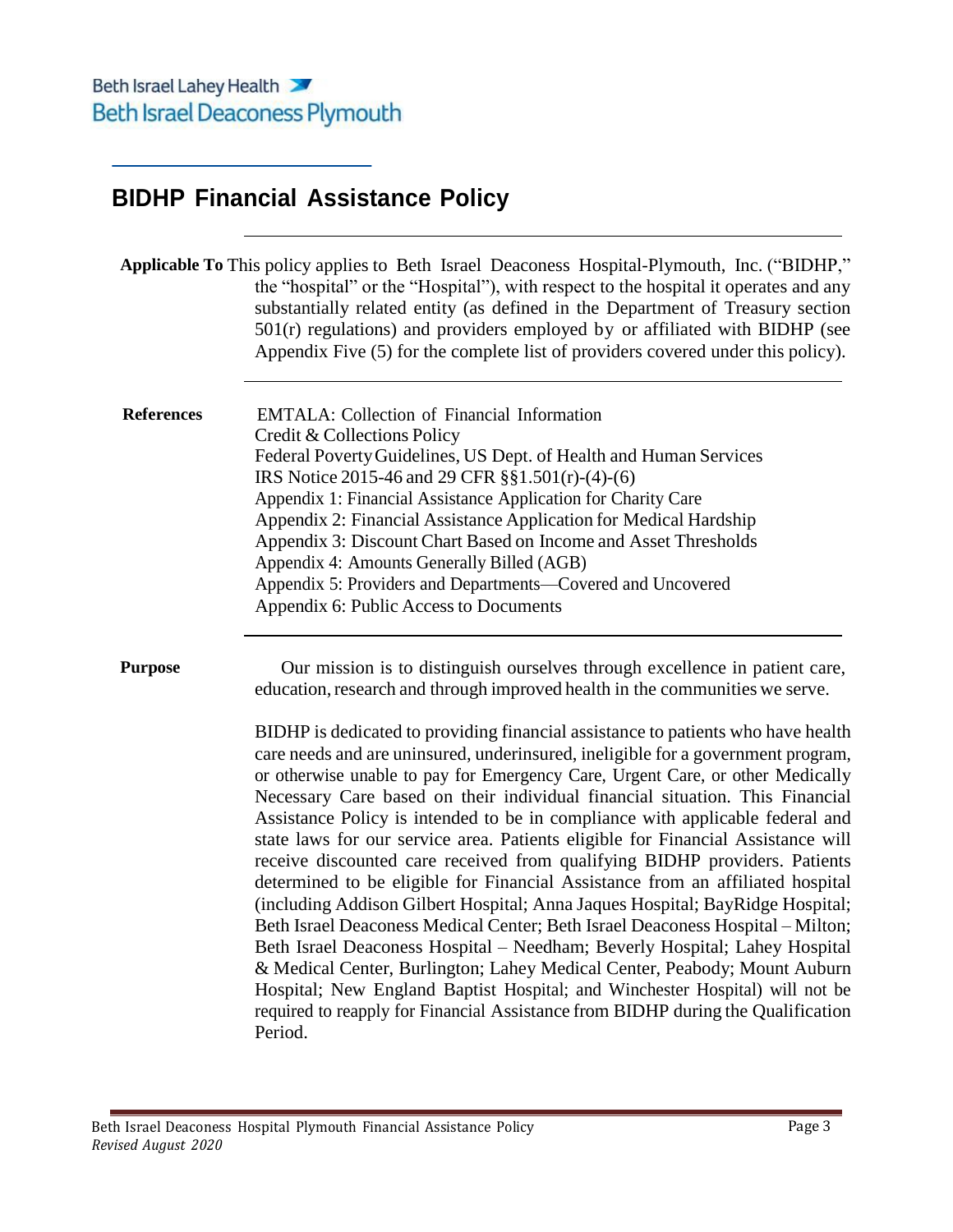Financial Assistance provided under this policy is done so with the expectation that patients will cooperate with the policy's application process and those of public benefit or coverage programs that may be available to cover the cost of care.

We will not discriminate based on the patient's age, gender, race, creed, religion, disability, sexual orientation, gender identity, national origin or immigration status when determining eligibility.

**Definitions** The following definitions are applicable to all sections of this policy.

Classification of emergency and nonemergency services is based on the following general definitions, as well as the treating clinician's medical determination. The definitions of Emergency Care and Urgent Care provided below are further used by the Hospital for purposes of determining allowable emergency and urgent bad debt coverage under the hospital's Financial Assistance program, including the Health Safety Net.

**Amounts Generally Billed (AGB):** AGB is defined as the amounts generally billed for Emergency Care, Urgent Care, or other Medically Necessary Care to individuals who have insurance covering such care. BIDHP uses the "Look-Back" method described in 29 CFR  $\S$  1.501(r)-5(b)(3) to determine its AGB percentage. The AGB percentage is calculated by dividing the sum of the amounts of all of BIDHP's claims for Emergency Care, Urgent Care, and other Medically Necessary Care that have been allowed by private insurers and Medicare Fee-for-Service during the prior fiscal year (October 1 – September 30) (including coinsurance, copays and deductibles) by the sum of the associated Gross Charges for those claims. The AGB is then determined by multiplying the AGB percentage against the Gross Charges for care provided to the patient. BIDHP uses only one single AGB percentage and does not calculate a different one for different types of care. The AGB percentage will be calculated annually by the  $45<sup>th</sup>$  day following the close of the prior fiscal year, and implemented by the  $120<sup>th</sup>$  day following the close of the fiscal year. Following a determination that an individual is eligible for Financial Assistance under this policy, such individual may not be charged more than the AGB for Emergency Care, Urgent Care, or other Medically Necessary Care.

For more information, see Appendix Four  $(4)$ .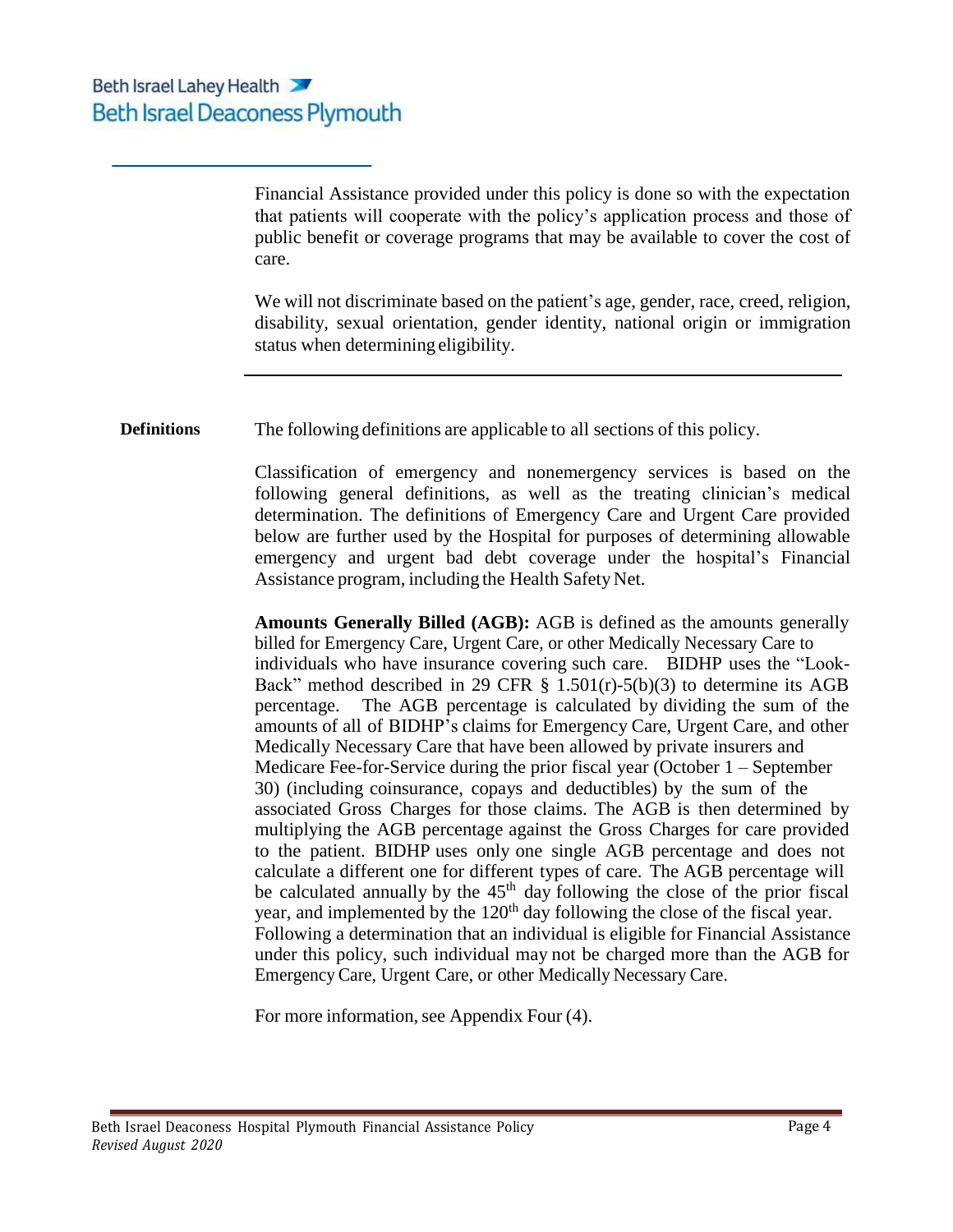**Application Period:** The period in which applications will be accepted and processed for Financial Assistance. The application period begins on the date that the first post-discharge billing statement is provided and ends on the  $240<sup>th</sup>$ after that date.

**Assets:** Consists of:

- Savings accounts
- Checking accounts
- Health savings accounts (HSA)\*
- Health reimbursement arrangements (HRA)\*
- Flexible spending accounts (FSA)\*
- \*If a patient/Guarantor has an HSA, HRA, FSA or similar fund designated for Family medical expenses, such individual is not eligible for assistance under this policy until such assets are exhausted.

**Charity Care:** Patients, or their Guarantors, with annualized Family Income at or below 400% of the FPL, who otherwise meet other eligibility criteria set forth in this policy, will receive a 100% waiver of patient responsible balance for eligible medical services provided by BIDHP.

**Elective Service:** A hospital service that does not qualify as Emergency Care, Urgent Care, or other Medically Necessary Care (as defined below).

**Emergency Care:** Items or services provided for the purpose of evaluation, diagnosis, and/or treatment of an Emergency Medical Condition.

**Emergency Medical Condition:** As defined in Section 1867 of the Social Security Act (42 U.S.C. 1395dd), the term "Emergency Medical Condition" means a medical condition manifesting itself by acute symptoms of sufficient severity such that the absence of medical care could be reasonably expected to result in:

- 1. Placing the health of the individual (or, with respect to a pregnant woman, the health of the woman or her unborn child) in serious jeopardy;
- 2. Serious impairment to bodily functions;
- 3. Serious dysfunction of any bodilyorgan or part; or
- 4. With respect to a pregnant woman who is having contractions:
	- a. There is inadequate time to effect a safe transfer to another hospital for delivery; and
	- b. That transfer may pose a threat to the health or safety of the woman or unborn child.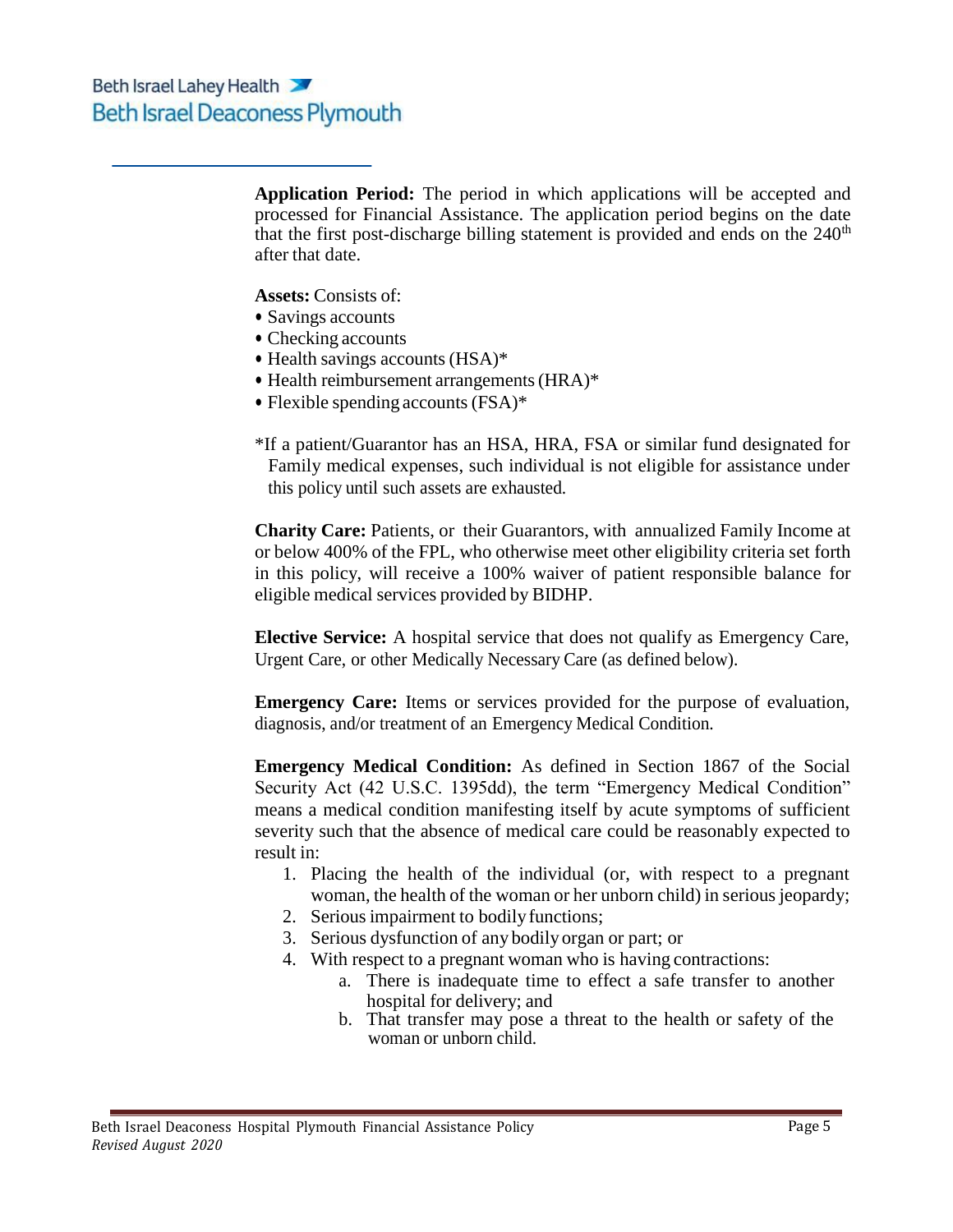**Family:** as defined by the U.S. Census Bureau, a group of two or more people who reside together and who are related by birth, marriage, or adoption. If a patient claims someone as a dependent on their income tax return, according to the Internal Revenue Service rules, they may be considered a dependent for the purpose of determining eligibilityfor this policy.

**Family Income:** an applicant's Family Income is the combined gross income of all adult members of the Family living in the same household and included on the most recent federal tax return. For patients under 18 years of age, Family Income includes that of the parent, or parents, and/or step-parents, or caretaker relatives. Family Income is determined using the Census Bureau definition as follows when computing Federal PovertyGuidelines:

- 1. Includes earnings, unemployment compensation, worker's compensation, Social Security, Supplemental Security Income, public assistance, veteran's payments, survivor benefits, pension or retirement income, interest, dividends, rents, royalties, income from estates, trusts, educational stipends, alimony and child support
- 2. Noncash benefits (such as food stamps and housing subsidies) do not count
- 3. Determined on a before tax (gross) basis
- 4. Excludes capital gains and losses

**Federal Poverty Level:** The Federal Poverty Level (FPL) uses the income thresholds that vary by Family size and composition to determine who is in poverty in the United States. It is updated periodically in the Federal Register by the United States Department of Health and Human Services under authorityof the subsection (2) of Section 9902 of Title 42 of the United States Code. Current FPL guidelines can be referenced at https://aspe.hhs.gov/poverty- guidelines.

**Financial Assistance:** Assistance, consisting of Charity Care and Medical Hardship, provided to eligible patients, who would otherwise experience financial hardship, to relieve them of a financial obligation for Emergency Care, Urgent Care, or other Medically Necessary Care provided by BIDHP.

Guarantor: A person other than the patient who is responsible for the patient's bill.

**Gross Charges:** Total charges at the full established rate for the provision of patient care services before deductionsfrom revenue are applied.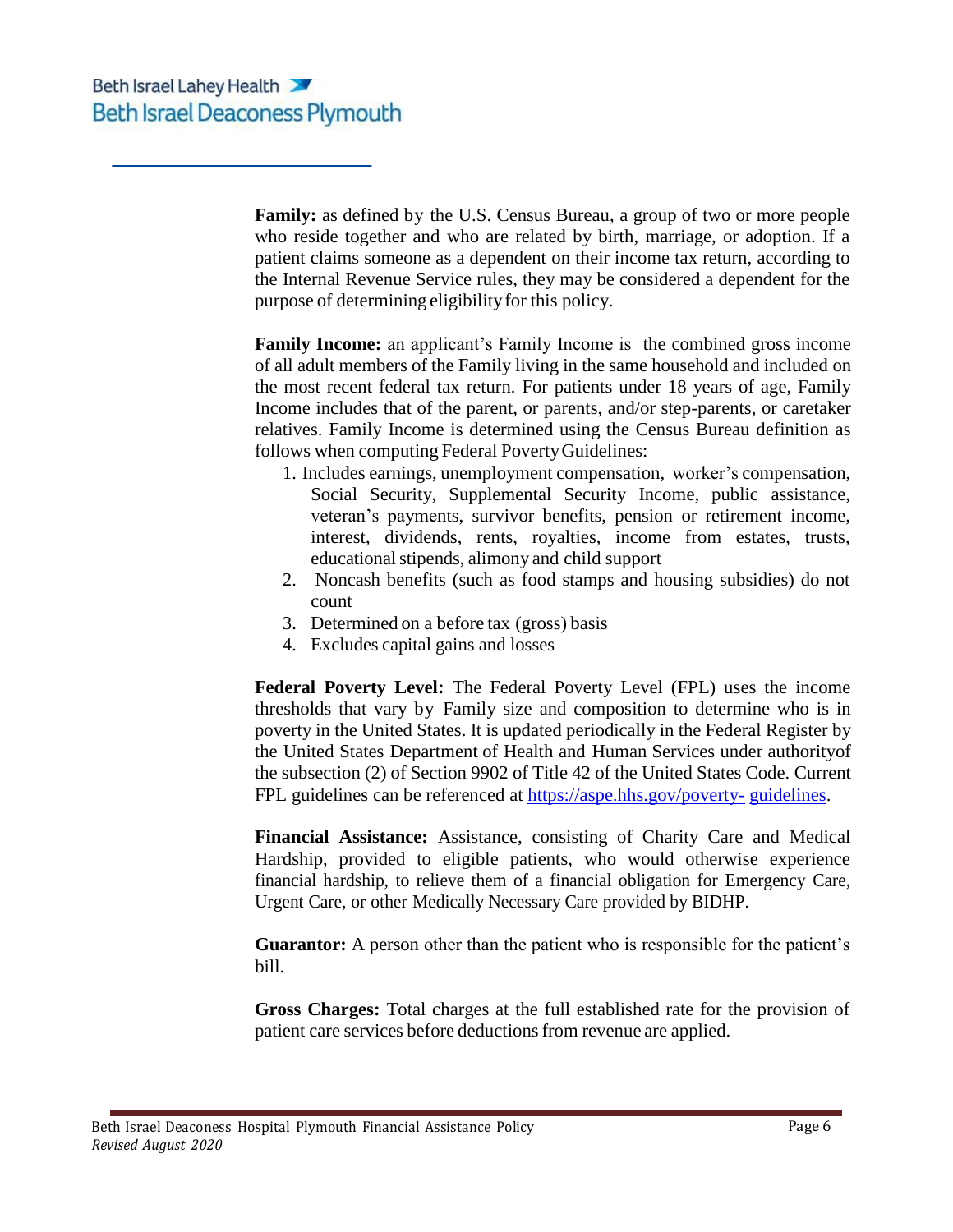**Homeless:** As defined by the Federal government, and published in the Federal Register by HUD: "An individual or family who lacks a fixed, regular and adequate nighttime residence, meaning the individual or family has a primary nighttime residence that is a public or private place not meant for human habitation or is living in a publicly or privately run shelter designed to provide temporary living arrangements. This category also includes individuals who are exiting an institution where he or she resided for 90 days or less who resided in an emergency shelter or place not meant for human habitation immediately prior to entry into the institution."

**In-Network:** BIDHP and its affiliates are contracted with the patient's insurance company for reimbursement at negotiated rates.

**Medical Hardship:** Financial Assistance provided to eligible patients whose medical bills are greater than or equal to 25% of their Family Income.

**Medically Necessary Care:** Medically necessary items or services, such as inpatient or outpatient health care services provided for the purpose of evaluation, diagnosis, and/or treatment of an injury or illness. In addition to meeting clinical criteria, such items or services are typically defined as covered by Medicare Fee-for-Service, Private Health Insurers, or other third party insurance.

**Medicare Fee-for-Service:** Health insurance offered under Medicare Part A and Part B of Title XVIII of the Social Security Act (42 USC 1395c-1395w-5).

**Out-of-Network**: BIDHP and its affiliates are not contracted with the patient's insurance company for reimbursement at negotiated rates, typically resulting in higher patient responsibility.

**Payment Plan:** A payment plan that is agreed to by either BIDHP, or a third party vendor representing BIDHP, and the patient/Guarantor for out of pocket fees. The Payment Plan will take into account the patient's financial circumstances, the amount owed and any prior payments.

**Presumptive Eligibility:** Under certain circumstances, Uninsured Patients may be presumed or deemed eligible for Financial Assistance based on their enrollment in other means-tested programs or other sources of information, not provided directly by the patient, to make an individual assessment of financial need.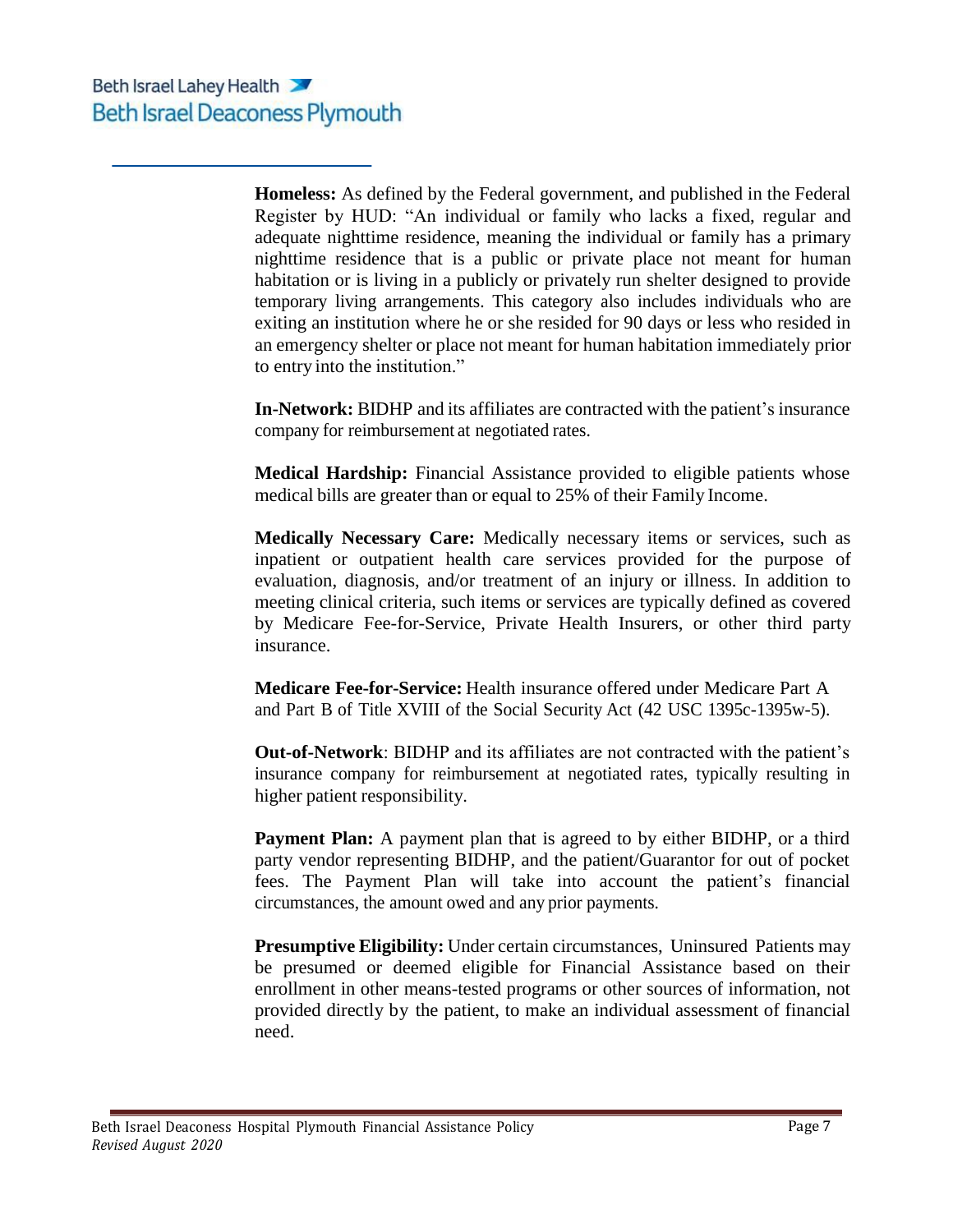**Eligibility for Financial Assistance from**

**BIDHP**

**Private Health Insurer:** Any organization that is not a government unit that offers health insurance, including nongovernmental organizations administering a health insurance plan under Medicare Advantage.

| <b>Qualification Period:</b> Applicants determined to be eligible for Financial   |  |  |  |  |
|-----------------------------------------------------------------------------------|--|--|--|--|
| Assistance will be granted assistance for a period of six months from the date    |  |  |  |  |
| of approval. Patients who qualify for Financial Assistance may attest that there  |  |  |  |  |
| have been no changes to their financial situation at the end of the six (6) month |  |  |  |  |
| qualification period to extend eligibility for another six (6) months.            |  |  |  |  |

**Uninsured Patient:** A patient with no third party coverage provided by a Private Health Insurer, an ERISA insurer, a Federal Healthcare Program (including without limitation Medicare Fee-for-Service, Medicaid, SCHIP, and CHAMPUS), workers' compensation, or other third party assistance available to cover the cost of a patient's healthcare expenses.

**Underinsured Patients:** Any individual with private or government coverage for whom it would be a financial hardship to fully pay the expected out-ofpocket expensesfor medical services provided by BIDHP.

**Urgent Care**: Medically Necessary Care provided in an acute hospital after the sudden onset of a medical condition, whether physical or mental, manifesting itself by acute symptoms of sufficient severity (including severe pain) such that a prudent layperson would believe that the absence of medical attention within 24 hours could reasonably result in placing a patient's health in jeopardy, impairment to bodily function, or dysfunction of any bodily organ or part.

Services eligible for Financial Assistance must be clinically appropriate and within acceptable medical practice standards, and include:

- 1. In-Network and Out-of-Network facility charges for Emergency Care as defined above.
- 2. In-Network and Out-of-Network professional fees for Emergency Care as defined above, rendered by providers employed by BIDHP and its affiliates, as listed in Appendix Five (5).
- 3. In-Network facilitycharges for Urgent Care, as defined above.
- 4. In-Network facility charges for Medically Necessary Care, as defined above.
- 5. In-Network professional fees for Urgent Care and Medically Necessary Care rendered by providers employed by BIDHP and its affiliates, as listed in Appendix Five (5).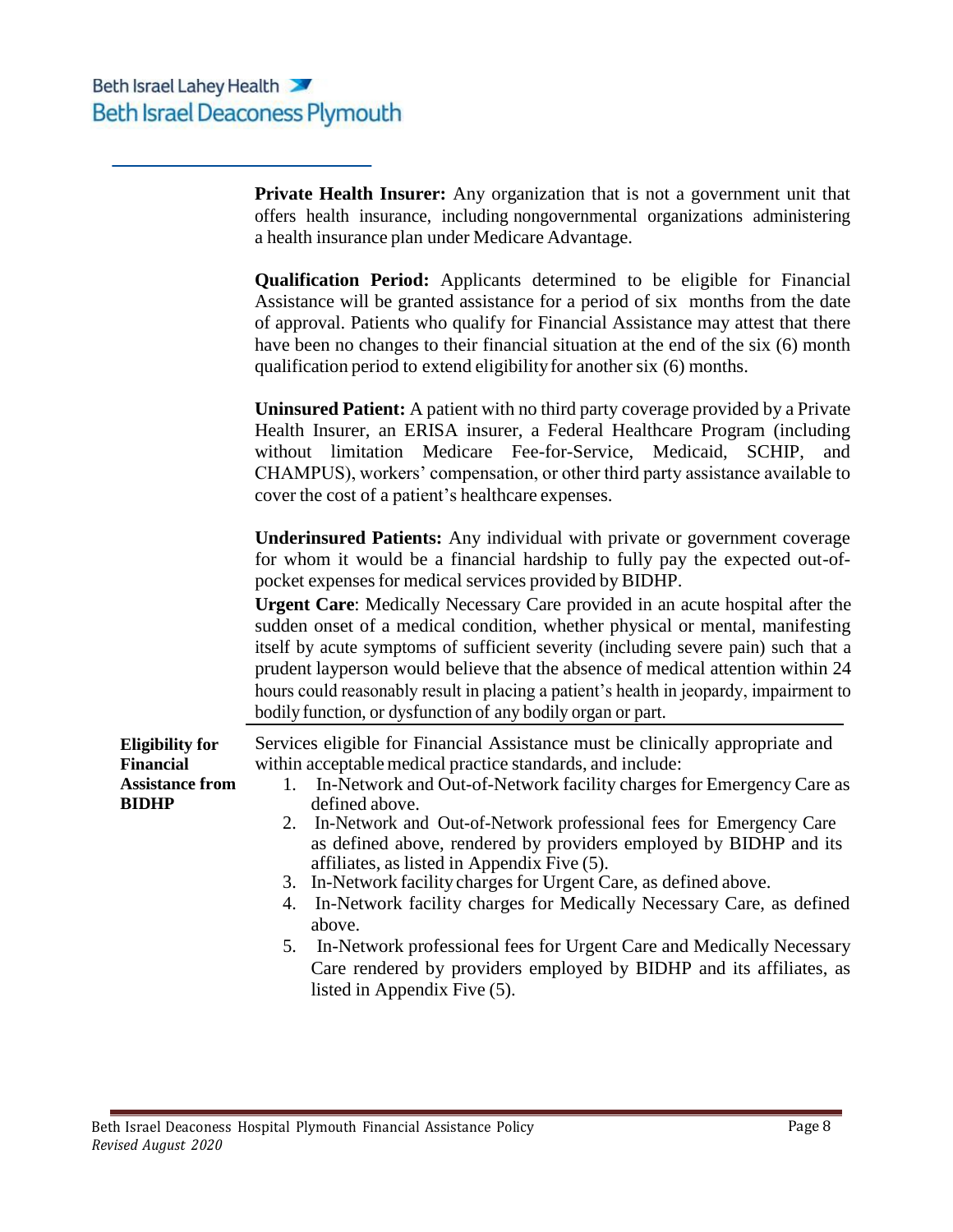|                                                            | ServicesnoteligibleforFinancialAssistanceinclude:                                                                                                                                                                                                                                                                                                                                                                                                                                                                                                                                                                                                                                                                                                                                                                                                                                                                                                                                                 |  |  |  |  |
|------------------------------------------------------------|---------------------------------------------------------------------------------------------------------------------------------------------------------------------------------------------------------------------------------------------------------------------------------------------------------------------------------------------------------------------------------------------------------------------------------------------------------------------------------------------------------------------------------------------------------------------------------------------------------------------------------------------------------------------------------------------------------------------------------------------------------------------------------------------------------------------------------------------------------------------------------------------------------------------------------------------------------------------------------------------------|--|--|--|--|
| <b>Services Not</b><br><b>Eligible for</b>                 | 1. Professional fees and facility charges for Elective Services, as defined<br>above.                                                                                                                                                                                                                                                                                                                                                                                                                                                                                                                                                                                                                                                                                                                                                                                                                                                                                                             |  |  |  |  |
| <b>Financial</b><br><b>Assistance from</b><br><b>BIDHP</b> | Professional fees for care rendered by providers who do not follow the<br>2.<br>Financial Assistance Policy (e.g. private or non-BIDHP medical or<br>physician professionals, ambulance transport, etc.), as listed in<br>Appendix Five (5). Patients are encouraged to contact these providers<br>directly to see if they offer any financial assistance and to make<br>payment arrangements. See Appendix Five (5) for a full listing of<br>providers not covered under this policy.<br>Out-of-Network facility charges and professional fees for Urgent Care<br>3.<br>and Medically Necessary Care that is not Emergency Care, as defined<br>above.                                                                                                                                                                                                                                                                                                                                            |  |  |  |  |
| <b>Available</b>                                           | BIDHP offers patients assistance with applying for public assistance programs and<br>hospital Financial Assistance, as described in greater detail, below.                                                                                                                                                                                                                                                                                                                                                                                                                                                                                                                                                                                                                                                                                                                                                                                                                                        |  |  |  |  |
| <b>Assistance</b>                                          | BIDHP will make diligent efforts to collect the patient's insurance status and<br>other information in order to verify coverage for the emergency, inpatient or<br>outpatient health care services to be provided by the Hospital. All information<br>will be obtained prior to the delivery of any items or services that does not<br>constitute Emergency Care or Urgent Care. The Hospital will delay any attempt<br>to obtain this information during the delivery of any EMTALA-level Emergency<br>Care or Urgent Care, if the process to obtain this information will delay or<br>interfere with either the medical screening examination or the services<br>undertaken to stabilize an Emergency Medical Condition.                                                                                                                                                                                                                                                                        |  |  |  |  |
|                                                            | The hospital's reasonable due diligence efforts to investigate whether a third<br>party insurance or other resource may be responsible for the cost of services<br>provided by the hospital shall include, but not be limited to, determining from<br>the patient if there is an applicable policy to cover the cost of the claims,<br>including: (1) motor vehicle or home owner's liability policy, (2) general<br>accident or personal injury protection policy, (3) workers' compensation<br>programs, and (4) student insurance policies, among others. If the hospital is able<br>to identify a liable third party or has received a payment from a third party or<br>another resource (including from a private insurer or another public program), the<br>hospital will report the payment to the applicable program and offset it, if<br>applicable per the program's claims processing requirements, against any claim that<br>may have been paid by the third party or other resource. |  |  |  |  |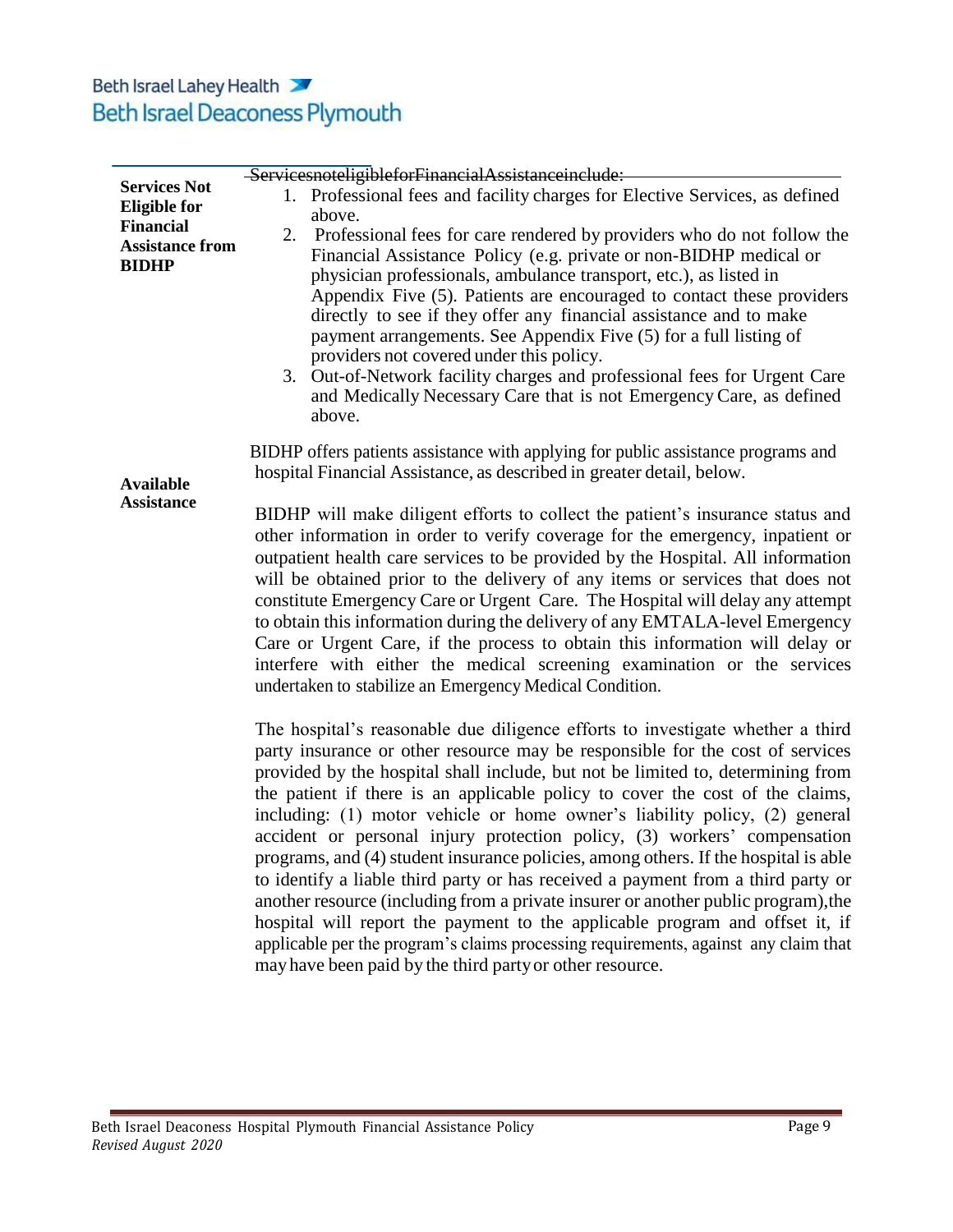For state public assistance programs that have actually paid for the cost of services, the hospital is not required to secure assignment on a patient's right to third party coverage of services. In these cases, the patient should be aware that the applicable state program may attempt to seek assignment on the costs of the services provided to the patient.

BIDHP will check the Massachusetts Eligibility Verification System (EVS) to ensure that the patient is not a Low Income Patient and has not submitted an application for coverage for either MassHealth, the premium assistance payment program operated by the Health Connector, the Children's Medical Security Program, or Health Safety Net, prior to submitting claims to the Health Safety Net Office for bad debt coverage.

**Public Assistance Programs** For Uninsured Patients or Underinsured Patients, the hospital will work with such patients to assist them in applying for public assistance programs that may cover some or all of their unpaid hospital bills. In order to help Uninsured Patients and Underinsured Patients find available and appropriate options, the hospital will provide all individuals with a general notice of the availability of public assistance programs during the patient's initial in-person registration at a hospital location for a service, in all billing invoices that are sent to a patient or Guarantor, and when the provider is notified, or through its own due diligence becomes aware, of a change in the patient's eligibility status for public or private insurance coverage.

> Hospital patients may be eligible for free or reduced cost of health care services through various state public assistance programs (including but not limited to MassHealth, the premium assistance payment program operated by the Health Connector, the Children's Medical Security Program, and the Health Safety Net). Such programs are intended to assist low-income patients taking into account each individual's ability to contribute to the cost of his or her care. For Uninsured Patients or Underinsured Patients, the hospital will, when requested, help them with applying for coverage through public assistance programs that maycover all or some of their unpaid hospital bills.

> The Hospital is available to assist patients in enrolling into state health coverage programs. These include MassHealth, the premium assistance payment program operated by the state's Health Connector, and the Children's Medical Security Plan. For these programs, applicants can submit an application through an online website (which is centrally located on the state's Health Connector Website), a paper application, or over the phone with a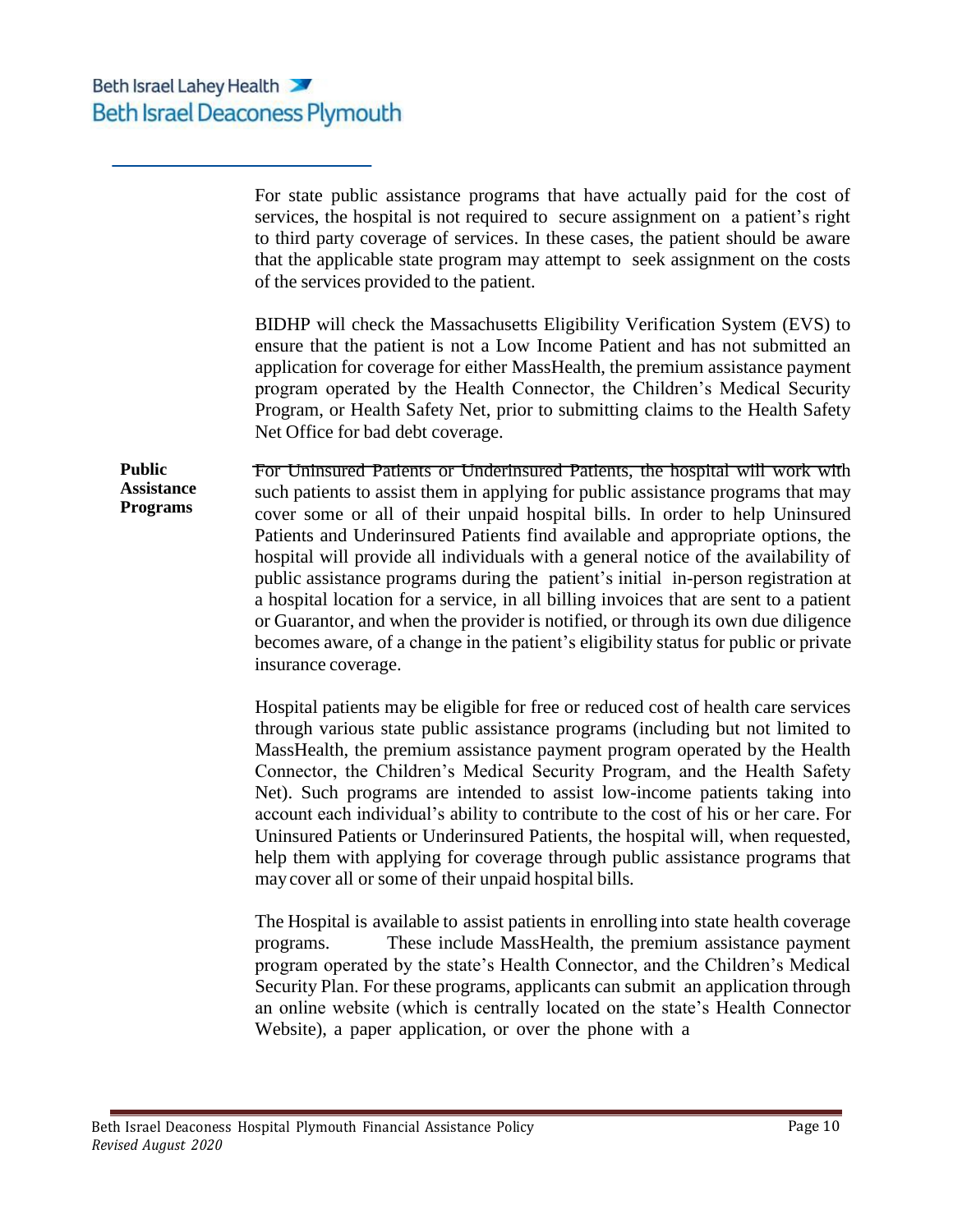customer service representative located at either MassHealth or the Connector. Individuals may also ask for assistance from hospital financial counselors (also called certified application counselors) with submitting the application either on the website or through a paper application.

**Assistance through Health Safety Net** Through its participation in the Massachusetts Health Safety Net, the Hospital also provides financial assistance to low-income Uninsured Patients and Underinsured Patients who are Massachusetts residents and who meet income qualifications. The Health Safety Net was created to more equitably distribute the cost of providing uncompensated care to low income Uninsured Patients and Underinsured Patients through free or discounted care across acute hospitalsin Massachusetts. The Health Safety Net pooling of uncompensated care is accomplished through an assessment on each hospital to cover the cost of care for Uninsured Patients and Underinsured Patients with incomes under 300% of the Federal Poverty Level.

> Low-income patients receiving services at the Hospital may be eligible for financial assistance through the Health Safety Net, including free or partially free care for Health Safety Net eligible services defined in 101 CMR 613.00.

### *(a) Health Safety Net - Primary*

Uninsured Patients who are Massachusetts residents with verified MassHealth MAGI Household Income or Medical Hardship Family Income, as described in 101 CMR 613.04(1), between 0-300% of the FederalPoverty Level may be determined eligible for Health Safety Net Eligible Services.

The eligibility period and type of services for *Health Safety Net - Primary* is limited for patients eligible for enrollment in the Premium Assistance Payment Program operated by the Health Connector as described in 101 CMR 613.04(5)(a) and (b). Patients subject to the Student Health Program requirements of M.G.L. c. 15A, § 18 are not eligible for *Health Safety Net – Primary*.

### *(b) Health Safety Net – Secondary*

Patients that are Massachusetts residents with primary health insurance and MassHealth MAGI Household Income or Medical Hardship Family Countable Income, as described in 101 CMR 613.04(1), between 0 and 300% of the FPL may be determined eligible for Health Safety Net Eligible Services. The eligibility period and type of services for *Health Safety Net - Secondary* is limited for patients eligible for enrollment in the Premium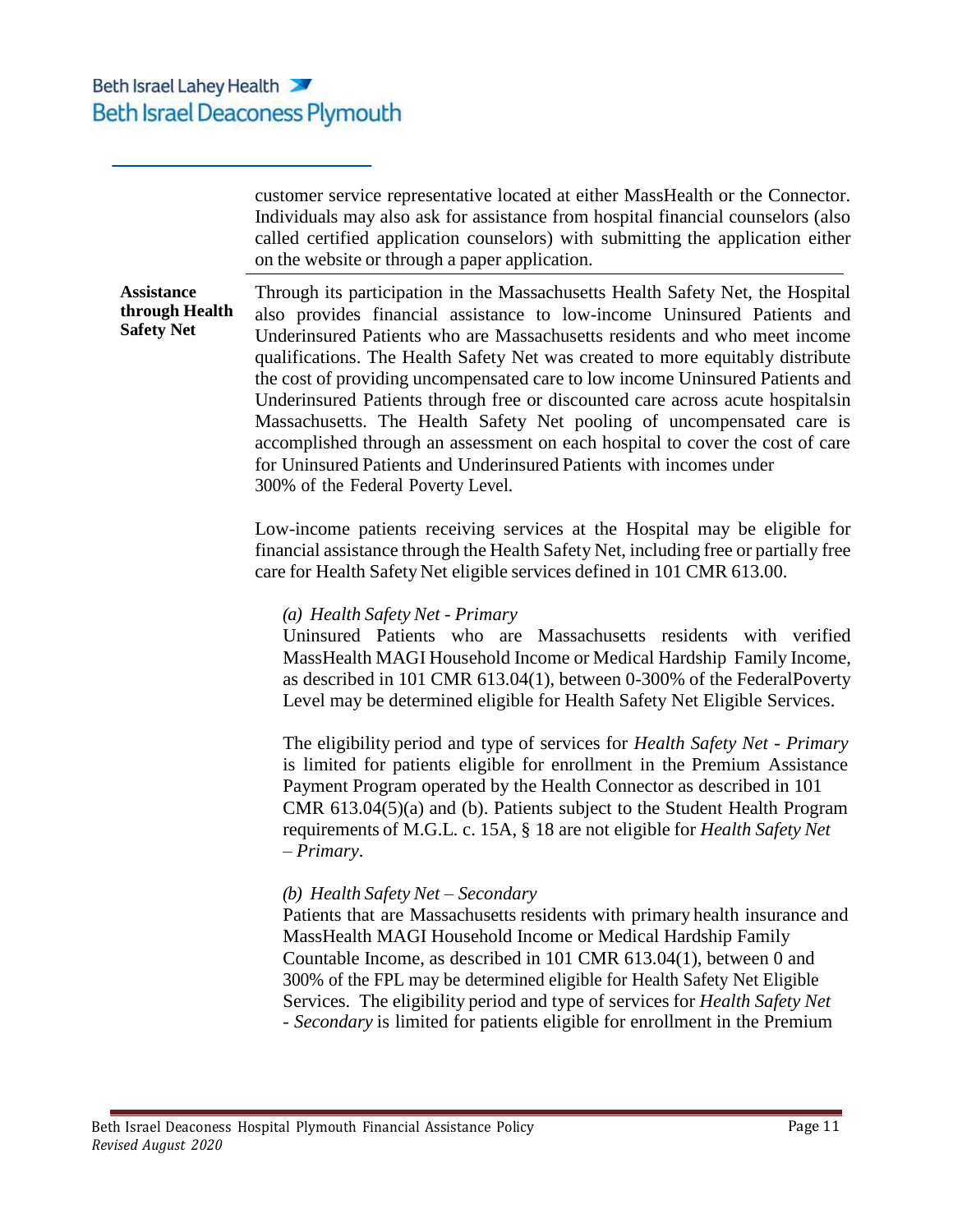Assistance Payment Program operated by the Health Connector as described in 101 CMR 613.04(5)(a) and (b). Patients subject to the Student Health Program requirements of M.G.L. c. 15A, § 18 are not eligible for *Health Safety Net – Secondary*.

### *(c) Health Safety Net - Partial Deductibles*

Patients that qualify for *Health Safety Net – Primary* or *Health Safety Net*

*– Secondary* with MassHealth MAGI Household Income or Medical Hardship Family Countable Income between 150.1% and 300% of the FPL may be subject to an annual deductible if all members of the Premium Billing Family Group (PBFG) have an income that is above 150.1% of the FPL. This group is defined in 130 CMR 501.0001.

If any member of the PBFG has an FPL below 150.1% there is no deductible for any member of the PBFG. The annual deductible is equal to the greater of:

1. the lowest cost Premium Assistance Payment Program operated by the Health Connector premium, adjusted for the size of the PBFG proportionally to the MassHealth FPL income standards, as of the beginning of the calendar year; or

2. 40% of the difference between the lowest MassHealth MAGI Household Income or Medical Hardship Family Countable Income, as described in 101 CMR 613.04(1), in the applicant's PBFG and 200% of the FPL.

### *(d) Health Safety Net - Medical Hardship*

A Massachusetts resident of any income may qualify for *Health Safety Net – Medical Hardship (Medical Hardship)* through the Health Safety Net if allowable medical expenses have so depleted his or her countable income that he or she is unable to pay for health services. To qualify for *Medical Hardship*, the applicant's allowable medical expenses must exceed a specified percentage of the applicant's Countable Income defined in 101 CMR 613.

The applicant's required contribution is calculated as the specified percentage of Countable Income in 101 CMR 613.05(1)(b) based on the *Medical Hardship* Family's FPL multiplied by the actual Countable Income less bills not eligible for Health Safety Net payment, for which the applicant will remain responsible. Further requirements for *Medical Hardship* are specified 101 CMR 613.05.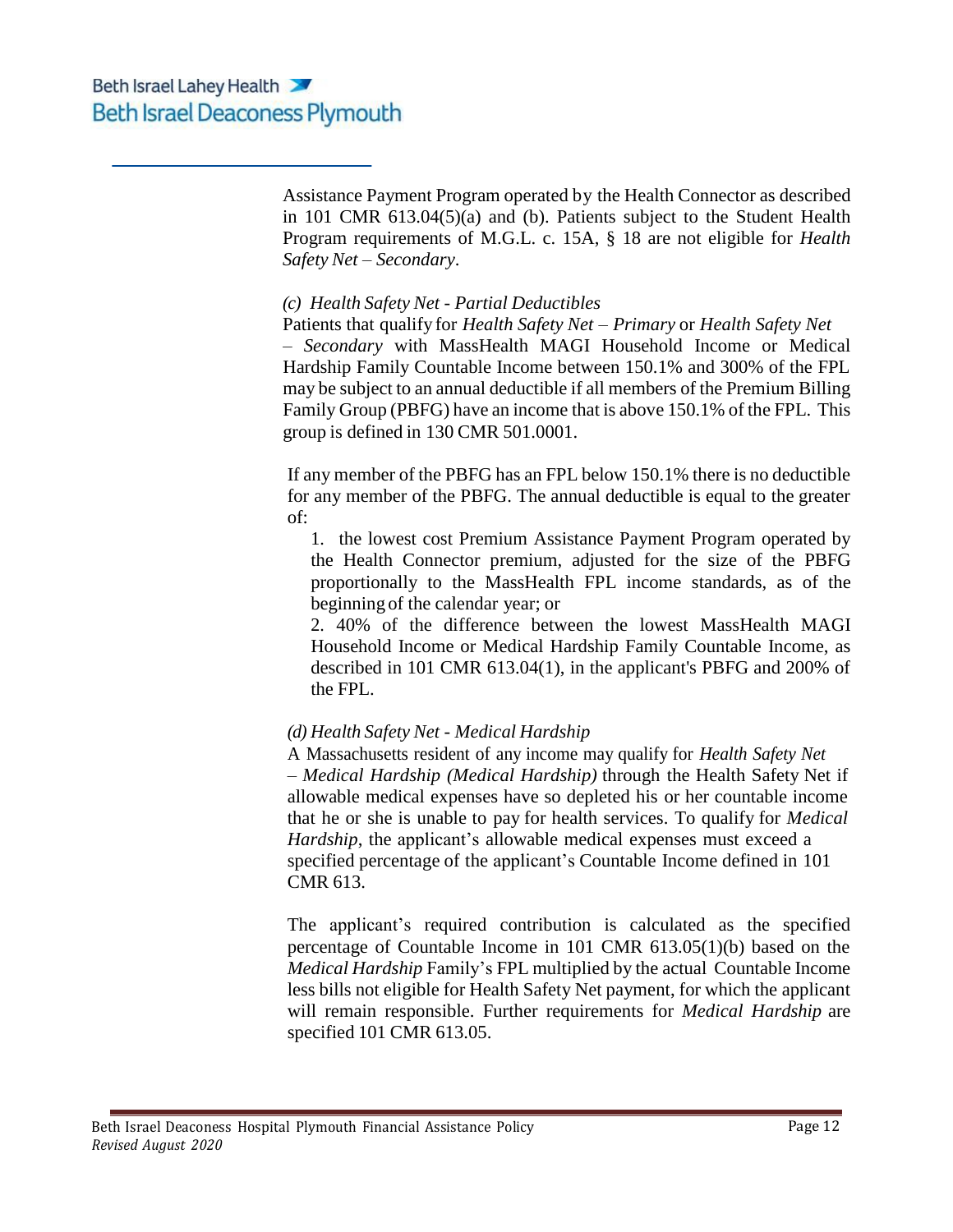**Role of the Financial Assistance Counselor** A hospital may request a deposit from patients eligible for Medical Hardship. Deposits will be limited to 20% of the Medical Hardship contribution up to \$1,000. All remaining balances will be subject to the payment plan conditions established in 101 CMR 613.08(1)(g). For Medical Hardship, the hospital will work with the patient to determine if a program like Medical Hardship would be appropriate and submit a Medical Hardship Application to the Health Safety Net. It is the patient's obligation to provide all necessary information as requested by the hospital in an appropriate timeframe to ensure that the hospital can submit a completed application. The hospital will help Uninsured Patients and Underinsured Patients apply for health coverage through a public assistance program (including but not limited to MassHealth, the premium assistance payment program operated by the Health Connector, and the Children's Medical Security Program), and work with individuals to enroll them as appropriate. The hospital will also help patients that wish to apply for financial assistance through the Health Safety Net. The hospital will: a) provide information about the full range of programs, including MassHealth, the premium assistance payment program operated by the Health Connector, the Children's Medical Security Program, and the Health Safety Net; b) help individuals complete a new application for coverage or submit a renewal for existing coverage; c) work with the individual to obtain all required documentation; d) submit applications or renewals (along with all required documentation); e) interact, when applicable and as allowed under the current system limitations, with the programs on the status of such applications and renewals; f) help to facilitate enrollment of applicants or beneficiaries in insurance programs; and g) offer and provide voter registration assistance.

The hospital will advise the patient of their obligation to provide the hospital and the applicable state agency with accurate and timely information regarding their full name, address, telephone number, date of birth, social security number (if available), current insurance coverage options (including home, motor vehicle, and other liability insurance) that can cover the cost of the care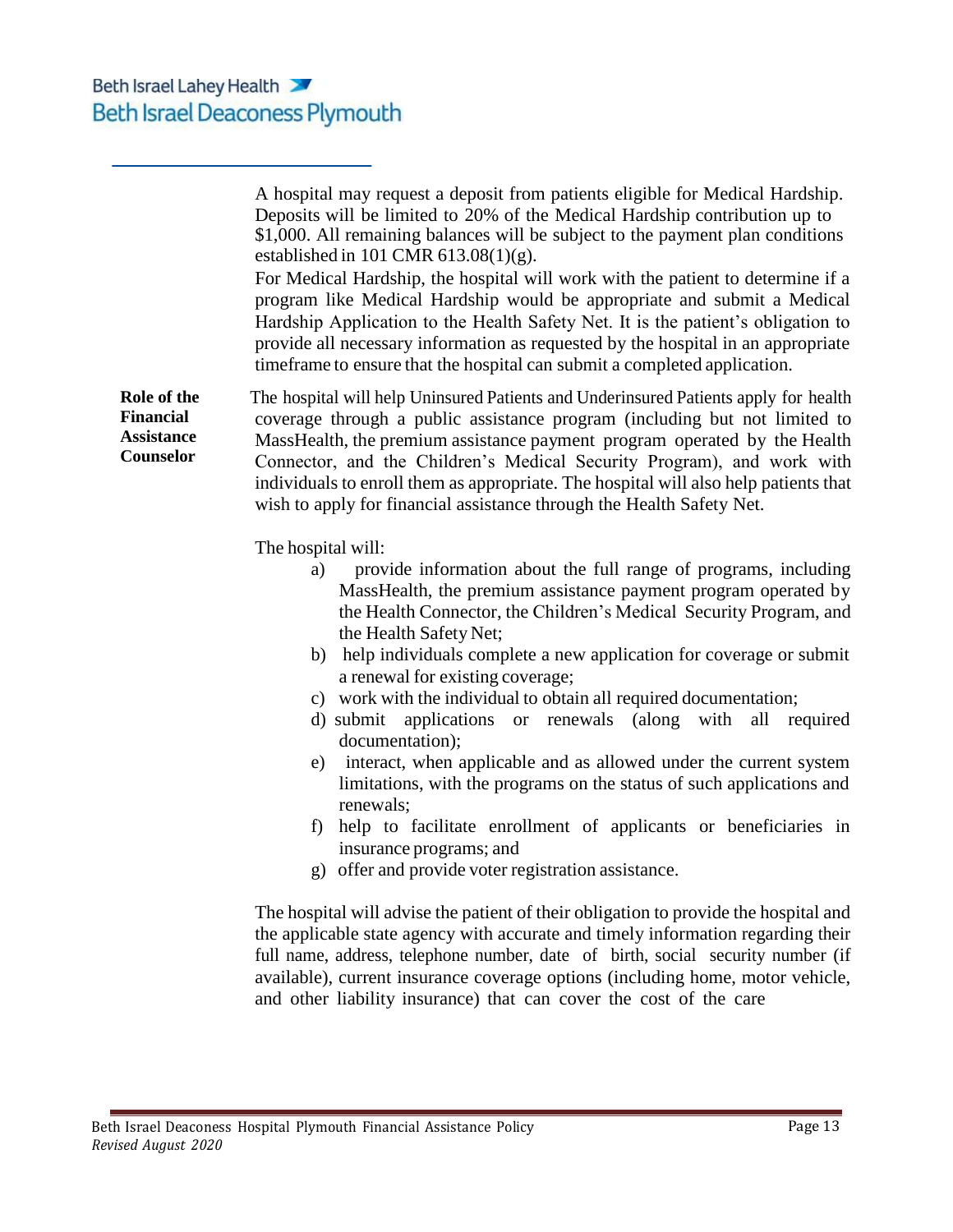received, any other applicable financial resources, and citizenship and residency information. This information will be submitted to the state as part of the application for public program assistance to determine coverage for the services provided to the individual.

If the individual or Guarantor is unable to provide the necessary information, the hospital may (at the individual's request) make reasonable efforts to obtain any additional information from other sources. Such efforts also include working with individuals, when requested by the individual, to determine if a bill for services should be sent to the individual to assist with meeting the one- time deductible. This will occur when the individual is scheduling their services, during pre-registration, while the individual is admitted in the hospital, upon discharge, or for a reasonable time following discharge from the hospital. Information that the hospital obtains will be maintained in accordance with applicable federal and state privacy and security laws.

The hospital will also notify the patient during the application process of their responsibility to report to both the hospital and the state agency providing coverage of healthcare services any third party that may be responsible for paying claims, including a home, auto, or other insurance liability policy. If the patient has submitted a third party claim or filed a lawsuit against a third party, the hospital will notify the patient of the requirement to notify the provider and the state program within 10 days of such actions. The patient will also be informed that they must repay the appropriate state agency the amount of the healthcare covered by the state program if there is a recovery on the claim, or assign rights to the state to allow it to recover its applicable amount.

When the individual contacts the hospital, the hospital will attempt to identify if an individual qualifies for a public assistance program or for Financial Assistance from the hospital. An individual who is enrolled in a public assistance program may qualify for certain benefits. Individuals may also qualify for additional assistance based on the hospital's Financial Assistance program based on the individual's documented income, Assets and allowable medical expenses.

**Obligations** Prior to the delivery of any health care services (except for services that are provided to stabilize a patient determined to have an Emergency Medical Condition or needing Urgent Care), the patient is expected to provide timely and accurate information on their current insurance status, demographic information, changes to their Family Income or group policy coverage (if any), and, if known, information on deductibles, co-insurance and co-payments that

**Patient**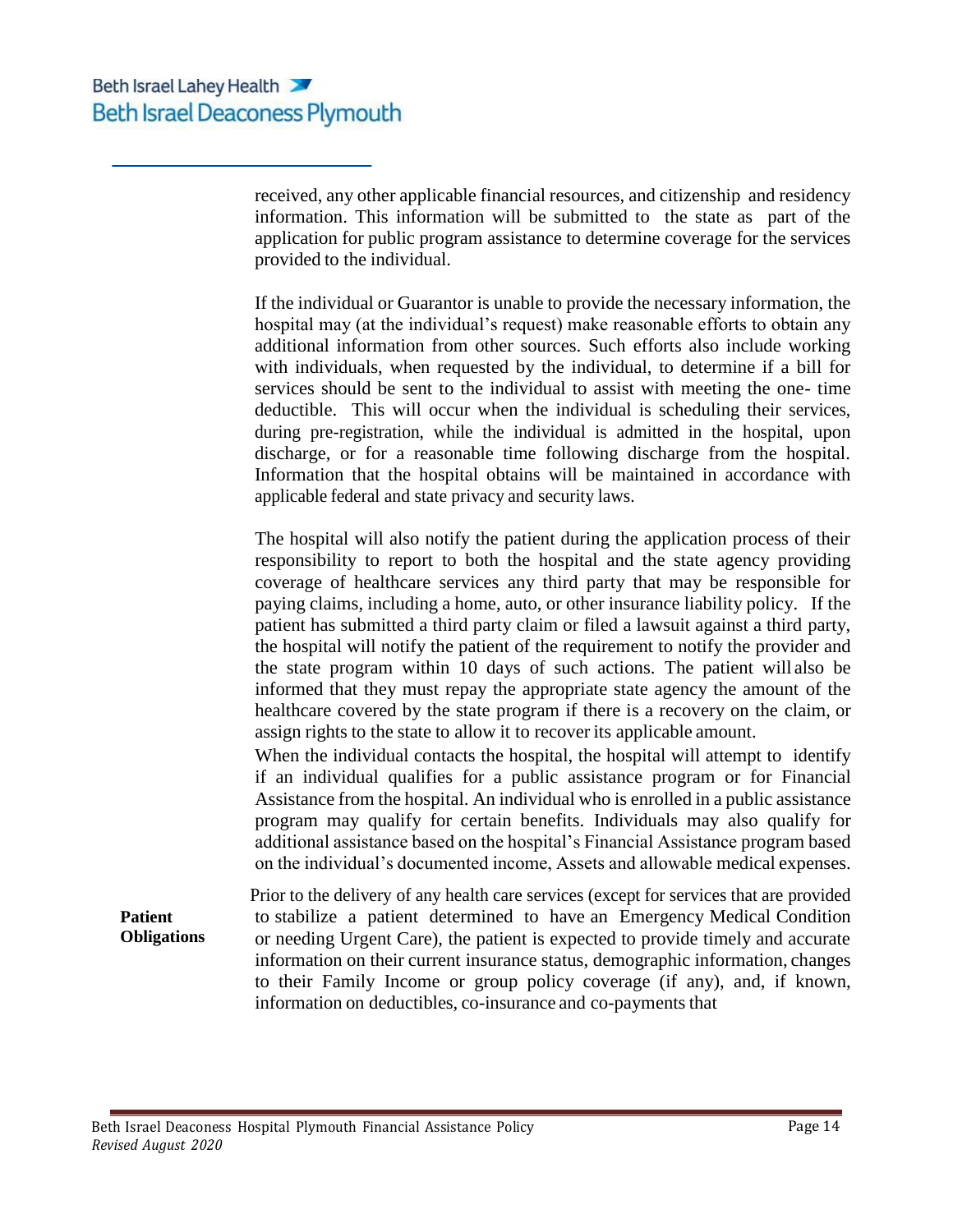are required by their applicable insurance or financial program. The detailed information for each item should include, but not be limited to:

- Full name, address, telephone number, date of birth, social security number (if available), current health insurance coverage options, citizenship and residency information, and the patient's applicable financial resources that maybe used to pay their bill;
- If applicable, the full name of the patient's Guarantor, their address, telephone number, date of birth, social security number (if available), current health insurance coverage options, and their applicable financial resources that may be used to pay for the patient's bill; and
- Other resources that may be used to pay their bill, including other insurance programs, motor vehicle or homeowners insurance policies if the treatment was due to an accident, workers' compensation programs, student insurance policies, and any other Family Income such as an inheritances, gifts, or distributions from an available trust, among others.

The patient is responsible for keeping track of their unpaid hospital bill, including any existing co-payments, co-insurance, and deductibles, and contacting the hospital should they need assistance in paying their bill. The patient is further required to inform either their current health insurer (if they have one) or the state agency that determined the patient's eligibility status in a public program of any changes in Family Income or insurance status. The hospital may also assist the patient with updating their eligibility in a public program when there are any changes in Family Income or insurance status provided that the patient informs the hospital of any such changes in the patient's eligibility status. Patients are also required to notify the hospital and the applicable program in which they are receiving assistance (e.g., MassHealth, Connector, or Health Safety Net), of any information related to a change in Family Income, or if they are part of an insurance claim that may cover the cost of the services provided by the hospital. If there is a third party (such as, but not limited to, home or auto insurance) that is responsible to cover the cost of care due to an accident or other incident, the patient will work with the hospital or applicable program (including, but not limited to, MassHealth, Connector, or Health Safety Net) to assign the right to recover the paid or unpaid amount for such services.

**Hospital Financial Assistance** Financial Assistance will be extended to Uninsured Patients, Underinsured Patients and their respective Guarantors who meet specific criteria as defined below. These criteria will assure that this Financial Assistance Policy is applied consistently across BIDHP. BIDHP reserves the right to revise, modify or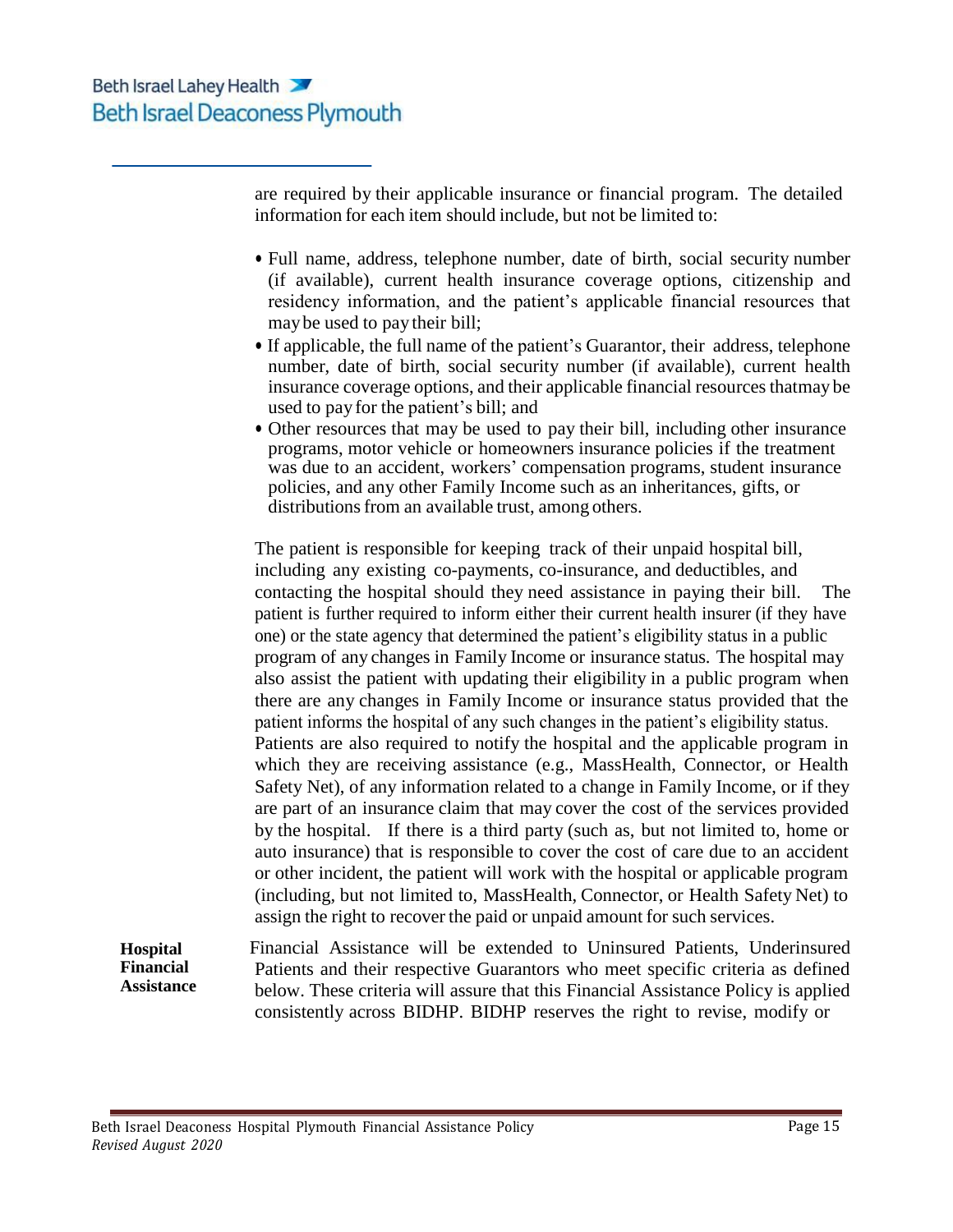change this policy as necessary or appropriate. BIDHP will help individuals apply for hospital Financial Assistance by completing an application (see Appendix 1 and Appendix 2).

Payment resources (insurance available through employment, Medicaid, Indigent Funds, Victims of Violent Crime, etc.) must be reviewed and evaluated before a patient is considered for Financial Assistance. If it appears that a patient may be eligible for other assistance, BIDHP will refer the patient to the appropriate agency for assistance in completing the applications and forms or assist the patient with those applications. Applicants for assistance are required to exhaust all other payment options as a condition of their approval for hospital Financial Assistance, including applying to public assistance programs and the Health Safety Net, as described above.

Financial Assistance applicants are responsible for applying to public programs and pursuing private health insurance coverage. Patients/Guarantors choosing not to cooperate in applying for programs identified by BIDHP as possible sources of payment may be denied Financial Assistance. Applicants are expected to contribute to the cost of their care based on their ability to pay as outlined in this policy.

Patients/Guarantors that may qualify for Medicaid or other health insurance must apply for Medicaid coverage or show proof that he or she has applied for Medicaid or other health insurance through the Federal Health Insurance Marketplace within the previous six (6) months of applying for BIDHP Financial Assistance. Patients/Guarantors must cooperate with the application process outlined in this policyin order to qualify for Financial Assistance.

The criteria to be considered by BIDHP when evaluating a patient's eligibility for hospital Financial Assistance include:

- Family Income
- Assets
- Medical obligations
- Exhaustion of all other available public and private assistance

BIDHP's Financial Assistance program is available to all patients meeting the eligibility requirements set forth in this policy, regardless of geographic location or residency status. Financial Assistance will be granted to patients/Guarantors based on financial need and in compliance with state and federal law.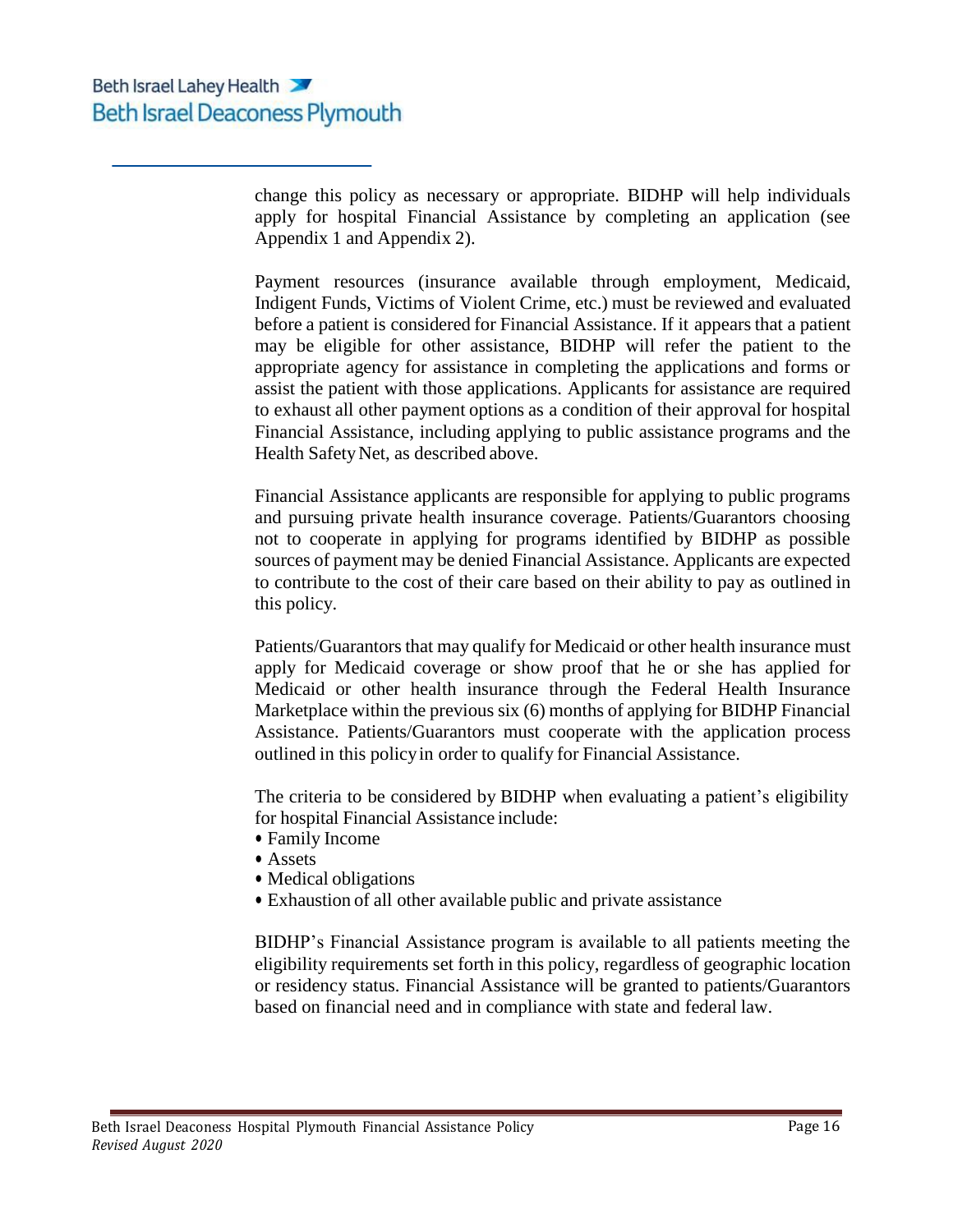|                                                           | Financial Assistance will be offered to eligible underinsured patients, providing<br>such assistance is in accordance with the insurer's contractual agreement.<br>Financial Assistance is generally not available for patient copayment or balances<br>in the event the patient fails to comply with the insurance requirements.<br>Patients with a Health Savings Account (HSA), Health Reimbursement Account<br>(HRA), or a Flexible Spending Account (FSA) will be expected to utilize<br>account funds prior to being considered eligible for hospital Financial<br>Assistance. BIDHP reserves the right to reverse the discounts described in this<br>policy in the event that it reasonably determines that such terms violate any legal<br>or contractual obligation of BIDHP. |
|-----------------------------------------------------------|----------------------------------------------------------------------------------------------------------------------------------------------------------------------------------------------------------------------------------------------------------------------------------------------------------------------------------------------------------------------------------------------------------------------------------------------------------------------------------------------------------------------------------------------------------------------------------------------------------------------------------------------------------------------------------------------------------------------------------------------------------------------------------------|
| <b>Financial</b><br><b>Assistance</b><br><b>Discounts</b> | Based on an assessment of an applicant's Family Income, Assets and medical<br>obligations, patients may receive one of the discounts listed below. All discounts<br>noted are with respect to patient responsible balance. Out-of- Network co-<br>payments, coinsurance and deductibles are not eligible for Financial Assistance.<br>Likewise, insured patients who opt to not utilize available third party coverage<br>("voluntary self-pay") are not eligible for Financial Assistance for the amount<br>owed on any account registered as voluntary self-pay. In no case, however, will<br>a patient determined to be eligible for hospital Financial Assistance be charged<br>more than the AGB.                                                                                 |
|                                                           | <b>Charity Care:</b> BIDHP will provide care at 100% discount under this policy for<br>patients/Guarantors whose Family Income is at or below 400% of the current<br>FPL, who otherwise meet other eligibility criteria set forth in this policy.                                                                                                                                                                                                                                                                                                                                                                                                                                                                                                                                      |
|                                                           | Medical Hardship: A 100% discount will be provided for eligible patients<br>whose medical debt is greater than or equal to 25% of their Family Income, who<br>otherwise meet other eligibility criteria set forth in this policy.                                                                                                                                                                                                                                                                                                                                                                                                                                                                                                                                                      |
| <b>Financial</b><br><b>Assistance</b><br><b>Policy</b>    | Information regarding BIDHP's Financial Assistance Policy, Plain Language<br>Summary and Financial Assistance Application are available, free of charge, on<br>BIDHP's website, posted in hospital and clinic locations and will be translated<br>into any language that is the primary language spoken by the lesser of 1,000<br>people or 5% of the residents in the community served by BIDHP.                                                                                                                                                                                                                                                                                                                                                                                      |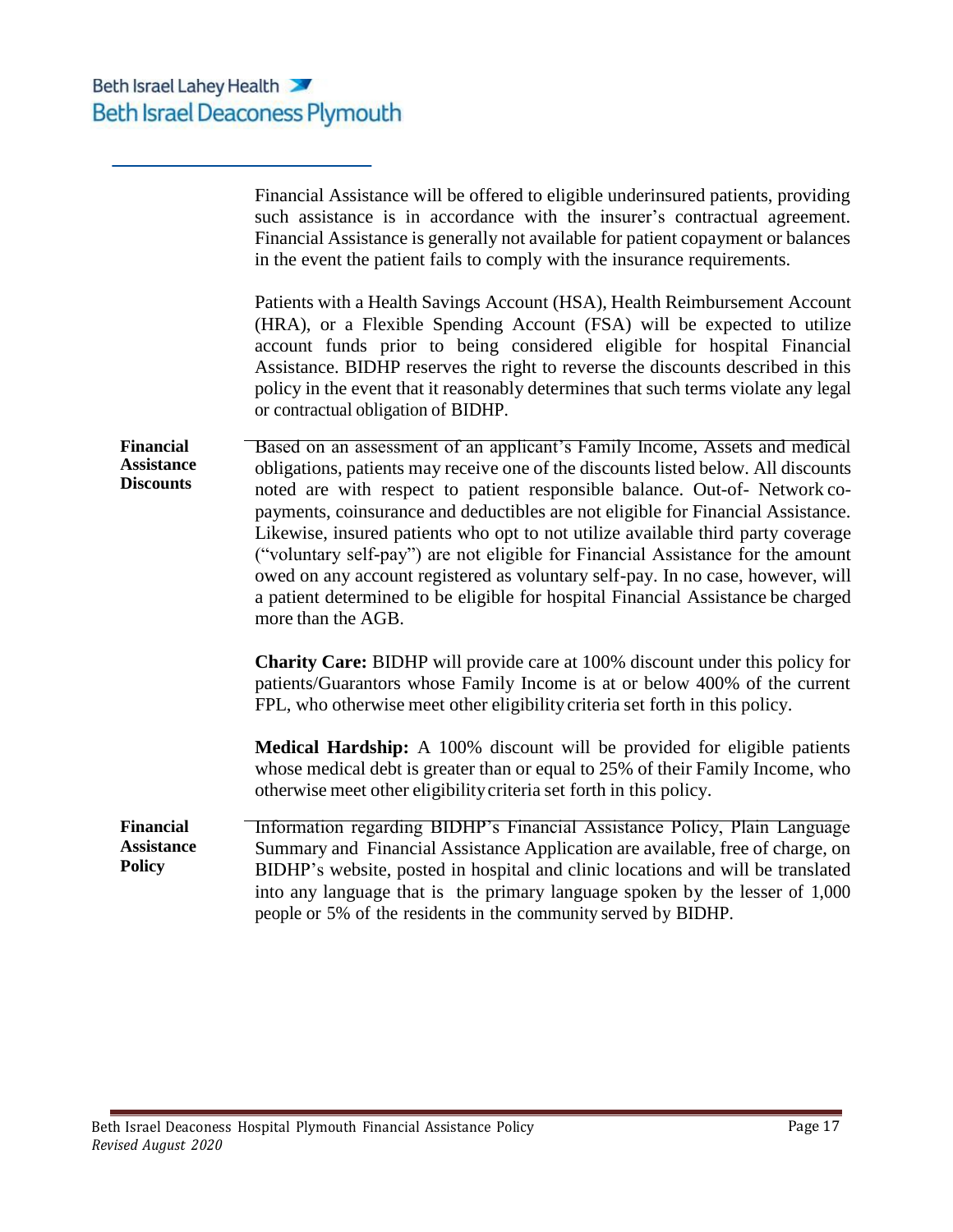In addition, BIDHP references payment policies and Financial Assistance on all printed monthly patient statements and collection letters. Information on the Financial Assistance Policyis available, at anytime, upon request.

- 1. Patients/Guarantors may apply for Financial Assistance at any time during the Application Period.
- 2. In order to be considered for Financial Assistance, patients/Guarantors are required to cooperate and supply financial, personal or other documentation relevant to making a determination of financial need. A Financial Assistance Application Form can be obtained in any of the following ways:
	- a. On the BIDHP public website: <http://www.bidplymouth.org/body.cfm?id=90>
	- b. In person at the Financial Counseling Unit 275 Sandwich Street Emergency Department South Pavilion Lobby Plymouth, MA 02360 (508) 830-2057 / (508) 830-2775
	- c. Call the number above to request a copyto be mailed
	- d. Call the number above to request an electronic copy
- 3. Patients/Guarantors are required to provide an accounting of financial resources readily available to the patient/Guarantor.
	- Family Income maybe verified using any or all of the following:
		- a. Current Forms W-2 and/or Forms 1099
		- b. Current state or federal tax returns
		- c. Four (4) most recent payroll stubs
		- d. Four (4) most recent checking and/or savings statements
		- e. Health savings accounts
		- f. Health reimbursement arrangements
		- g. Flexible spending accounts
- 4. Prior to evaluating eligibility for Financial Assistance, the patient/Guarantor must show proof that he or she has applied for Medicaid or other health insurance through the Federal Health Insurance Marketplace, and must provide documentation of any existing third party coverage.
	- a. BIDHP financial counselors will assist patient/Guarantors with applying for Medicaid and will subsequently assist those same individuals with applying for Financial Assistance.
	- b. If an individual applies for Financial Assistance during the Federal Health Insurance Marketplace open enrollment, such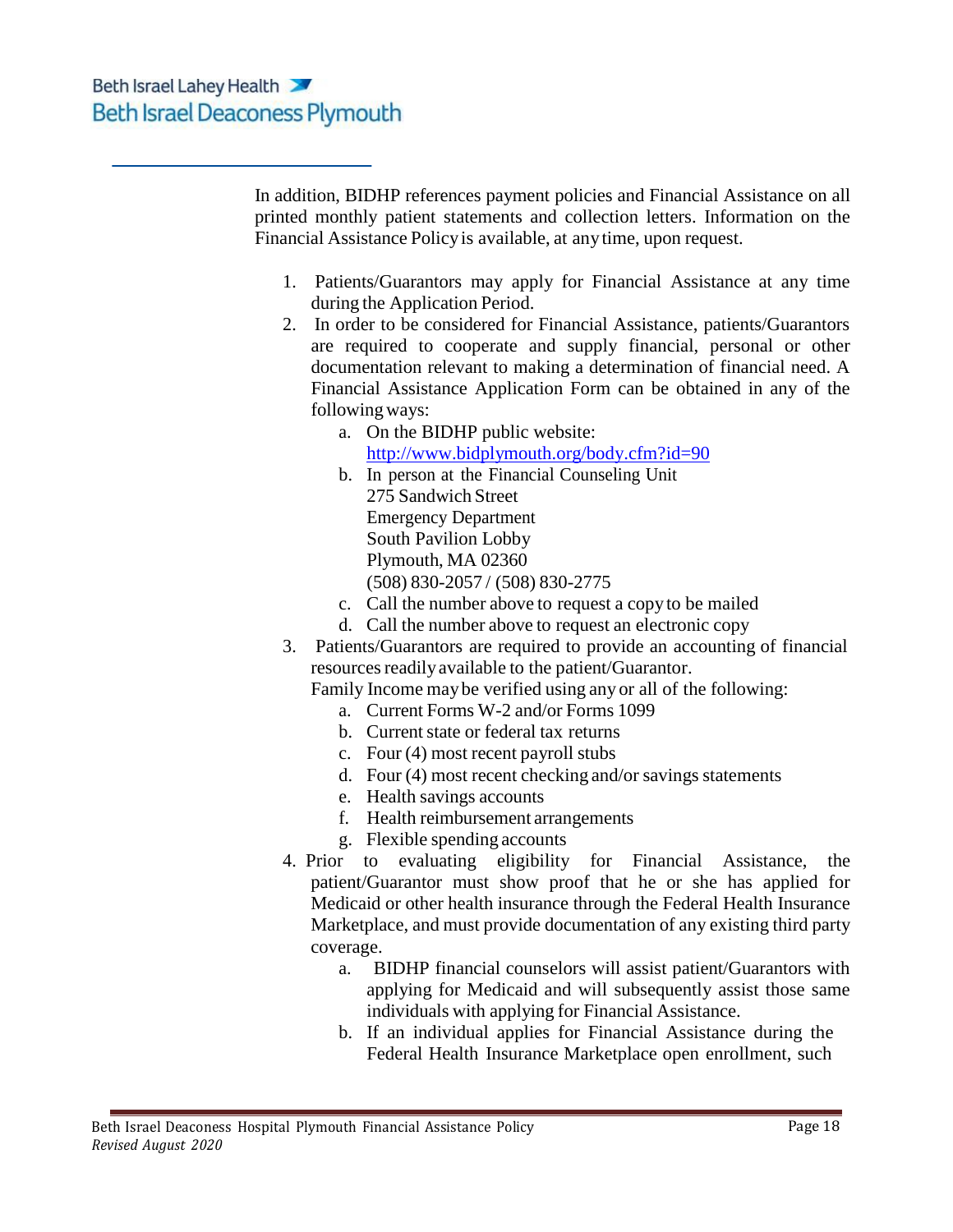individual is required to seek coverage prior to BIDHP's evaluation of any Financial Assistance Application.

- 5. BIDHP may *not* deny Financial Assistance under this policy based on an individual's failure to provide information or documentation that is *not* clearly described in this policy or the Financial Assistance Application.
- 6. BIDHP will determine final eligibility for Financial Assistance within thirty(30) business days upon receipt of a completed application.
- 7. Documentation of the final eligibility determination will be made on all current (open balance) patient accounts retroactive to 6 months from the application. A determination letter will be sent to the patient/Guarantor.
- 8. If a patient/Guarantor submits an incomplete application, a notification will be sent to the patient/Guarantor explaining what information is missing. The patient/Guarantor will have thirty (30) days to comply and provide the requested information. Failure to complete the application will result in the Financial Assistance being denied.
- 9. A determination of eligibility for Financial Assistance based on the submission of a Financial Assistance Application will remain valid for the Qualification Period for all eligible medical services provided, and will include all outstanding receivables for the previous six (6) months including those at bad debt agencies. Patients who have been determined to be eligible for Financial Assistance by BIDHP or an affiliated hospital within the Qualification Period will automatically be considered eligible for hospital Financial Assistance for the 6-month period from the date of that eligibility determination. It is the patient/Guarantors responsibility to notify BIDHP of any financial change during the Qualification Period. Failure to do so may result in the loss of eligibility.
- 10. Patients that are eligible for Financial Assistance will receive a refund for any payments made that exceed the amount the individual is personallyresponsible for paying.

**Reasons for Denial** BIDHP may deny a request for Financial Assistance for a variety of reasons including, but not limited to:

- Sufficient Family Income
- Sufficient Asset level
- Patient uncooperative or unresponsive to reasonable efforts to work with the patient/Guarantor
- Incomplete Financial Assistance Application despite reasonable efforts to work with the patient/Guarantor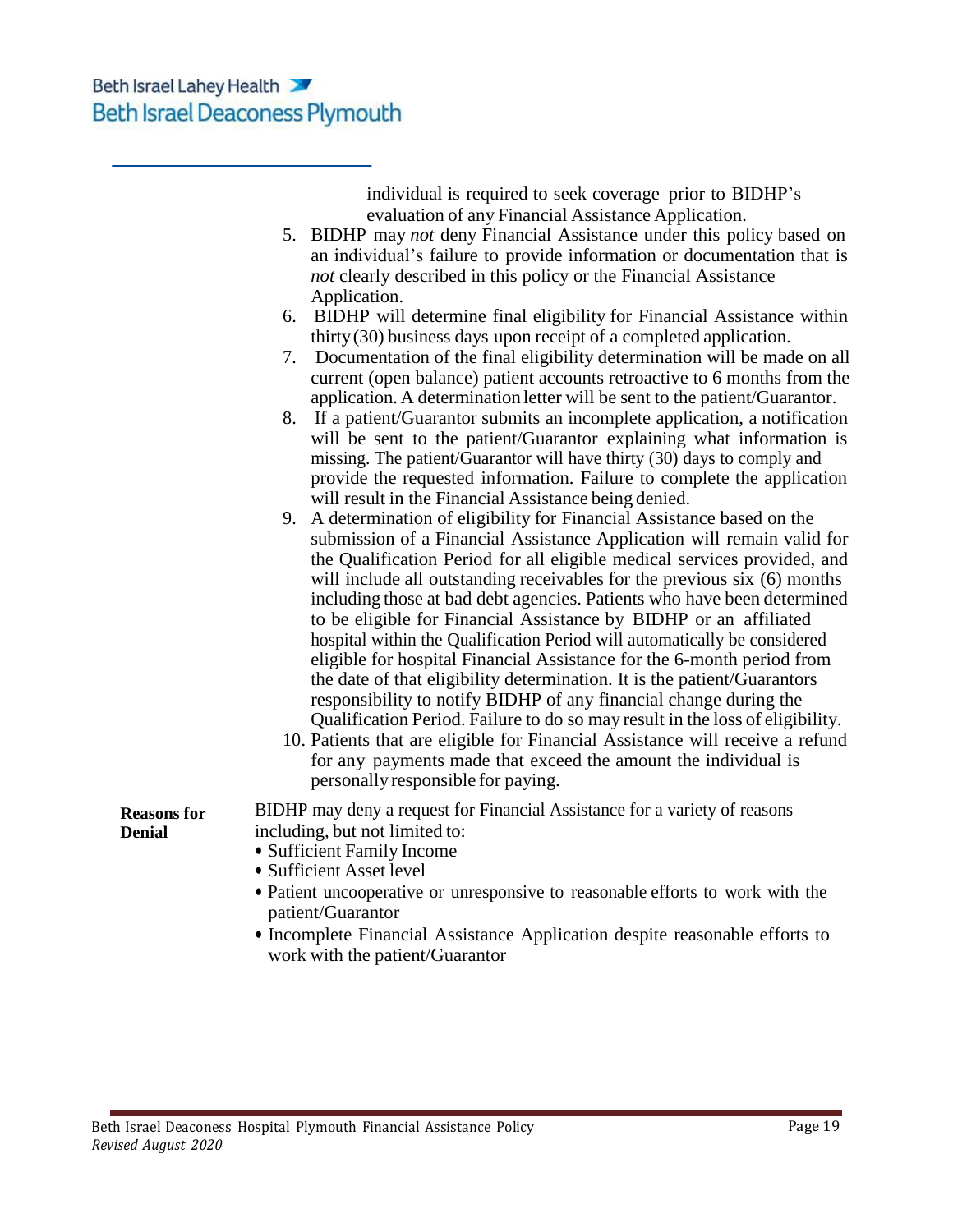|                                      | • Pending insurance or liability claim<br>• Withholding insurance payment and/or insurance settlement funds, including<br>payments sent to the patient/Guarantor to cover services provided by BIDHP,<br>and personal injury and/or accident related claims                                                                                                                                                                                                                                                                                                                                                                                              |
|--------------------------------------|----------------------------------------------------------------------------------------------------------------------------------------------------------------------------------------------------------------------------------------------------------------------------------------------------------------------------------------------------------------------------------------------------------------------------------------------------------------------------------------------------------------------------------------------------------------------------------------------------------------------------------------------------------|
| <b>Presumptive</b><br>Eligibility    | BIDHP understands that not all patients are able to complete a Financial<br>Assistance Application or comply with requests for documentation. There may<br>be instances in which a patient/Guarantor's qualification for Financial<br>Assistance is established without completing the application form. Other<br>information may be used by BIDHP to determine whether a patient/Guarantor's<br>account is uncollectible and this information will be used to determine<br>Presumptive Eligibility.                                                                                                                                                     |
|                                      | Presumptive Eligibility may be granted to patients based on their eligibility for<br>other programs or life circumstances such as:                                                                                                                                                                                                                                                                                                                                                                                                                                                                                                                       |
|                                      | • Patients/Guarantors who have declared bankruptcy. In cases involving<br>bankruptcy, only the account balance as of the date the bankruptcy is<br>discharged will be written off.<br>• Patients/Guarantors who are deceased with no estate in probate.<br>• Patients/Guarantors determined to be Homeless.<br>• Accounts returned by the collection agency as uncollectible due to any of the<br>reasons above and no payment has been received.<br>• Patients/Guarantors who qualify for state Medicaid programs will be eligible<br>for Financial Assistance for any cost sharing obligations associated with the<br>program or non-covered services. |
|                                      | Patient accounts granted Presumptive Eligibility will be reclassified under the<br>Financial Assistance Policy. They will not be sent to collection nor will they be<br>subject to further collection actions.                                                                                                                                                                                                                                                                                                                                                                                                                                           |
| <b>Prompt Pay</b><br><b>Discount</b> | Patients that do not qualify for public assistance or Financial Assistance will be<br>provided a discount of 30% contingent upon prompt payment of their account<br>balance on all care provided, including Emergency Care, Urgent Care, Medically<br>Necessary Care, and Elective Services. Payment of the negotiated amount must<br>be made in full within fifteen days of the patient's receipt of their first statement.<br>This discount will not be offered for any service in which a separate self-pay fee<br>schedule has been assigned. Additionally, In-Network andOut-of-Network co-                                                         |

payments, coinsurance and deductibles are not eligible for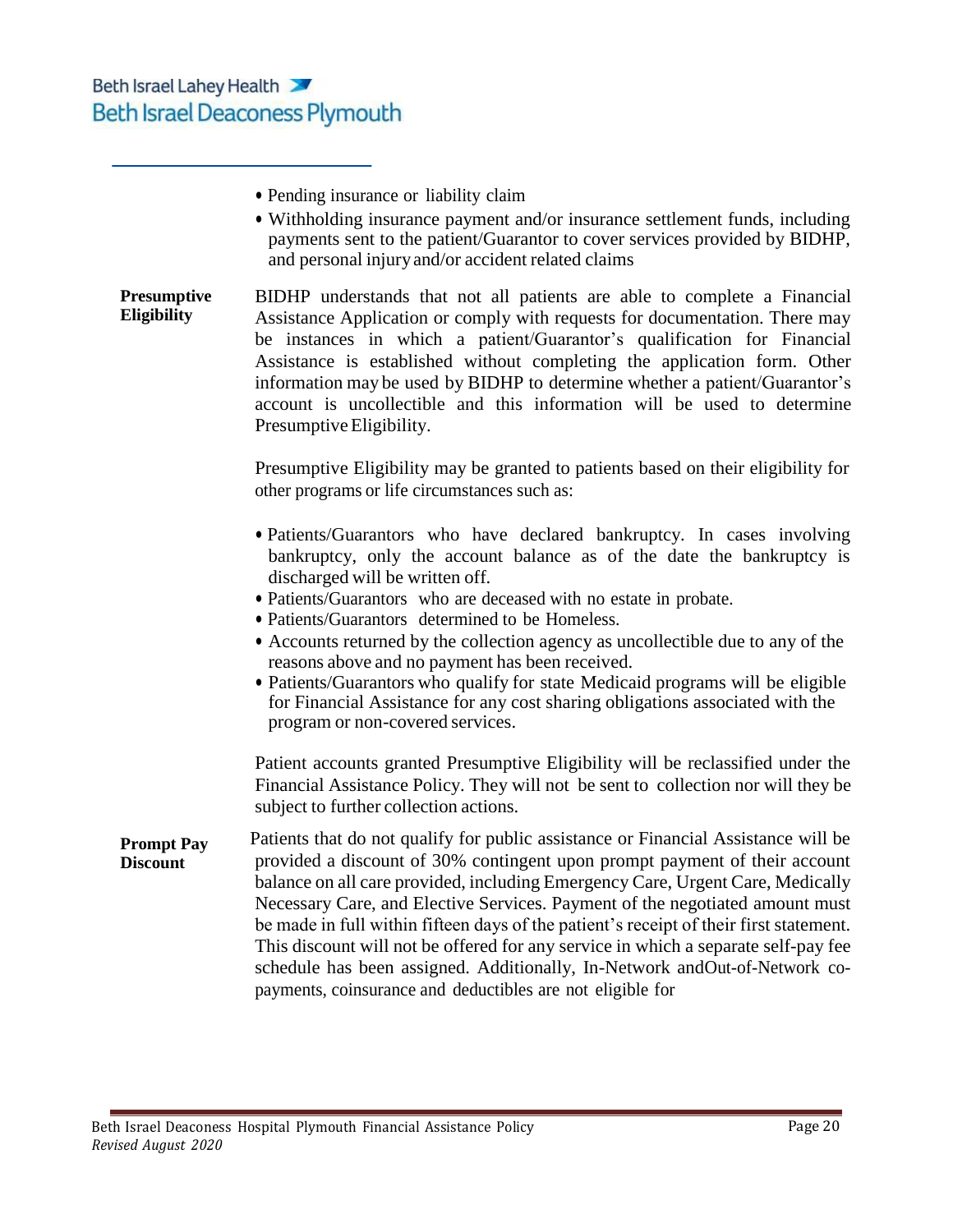|                                                       | the prompt pay discount. For the avoidance of doubt, this discount also will not<br>be offered to any patient paying for services in accordance with a Payment Plan.                                                                                                                                                                                                                                                                                                                                                                                                                                                                                                                                                                                                              |  |  |  |  |
|-------------------------------------------------------|-----------------------------------------------------------------------------------------------------------------------------------------------------------------------------------------------------------------------------------------------------------------------------------------------------------------------------------------------------------------------------------------------------------------------------------------------------------------------------------------------------------------------------------------------------------------------------------------------------------------------------------------------------------------------------------------------------------------------------------------------------------------------------------|--|--|--|--|
| <b>Emergency</b><br><b>Medical</b><br><b>Services</b> | In accordance with Federal Emergency Medical Treatment and Labor Act<br>(EMTALA) regulations, no patient is to be screened for Financial Assistance or<br>payment information prior to the rendering of services in an emergency situation.<br>BIDHP may request that patient cost sharing payments (i.e. co- payments) be<br>made at the time of service, provided such requests do not cause delay in the<br>screening examination or necessary treatment to stabilize the patient in an<br>emergency situation. BIDHP will provide, without discrimination, care for<br>Emergency Medical Conditions to individuals regardless of whether they are<br>eligible under this policy. BIDHP will not engage in actions that discourage<br>individuals from seeking Emergency Care. |  |  |  |  |
| <b>Credit and</b><br><b>Collections</b>               | The actions that may be taken by BIDHP in the event of non-payment are<br>described in a separate Credit and Collections Policy.<br>Members of the public may obtain a free copy by:<br>Going to the BIDHP public website:<br>a.<br>http://www.bidplymouth.org/body.cfm?id=90<br>Visiting the Financial Counseling Unit located at:<br>b.<br>275 Sandwich Street<br><b>Emergency Department</b><br>South Pavilion Lobby<br>Plymouth, MA 02360<br>$(508) 830 - 2057 / (508) 830 - 2775$<br>c. Calling the number above to request a copy to be mailed<br>d. Calling the number above to request an electronic copy                                                                                                                                                                 |  |  |  |  |
| <b>Regulatory</b><br><b>Requirements</b>              | BIDHP will comply with all federal, state and local laws, rules and regulations,<br>and reporting requirements that may apply to activities pursuant to this policy.<br>This policy requires that BIDHP track Financial Assistance provided to ensure<br>accurate reporting. Information on the Financial Assistance provided under this<br>policy will be reported annually on the IRS form 990 Schedule H.                                                                                                                                                                                                                                                                                                                                                                      |  |  |  |  |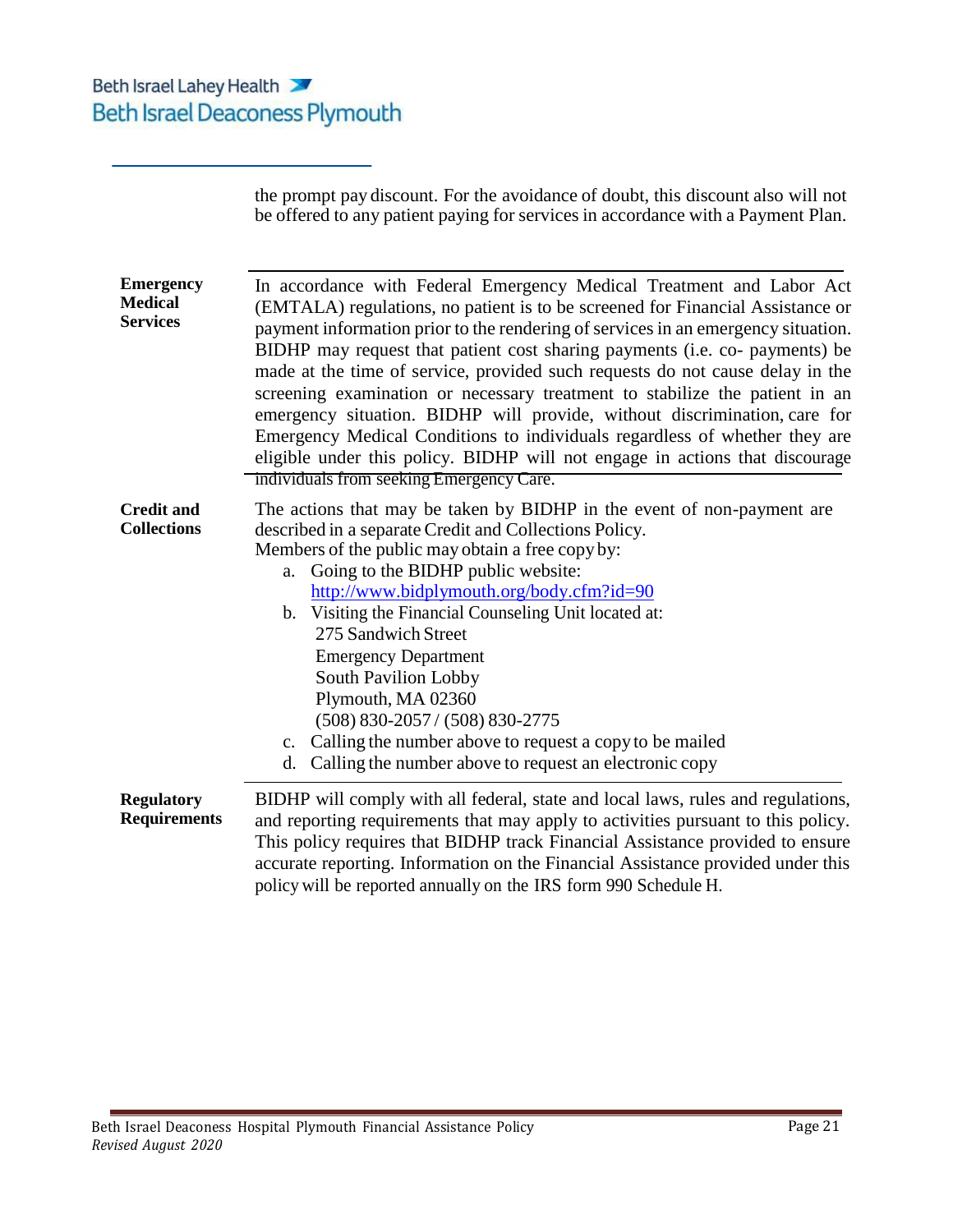BIDHP will document all Financial Assistance in order to maintain proper controls and meet all internal and external compliance requirements.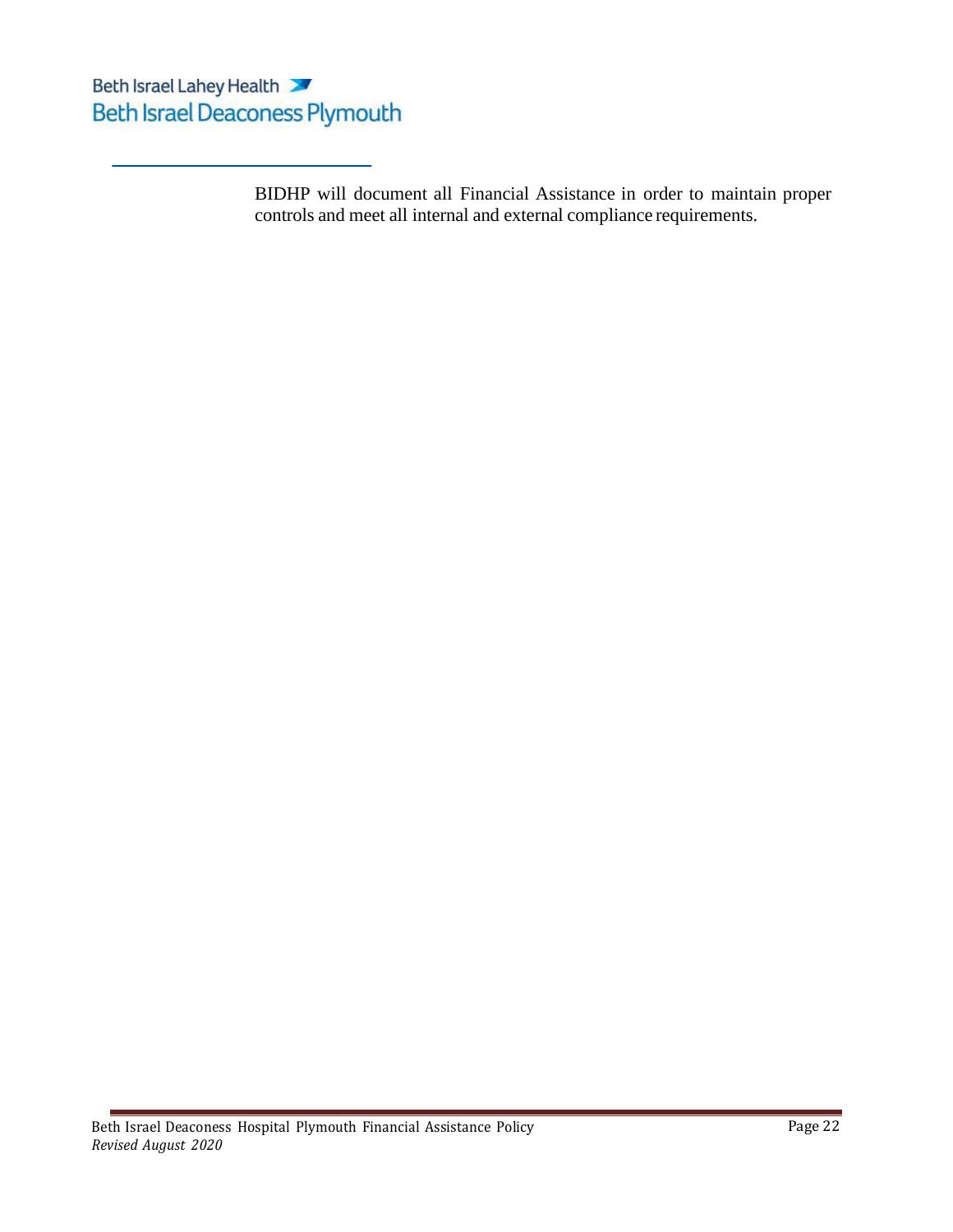## <span id="page-22-0"></span>**Appendix 1**

| <b>Charity Care</b><br><b>Application</b> | <b>Financial Assistance Application for Charity Care</b>                                                                                                                                                                                                                                        |             |
|-------------------------------------------|-------------------------------------------------------------------------------------------------------------------------------------------------------------------------------------------------------------------------------------------------------------------------------------------------|-------------|
| Form                                      | <b>PleasePrint</b>                                                                                                                                                                                                                                                                              |             |
|                                           | Social Security #<br>Today's Date:                                                                                                                                                                                                                                                              |             |
|                                           |                                                                                                                                                                                                                                                                                                 |             |
|                                           | Patient Name:                                                                                                                                                                                                                                                                                   |             |
|                                           | Address:                                                                                                                                                                                                                                                                                        |             |
|                                           | Street                                                                                                                                                                                                                                                                                          | Apt. Number |
|                                           | City<br>State                                                                                                                                                                                                                                                                                   | Zip Code    |
|                                           |                                                                                                                                                                                                                                                                                                 |             |
|                                           | Patient Date of Birth                                                                                                                                                                                                                                                                           |             |
|                                           | Did the patient have health insurance or Medicaid** at the time of hospital service?<br>Yes $\Box$ No $\Box$<br>If "Yes", attach a copy of the insurance card (front and back) and complete the following:                                                                                      |             |
|                                           | Name of Insurance Company:                                                                                                                                                                                                                                                                      |             |
|                                           | Policy Number:                                                                                                                                                                                                                                                                                  |             |
|                                           |                                                                                                                                                                                                                                                                                                 |             |
|                                           | Insurance Phone Number:                                                                                                                                                                                                                                                                         |             |
|                                           | ** Prior to applying for financial assistance, you must have applied for Medicaid in the past 6<br>months and will need to show proof of denial.                                                                                                                                                |             |
|                                           | Note: If a patient/guarantor has a Health Savings Account (HSA), Health Reimbursement<br>Account (HRA), Flexible Spending Account (FSA) or similar fund designated for family<br>medical expenses, such individual is not eligible for financial assistance until such assets are<br>exhausted. |             |

#### **To apply for financial assistance complete the following:**

List all family members including the patient, parents, children and/or siblings, natural or adopted, under the age 18 living at home.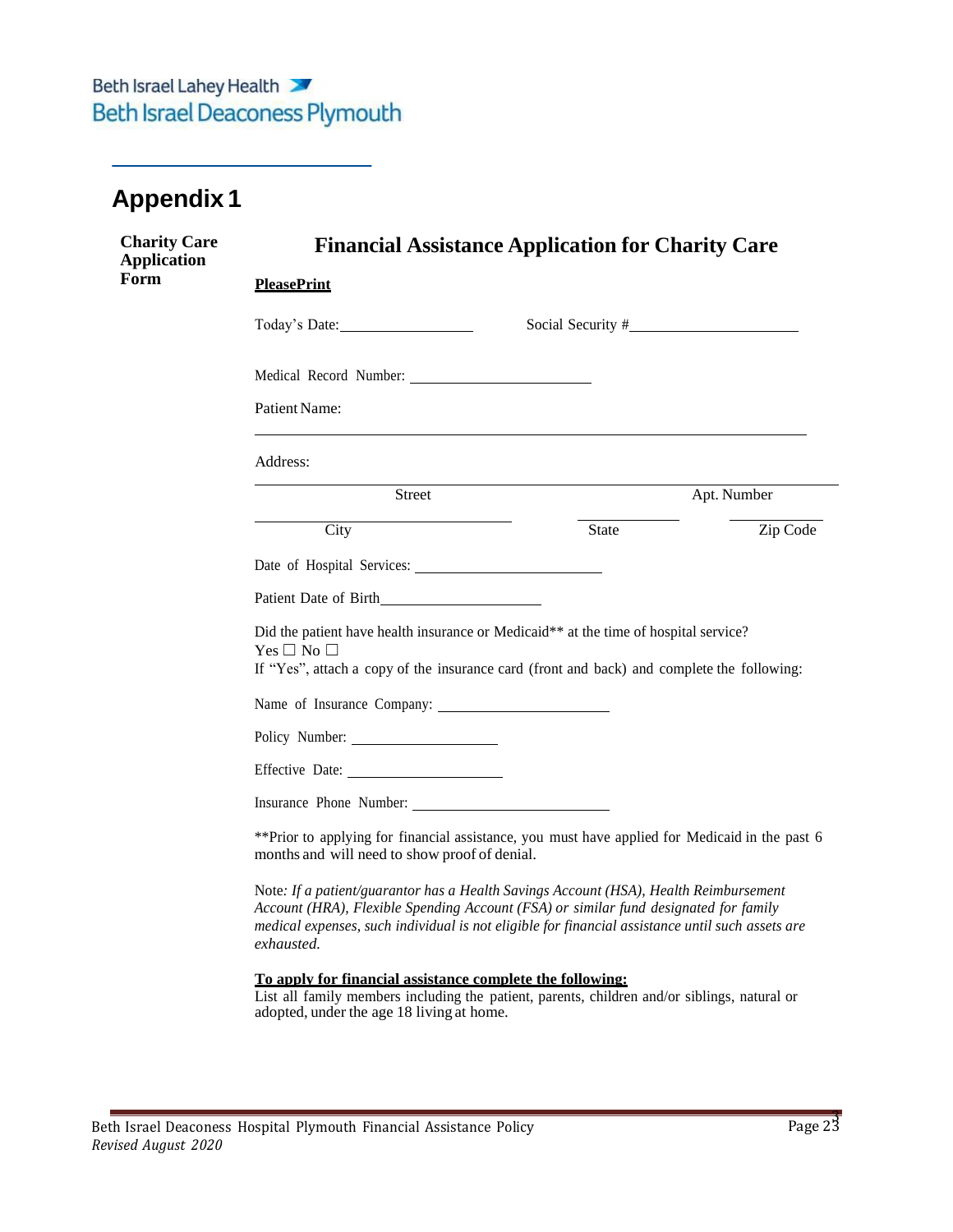| <b>Family Member</b> | Age | <b>Relationship to</b><br><b>Patient</b> | <b>Source of Income</b><br>or Employer<br><b>Name</b> | <b>Monthly</b><br><b>Gross</b><br><b>Income</b> |
|----------------------|-----|------------------------------------------|-------------------------------------------------------|-------------------------------------------------|
| 1.                   |     |                                          |                                                       |                                                 |
| 2.                   |     |                                          |                                                       |                                                 |
| 3.                   |     |                                          |                                                       |                                                 |
| 4.                   |     |                                          |                                                       |                                                 |

In addition to the Financial Assistance Application we also need the following documentation attached to this application:

- Current state or federal income tax returns
- Current Forms W-2 and/or Forms 1099
- Four most recent payroll stubs
- Four most recent checking and/or savings account statements
- Health savings accounts
- Health reimbursement arrangements
- Flexible spending accounts

If these are not available, please call the Financial Counseling Unit to discuss other documentation they may provide.

By my signature below, I certify that I have carefully read the Financial Assistance Policy and Application and that everything I have stated or any documentation I have attached is true and correct to the best of my knowledge. I understand that it is unlawful to knowingly submit false information to obtain financial assistance.

Applicant's Signature:

Relationship to Patient:

Date Completed:

If your income is supplemented in any way or you reported \$0.00 income on this application, have the Support Statement below completed by the person(s) providing help to you and your family.

#### **Support Statement**

I have been identified by the patient/responsible party as providing financial support. Below is a list of services and support that I provide.

<u> 1980 - Johann Barbara, martxa alemaniar a</u>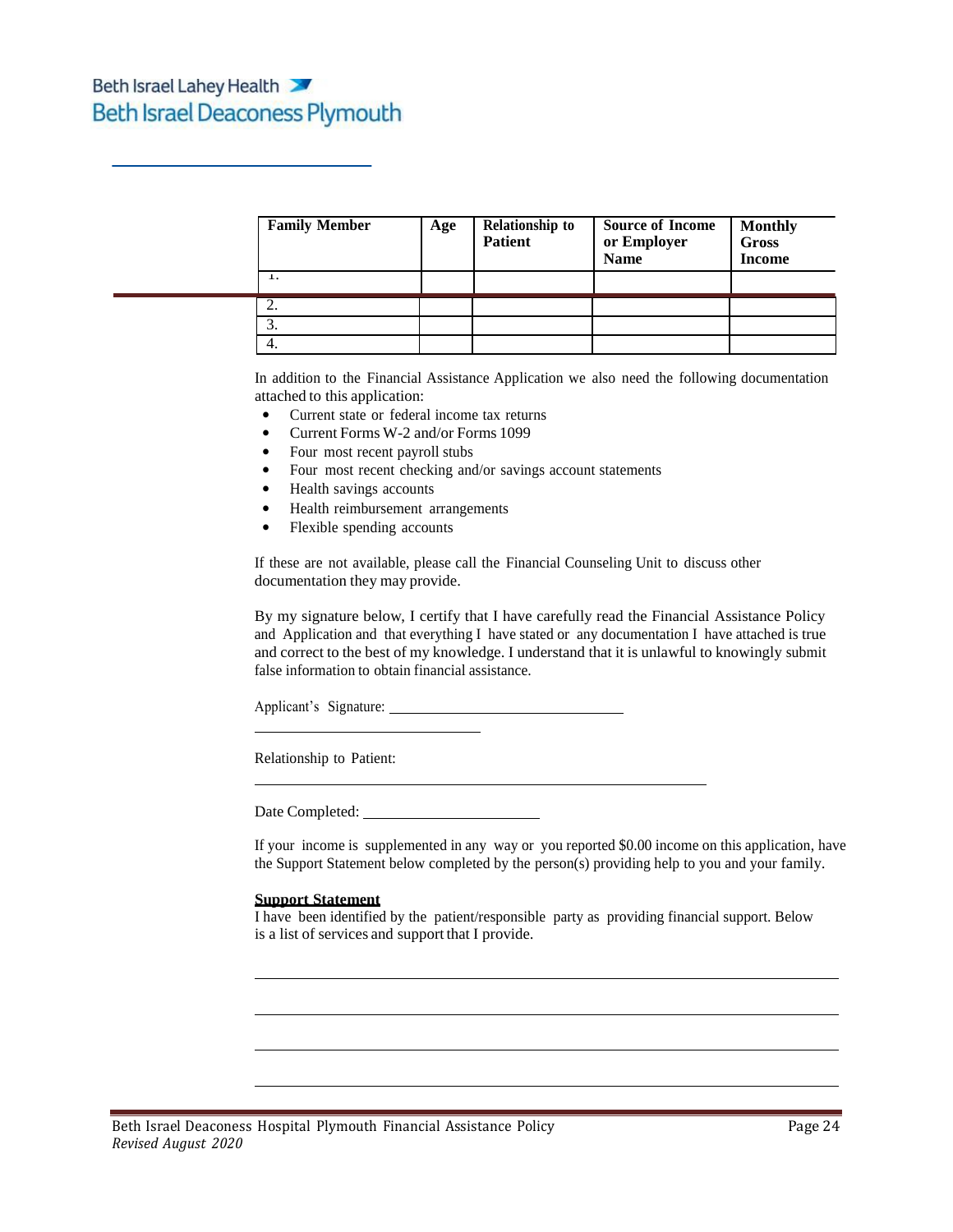| I hereby certify and verify that all of the information given is true and correct to the best ofmy<br>knowledge. I understand that my signature will not make me financially responsible for the<br>patient's medical expenses. |                                      |
|---------------------------------------------------------------------------------------------------------------------------------------------------------------------------------------------------------------------------------|--------------------------------------|
| Signature:                                                                                                                                                                                                                      |                                      |
|                                                                                                                                                                                                                                 |                                      |
| Please allow 30 days from the date the completed application is received for eligibility<br>determination.                                                                                                                      |                                      |
| If eligible, financial assistance is granted for six months from the date of approval and is                                                                                                                                    |                                      |
| valid for all Beth Israel Lahey Health affiliates as set forth<br>in Appendix 5 of their respective Financial Assistance                                                                                                        | Staff Only.                          |
| Policies:                                                                                                                                                                                                                       | Application Received by:<br>AJH      |
| Anna Jaques Hospital                                                                                                                                                                                                            | AGH                                  |
| Addison Gilbert Hospital<br>٠                                                                                                                                                                                                   | BayRidge                             |
| BayRidge Hospital                                                                                                                                                                                                               | $\Box$<br><b>BIDMC</b>               |
| Beth Israel Deaconess Medical Center-Boston                                                                                                                                                                                     | $\Box$<br><b>BID</b> Milton          |
| <b>Beth Israel Deaconess Milton</b>                                                                                                                                                                                             | $\Box$<br><b>BID</b> Needham         |
| Beth Israel Deaconess Needham<br>$\bullet$                                                                                                                                                                                      | $\Box$<br><b>BID Plymouth</b>        |
| Beth Israel Deaconess Plymouth                                                                                                                                                                                                  | Beverly<br>П                         |
| Beverly Hospital                                                                                                                                                                                                                | <b>LHMC</b><br>$\Box$<br>LMC Peabody |
| Lahey Hospital & Medical Center, Burlington<br>٠                                                                                                                                                                                | MAH<br><b>NEBH</b><br>$\perp$        |
| Lahey Medical Center, Peabody<br>٠                                                                                                                                                                                              | $\Box$ WH                            |
| Mount Auburn Hospital                                                                                                                                                                                                           |                                      |
| New England Baptist Hospital                                                                                                                                                                                                    |                                      |
| Winchester Hospital                                                                                                                                                                                                             |                                      |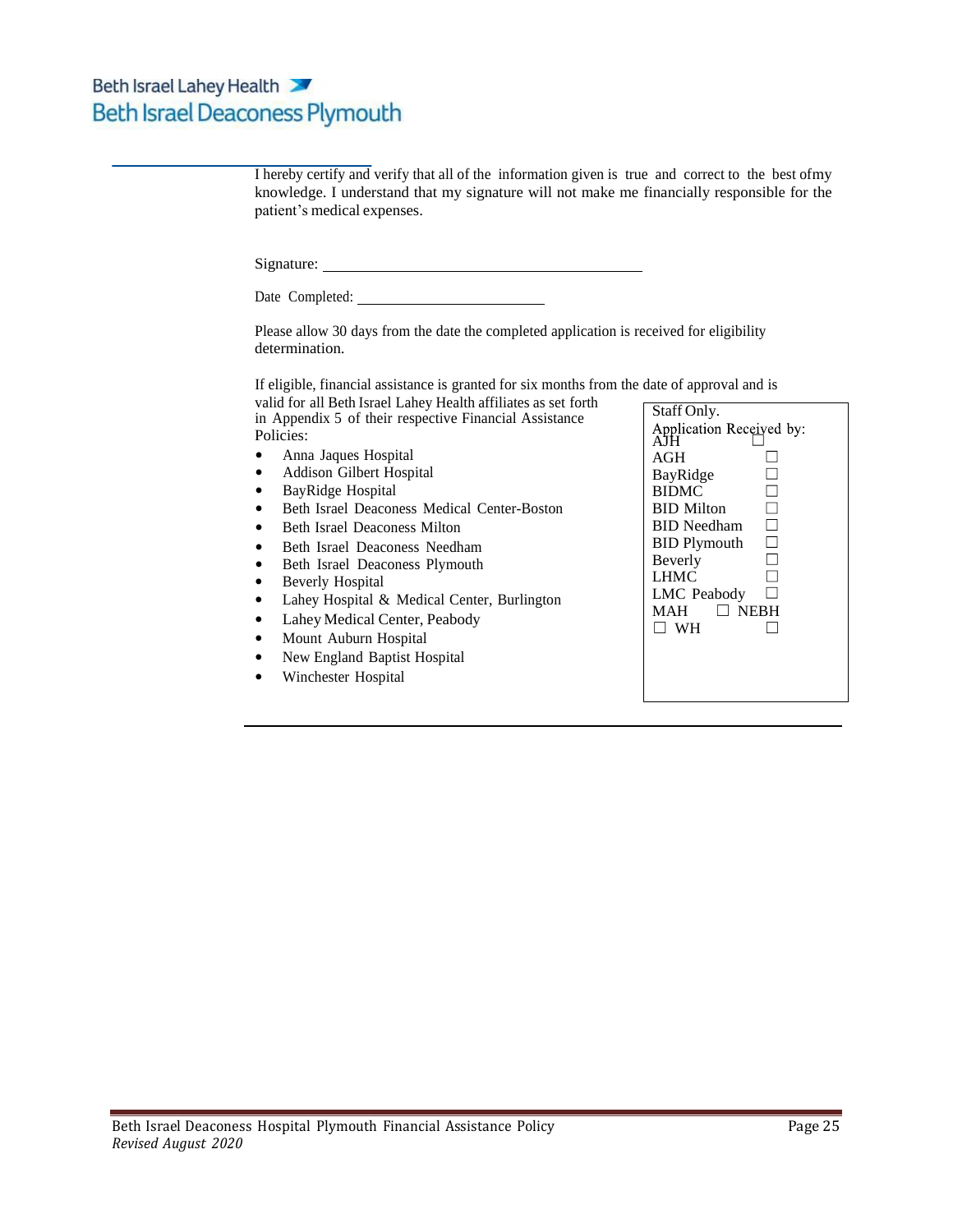## <span id="page-25-0"></span>**Appendix 2**

| <b>Medical</b><br>Hardship<br><b>Application</b> | <b>Please Print</b>                                                                                                                                                                                                                                                                             |                            |                                   | <b>Financial Assistance Application for Medical Hardship</b>                                                                                                      |                                       |  |  |  |
|--------------------------------------------------|-------------------------------------------------------------------------------------------------------------------------------------------------------------------------------------------------------------------------------------------------------------------------------------------------|----------------------------|-----------------------------------|-------------------------------------------------------------------------------------------------------------------------------------------------------------------|---------------------------------------|--|--|--|
|                                                  |                                                                                                                                                                                                                                                                                                 |                            |                                   |                                                                                                                                                                   |                                       |  |  |  |
|                                                  |                                                                                                                                                                                                                                                                                                 |                            |                                   |                                                                                                                                                                   |                                       |  |  |  |
|                                                  |                                                                                                                                                                                                                                                                                                 |                            |                                   |                                                                                                                                                                   |                                       |  |  |  |
|                                                  | Patient Name:                                                                                                                                                                                                                                                                                   |                            |                                   |                                                                                                                                                                   |                                       |  |  |  |
|                                                  |                                                                                                                                                                                                                                                                                                 |                            |                                   |                                                                                                                                                                   |                                       |  |  |  |
|                                                  | Address:                                                                                                                                                                                                                                                                                        |                            |                                   |                                                                                                                                                                   |                                       |  |  |  |
|                                                  |                                                                                                                                                                                                                                                                                                 | Street                     |                                   |                                                                                                                                                                   | Apt. Number                           |  |  |  |
|                                                  | City                                                                                                                                                                                                                                                                                            |                            |                                   | State                                                                                                                                                             | Zip Code                              |  |  |  |
|                                                  | Did the patient have health insurance or Medicaid at the time of hospital service(s)?<br>$Yes \Box No \Box$<br>If "Yes", attach a copy of the insurance card (front and back) and complete the following:                                                                                       |                            |                                   |                                                                                                                                                                   |                                       |  |  |  |
|                                                  |                                                                                                                                                                                                                                                                                                 | Name of Insurance Company: |                                   |                                                                                                                                                                   |                                       |  |  |  |
|                                                  |                                                                                                                                                                                                                                                                                                 |                            |                                   |                                                                                                                                                                   |                                       |  |  |  |
|                                                  | Effective Date:                                                                                                                                                                                                                                                                                 |                            |                                   |                                                                                                                                                                   |                                       |  |  |  |
|                                                  |                                                                                                                                                                                                                                                                                                 |                            |                                   |                                                                                                                                                                   |                                       |  |  |  |
|                                                  | Note: If a patient/guarantor has a Health Savings Account (HSA), Health Reimbursement<br>Account (HRA), Flexible Spending Account (FSA) or similar fund designated for family<br>medical expenses, such individual is not eligible for financial assistance until such assets are<br>exhausted. |                            |                                   |                                                                                                                                                                   |                                       |  |  |  |
|                                                  | adopted, under the age 18 living at home.                                                                                                                                                                                                                                                       |                            |                                   | To apply for Medical Hardship assistance, complete the following:<br>List all family members including the patient, parents, children and/or siblings, natural or |                                       |  |  |  |
|                                                  | <b>Family Member</b>                                                                                                                                                                                                                                                                            | Age                        | <b>Relationship</b><br>to Patient | <b>Source of Income or</b><br><b>Employer Name</b>                                                                                                                | <b>Monthly Gross</b><br><b>Income</b> |  |  |  |
|                                                  | 1.                                                                                                                                                                                                                                                                                              |                            |                                   |                                                                                                                                                                   |                                       |  |  |  |
|                                                  | $\overline{2}$ .                                                                                                                                                                                                                                                                                |                            |                                   |                                                                                                                                                                   |                                       |  |  |  |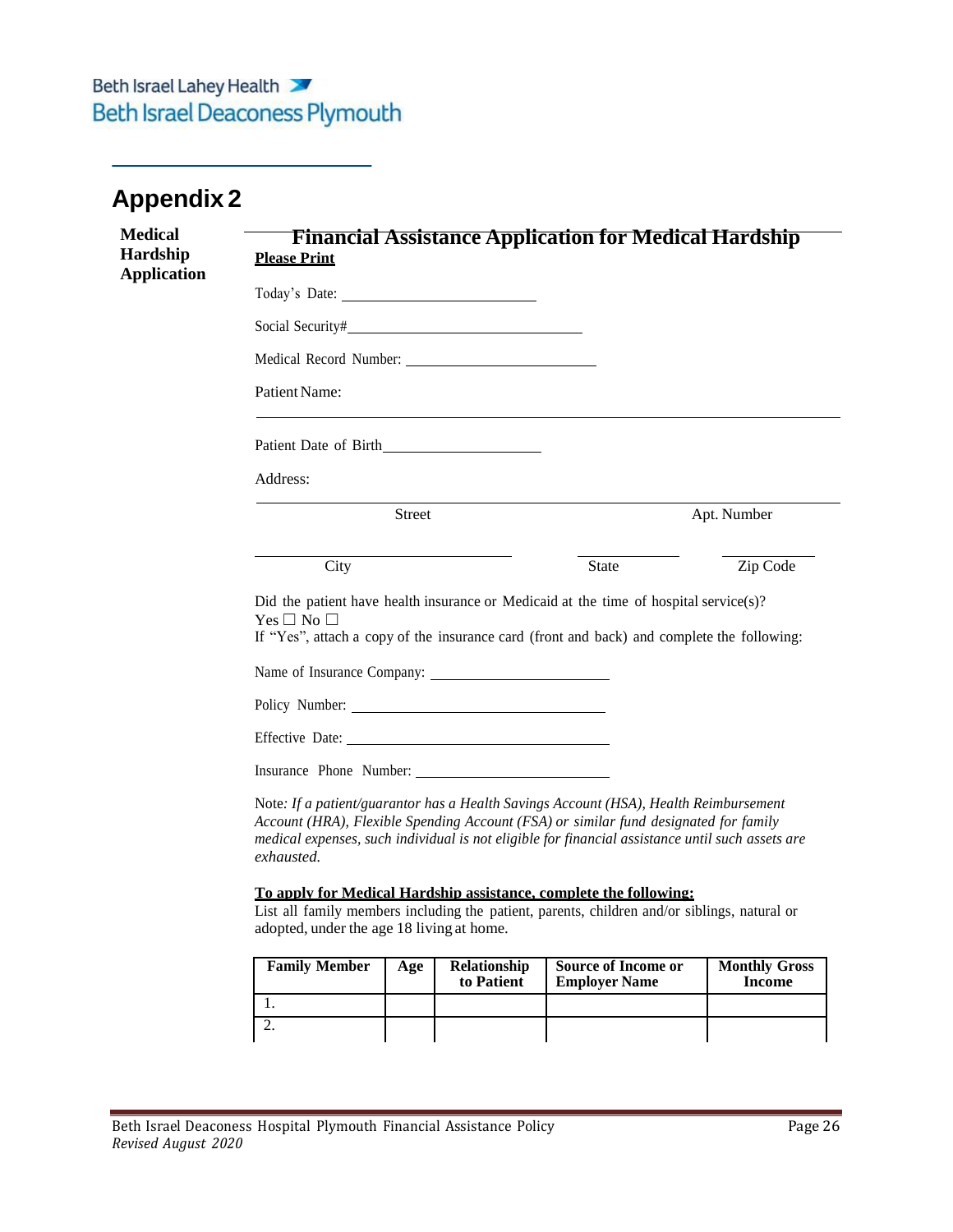In addition to the Medical Hardship Application we also need the following documentation attached to this application:

- Current state or federal income tax returns
- Current W-2 and/or Forms 1099
- Four most recent payroll stubs
- Four most recent checking and/or savings account statements
- Health savings accounts
- Health reimbursement arrangements
- Flexible spending accounts
- Copies of all medical bills

If these are not available, please call the Financial Counseling Unit to discuss other documentation they may provide.

List all medical debt and provide copies of bills incurred in the previous twelve months:

| Date of service | Place of Service                                                                         | Amount owed                               |
|-----------------|------------------------------------------------------------------------------------------|-------------------------------------------|
|                 |                                                                                          |                                           |
|                 | <u> 1989 - Johann Barn, mars eta bainar eta idazlea (</u>                                | the control of the control of the control |
|                 | <u> 1989 - Johann Barn, amerikansk politiker (</u>                                       |                                           |
|                 | <u> 1989 - Johann Barbara, martxa alemaniar a</u>                                        |                                           |
|                 |                                                                                          |                                           |
|                 |                                                                                          |                                           |
|                 |                                                                                          |                                           |
|                 | Please provide a brief explanation of why paying these medical bills will be a hardship: |                                           |
|                 |                                                                                          |                                           |
|                 |                                                                                          |                                           |
|                 |                                                                                          |                                           |
|                 |                                                                                          |                                           |
|                 |                                                                                          |                                           |
|                 |                                                                                          |                                           |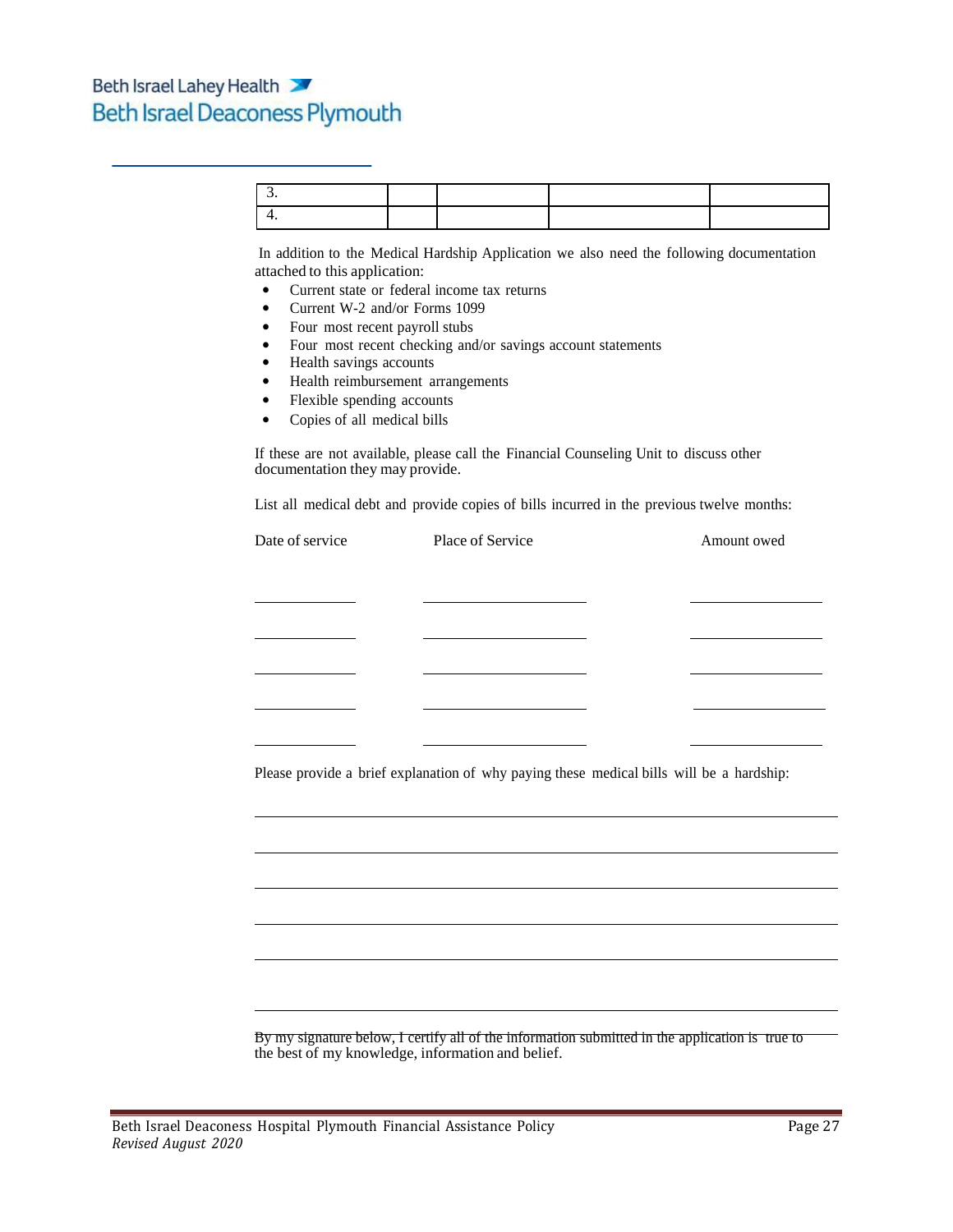Applicant's Signature:

Relationship to Patient:

Date Completed:

Please allow 30 days from the date the completed application is received for eligibility determination.

If eligible, assistance is granted for six months from the date of approval and is valid for all Beth Israel Lahey Health affiliates as set forth in Appendix 5 of their respective Financial Assistance Policies:

- Anna Jaques Hospital
- Addison Gilbert Hospital
- BayRidge Hospital
- Beth Israel Deaconess Medical Center-Boston
- Beth Israel Deaconess Milton
- Beth Israel Deaconess Needham
- Beth Israel Deaconess Plymouth
- Beverly Hospital
- Lahey Hospital & Medical Center, Burlington
- Lahey Medical Center, Peabody
- Mount Auburn Hospital
- New England Baptist Hospital
- Winchester Hospital

| Staff Only.                  |
|------------------------------|
| Application Received by:     |
| $A$ J $H$                    |
| AGH                          |
| BayRidge                     |
| <b>BIDMC</b>                 |
| <b>BID Milton</b><br>⊟ I BID |
| Needham<br>BID<br>ΙI         |
| Plymouth                     |
| Beverly                      |
| <b>LHMC</b>                  |
| <b>LMC</b> Peabody           |
| MAH                          |
| <b>NEBH</b>                  |
| WН                           |
|                              |
|                              |
|                              |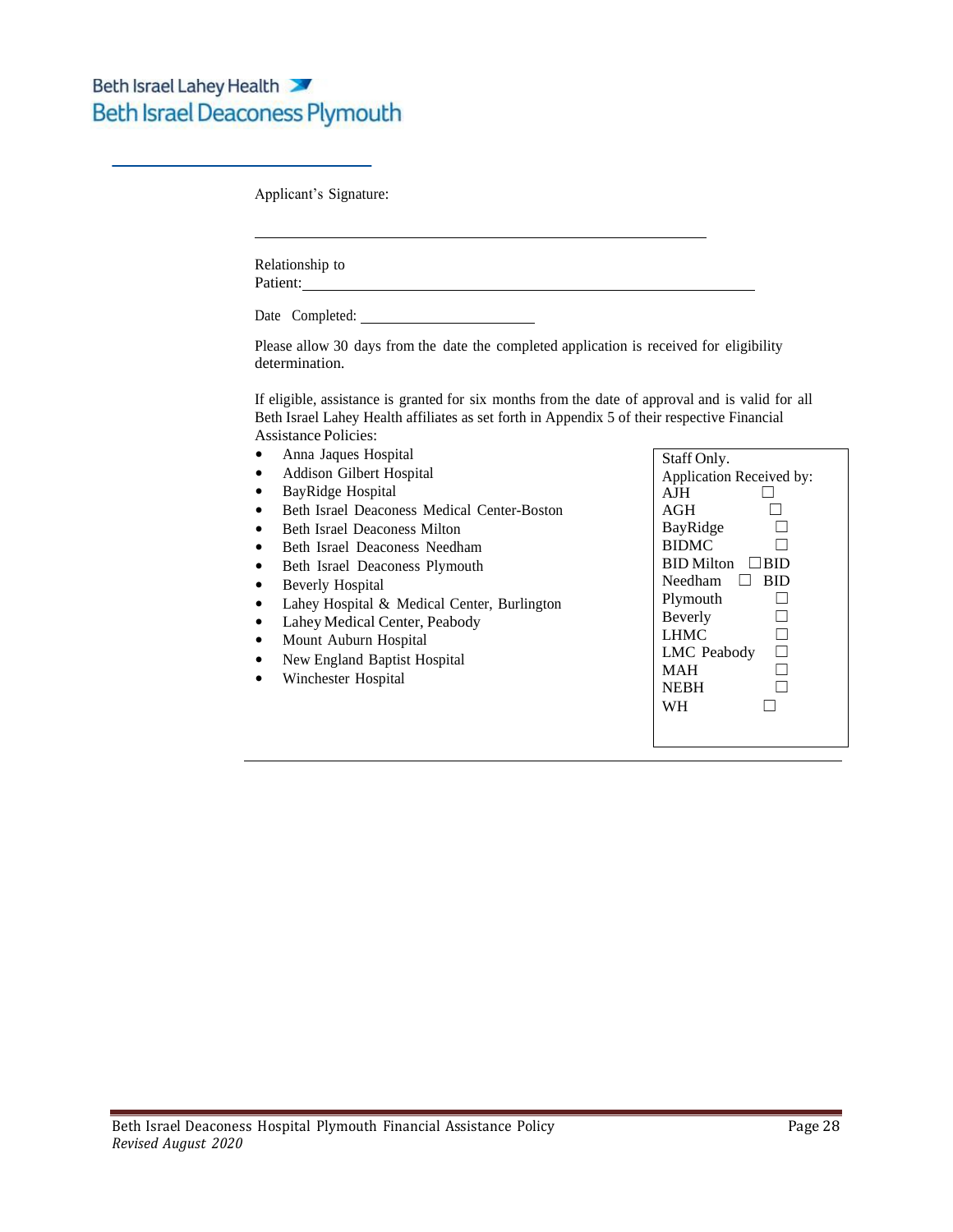**Discount Chart Based on Income and Asset Thresholds**

**Prompt Pay Discount:** Patients that do not qualify for public assistance or Financial Assistance will be provided a discount of 30% contingent upon prompt payment of their account balance on all care provided, including Emergency Care, Urgent Care, Medically Necessary Care, and Elective Services. Payment of the negotiated amount must be made in full within fifteendays of the patient's receipt of their first statement. This discount will not be offered for any service in which a separate self-pay fee schedule has been assigned. Additionally, In-Network and Out-of-Network co-payments, coinsurance and deductibles are not eligible for the prompt pay discount. For the avoidance of doubt, this discount also will not be offered to any patient paying for services in accordance with a Payment Plan.

**Discounts for Financial Assistance and Medical Hardship are applied to a patient's responsible balance for eligible medical services as described in the policy.**

**Financial Assistance Discount for Eligible Patients:**

### **Charity Care**

| <b>Income Level</b>            | <b>Discount</b> |
|--------------------------------|-----------------|
| Less than or equal to 400% FPL | 100%            |

### **Medical Hardship**

Patients will be determined as eligible for Medical Hardship if the medical bills are greater than or equal to 25% of Family Income and will receive a 100% discount.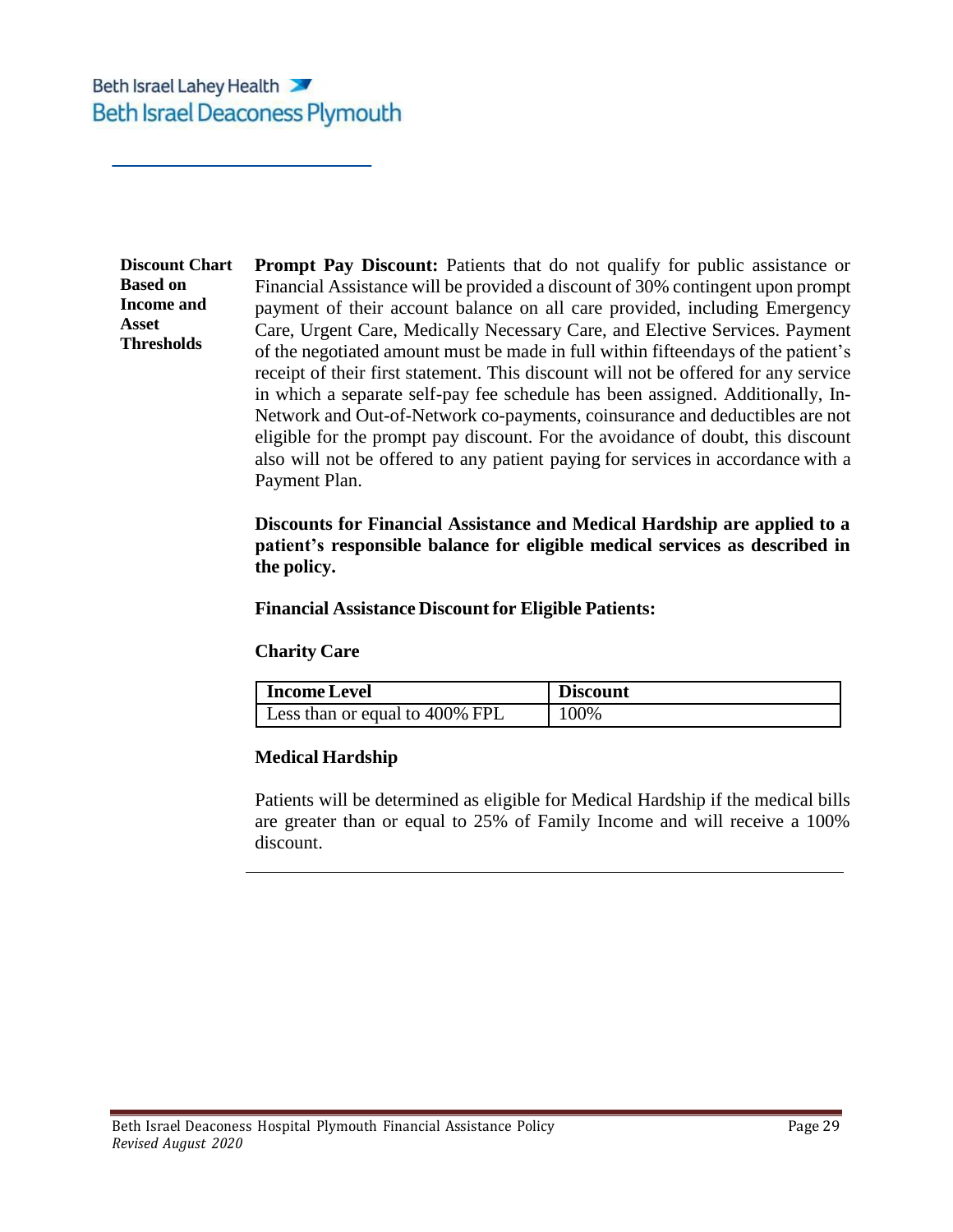## **APPENDIX**

**Amounts Generally Billed (AGB)** See the definition of Amounts Generally Billed in the policy, above, for a description of how the AGB is calculated using the "Look-Back" method.

> BIDHP's current AGB percentage based on claims for fiscal year 2021 equals 43.30%.

The AGB is subject to change at any time due to the following reasons:

- Private Health Insurer and Medicare Fee-for-Service contract changes
- Settlements received by Private Health Insurer plans and Medicare Feefor-Service

Updated 01/2022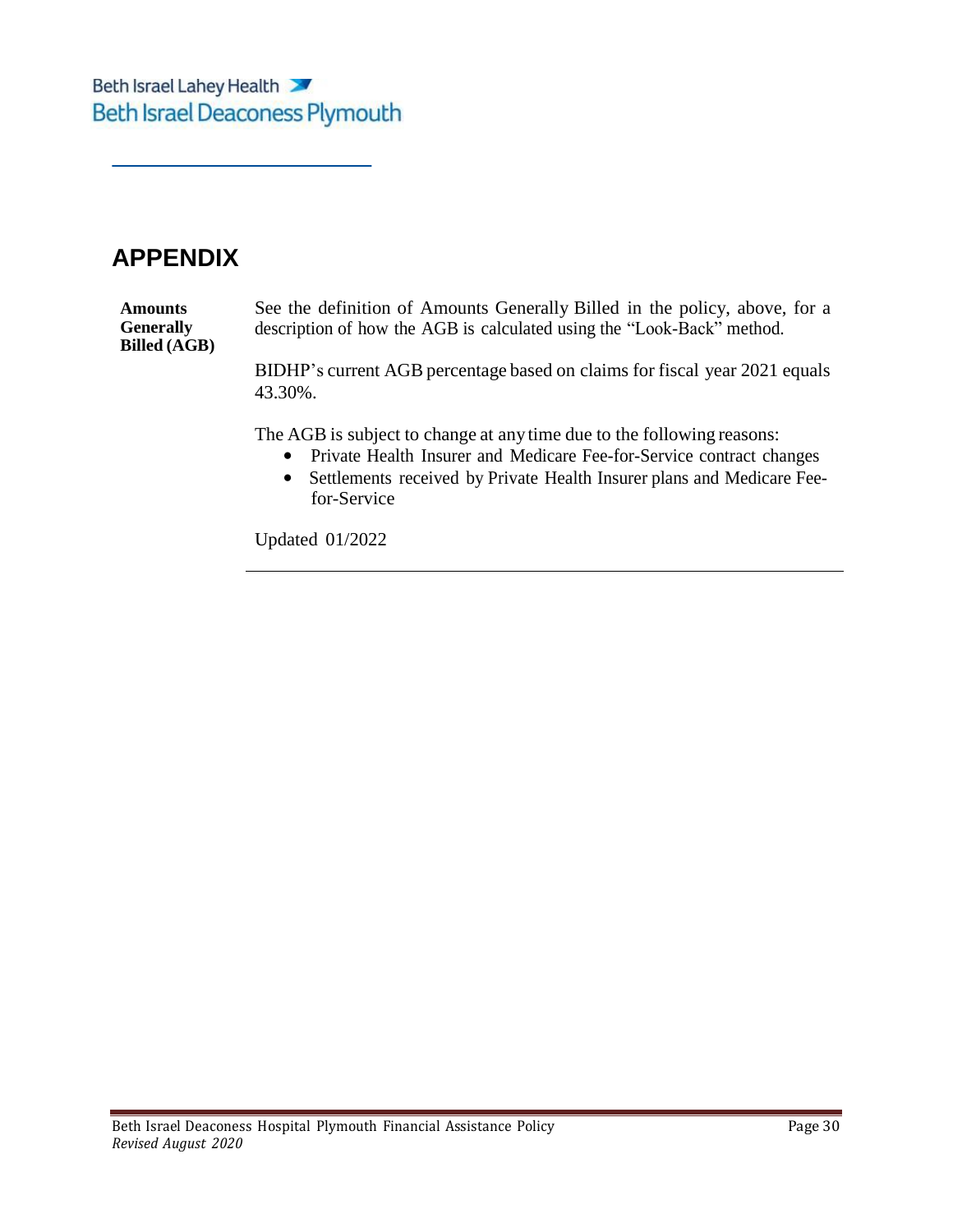## <span id="page-30-0"></span>**Appendix 5**

**Clinics— Covered and Uncovered**

#### **Providers and This Financial Assistance Policy covers all Hospital (Facility) charges at the following BIDHPlocations:**

- Beth Israel Deaconess Hospital Plymouth, 275 Sandwich St, Plymouth, MA
- Beth Israel Deaconess Hospital Plymouth Rehabilitation Center, 10 Cordage Park Circle, Suite 225, Plymouth, MA
- Beth Israel Deaconess Hospital Plymouth Rehabilitation Center, 3 Village Green North, Suite 331, Plymouth, MA
- Beth Israel Deaconess imaging at The Park, 45 Resnik Road, Plymouth,MA
	- o Ground Floor, Unit 1700, Suite #104-B
	- $\circ$  1<sup>st</sup> Floor, Unit 1400, Suite #106
	- $\circ$  2<sup>nd</sup> Floor, Unit 2100, Suite #201

### **This Financial Assistance policy also covers the charges from the individuals and entities listed in this section below for services provided within the Hospital facilities listed above:**

- Harvard Medical Faculty Physicians at Beth Israel Deaconess Medical Center (HMFP)
- Associated Physicians of Harvard Medical Faculty Physicians at Beth Israel Deaconess Medical Center (APHMFP)
- Medical Care of Boston Management Corp d/b/a Beth Israel Lahey Health Primary Care
- Nurse Practitioners in the following clinics:
	- o Urology
	- o Cancer Care
	- o OB/GYN
	- o Vein Center
	- o Spine Center
	- o Pain Management
	- o Wound Center
- The following hospital billed clinics: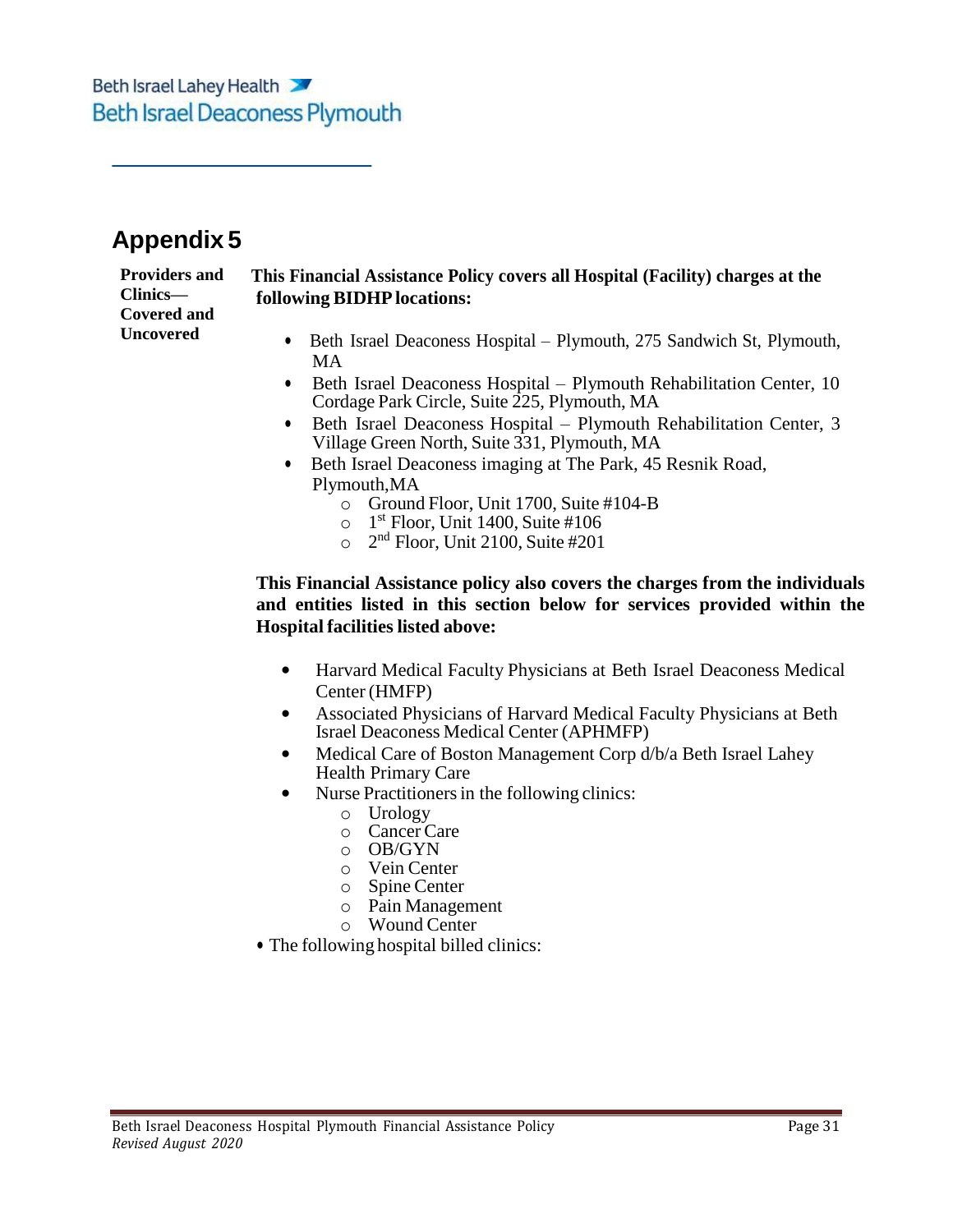- o Wound Center
- o Pain Management
- o Anti-Coagulation
- o Ortho Clinic
- o JPA Practitioners
- o BIDHP Cancer Center
- o Oncology Clinic
- o Radiation Oncology

**For the providers listed below, this Financial Assistance policy only covers the Hospital Facility charge. It does not cover provider charges from the individuals and entities listed below. Patients are encouraged to contact these providers directly to see if they offer any assistance and to make payment arrangements.**

| <b>Providers Full Name</b>       |
|----------------------------------|
| Aaron W Beck, MD                 |
| Abigail Dudley, LCSW             |
| Adam C. Strauss, MD              |
| Adam M. Rodman, MD               |
| Adam P. Juersivich, MD           |
| Adnan K. Elamine, MD             |
| Afrin M. Farooq, MD              |
| Agnieszka Hordejuk, MD           |
| Ahmad O. Usmani, MD              |
| Alden M. Landry, MD              |
| Alejandro Y. Mendoza, MD         |
| Alexey Y Knyazhitskiy, MD        |
| Alfred M. Baum, MD               |
| Alicia T. Clark, MD              |
| Alina N. Gavrila-Filip, MD, MMSc |
| Allen D. Hamdan, MD              |
| Alvina Sahar, MD                 |
| Alyssa R. Moller, MD             |
| Amanda E. Klinger, MD            |
| Amjad Shehadah, MD               |
| Amy Elizabeth J. Brice, MD       |
| Amy R. Hellbusch, MD             |
| Amy S Levin, MD                  |
| Anabela C. da Costa, MD          |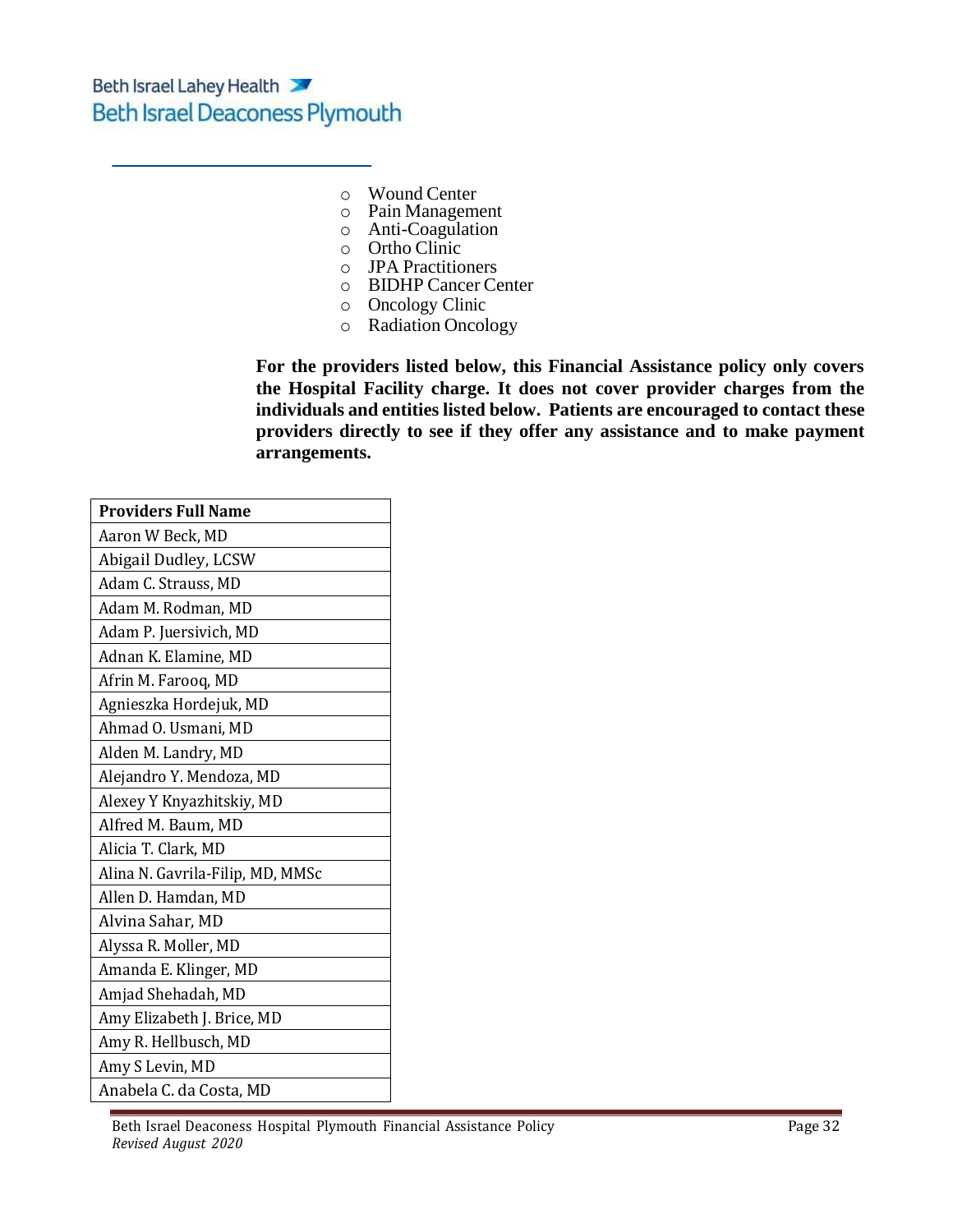| Andrew R. Junkin, MD           |
|--------------------------------|
| Angel Johnson, MD              |
| Anne-Sophie J. Gadenne, MD     |
| Antoine W. Badlissi, MD        |
| Antonio M. Garcia, DO          |
| Ari J. Kriegel, MD             |
| Arslan Talat, MD               |
| Arthur Blasberg, III, MD       |
| Asa L. Tapley, MD              |
| Ashima Srivastava, MD          |
| Babar I. Memon, MD             |
| Barbara A. Shephard, MD        |
| Barbara M. O'Brien, MD         |
| Barry I. Rosenblum, DPM        |
| Bassima J Abdallah, MD         |
| Benjamin M. Snyder, MD         |
| Bethany N. Roy, MD             |
| Bhavna Seth, MD                |
| Blair Johnson Wylie, MD        |
| Bradley A. Eisenberg, DO       |
| Brett J. Teran, DO             |
| Brett Simchowitz, MD           |
| Brian J. McManus, MD           |
| Brian P. O'Gara, MD            |
| Brigid M. O'Connor, MD         |
| Brittne Halford, MD            |
| C. Christopher Harootunian, DO |
| Caitlin L. Mann, MD            |
| Camilia R. Martin, MD          |
| Carla Ramas, MD                |
| Cassandra Dorvil, DO           |
| Catherine M. Matthys, MD       |
| Cecilia G. Moore, DPM          |
| Charbel M. Abou Rjeily, MD     |
| Charles D. Schaub, III, MD     |
| Chi Chang D. Siao, MD          |
| Chloe A. Zera, MD              |
| Christina L. Moreau, MD        |
| Christine A. Hamori, MD        |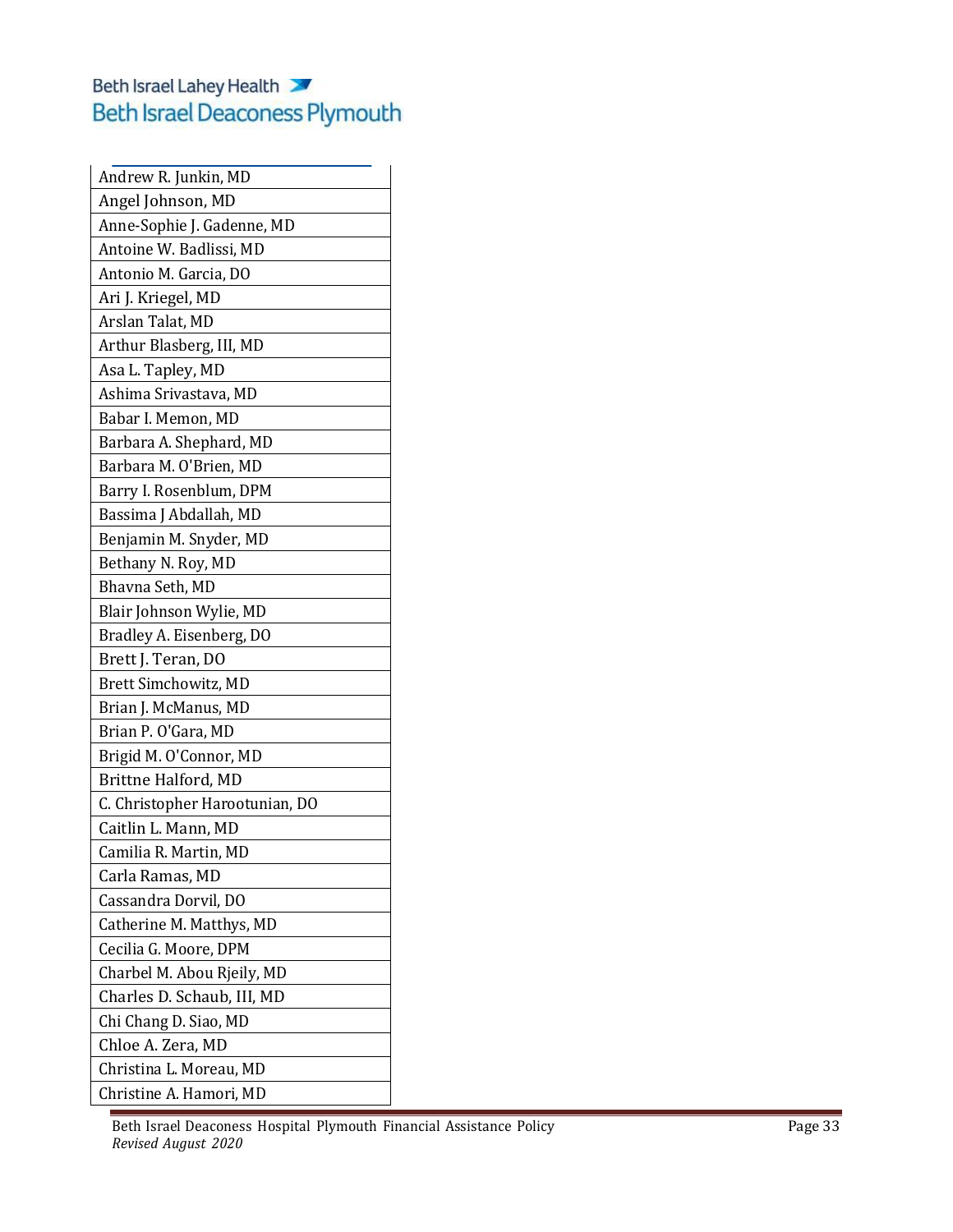| Christopher E. Coakley, MD             |
|----------------------------------------|
| Christopher J. Shestak, MD             |
| Christopher M. Garcia, MD              |
| Claire Yuenkwang Fung, MD              |
| Courtney M. McVey, MD                  |
| Cynthia C. Espanola, MD                |
| Dan K. Schwarz, MD                     |
| Daniel J. O'Connor, MD                 |
| Daniel J. Pallin, MD                   |
| Daniel James Israel, MD                |
| Daniel N. Ricotta, MD                  |
| Daniel Ray Gorin, MD                   |
| Daniel S. Kowalsky, MD                 |
| Daniel S. O'Brien, DDS                 |
| Daniele D. Olveczky, MD                |
| Daphna Y. Spiegel, MD                  |
| Dara Denise Brodsky, MD                |
| Dariusz M. Hordejuk, MD                |
| David C. DiBenedetto, DMD              |
| David Chen, MD                         |
| David Eric C. Searls, MD               |
| David F. Tague, MD                     |
| David K. Hardy, MD                     |
| David P. Gannon, MD                    |
| David R. Fulton, MD                    |
| David T. Chiu, MD                      |
| David Z. Grace, MD                     |
| Dawna L. Jones, MD                     |
| Deborah J. Kylander, MD                |
| DeWayne M. Pursley, MD, MPH            |
| Dominick A. Kistler, MD                |
| Donald S. Marks, MD                    |
| Douglas R. Porter, MD                  |
| Douglas Y. Mah, MD                     |
| Eddie F. Kadrmas, MD                   |
| Elizabeth Ann Hall, MD                 |
| Elizabeth Garcia-Lopez de Victoria, MD |
| Emily Biehl, LICSW                     |
| Emily D. Whitesel, MD                  |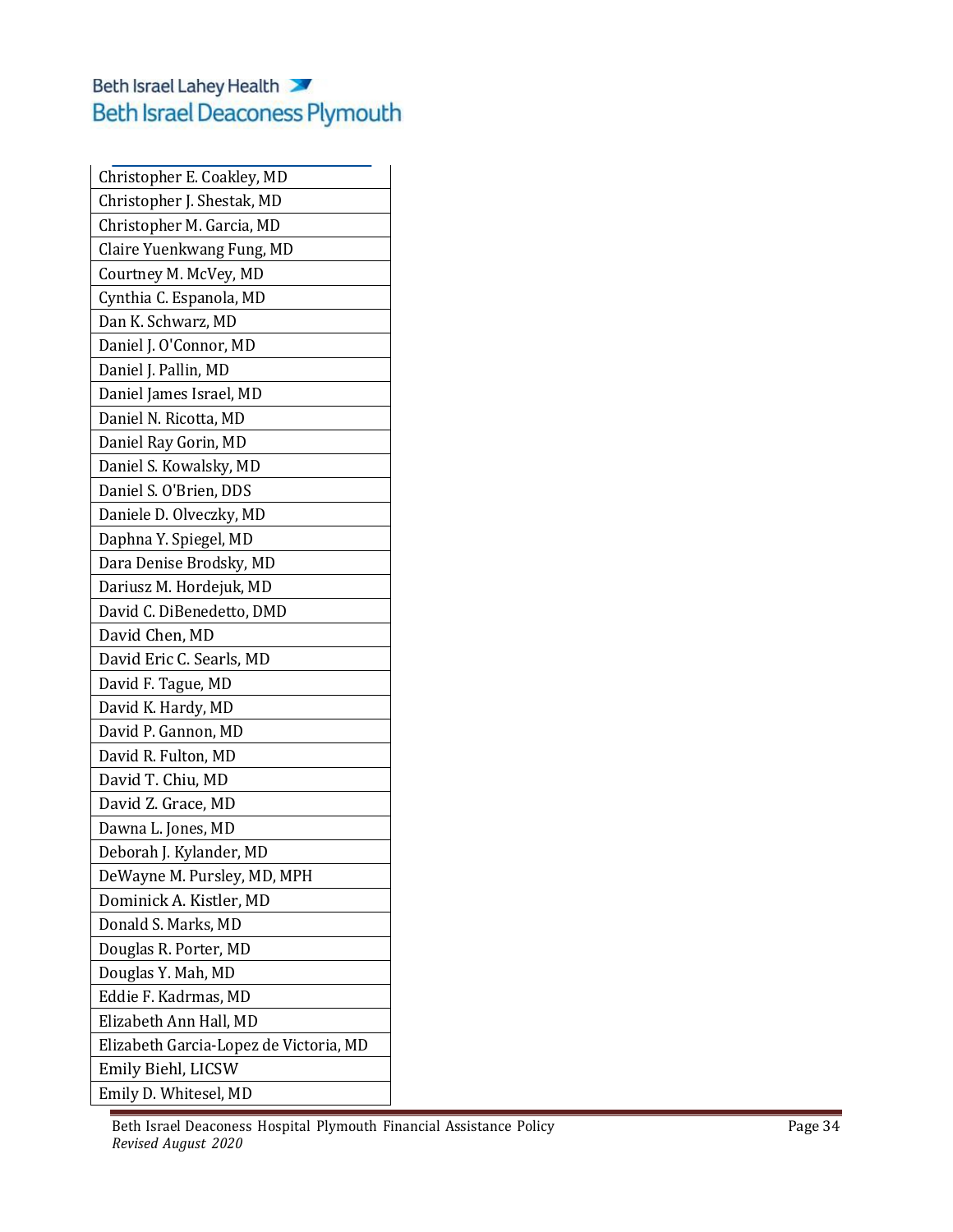| Emily M. Pepyne, DPM             |
|----------------------------------|
| Emmanuel Mensah, MD              |
| Eric A. Ardolino, MD             |
| Eric C. Hyder, MD                |
| Eric K. Min, MD                  |
| Eric P. Rightmire, MD            |
| Erik A. Henriksen, DPM           |
| Erin E. Truitt, MD               |
| Esther Daiki Kisseih, MD         |
| Fahed Darmoch, MD                |
| Francis P. Grenn, MD             |
| Francis S. Lam, MD               |
| Frank D. Chi, MD                 |
| Frank Welte, MD                  |
| Fred H. Kohanna, MD              |
| Frederick D. Wax, MD             |
| Gaurav Gharti-Chhetri, MD        |
| George I. Dekki, MD              |
| George J. Cuchural, Jr., MD      |
| Gerald J. Maher, DMD             |
| Ghania Y. El Akiki, MD           |
| Glenn A. Branca, DDS             |
| Gottfried Schlaug, MD, PhD       |
| Gregg Sydow, MD                  |
| Gregory C. Salber, MD            |
| Gregory J. Robke, MD             |
| Halward M. Blegen, III, MD       |
| Harold Welch, MD                 |
| Heidi K. Wennemer, DO            |
| Henry J. Kriegstein, MD          |
| Imad J. Bahhady, MD              |
| Injil Abu Bakar, MD              |
| Ivan D. Frantz, III, MD          |
| Jacquelyn H. Durand, PA          |
| James Chuen-Chieh Chen, MD       |
| James Howard Sloves, MD          |
| James P. Wargovich, MD           |
| James R. Giddings, MD            |
| Jane B. Gauriloff-Rothenberg, MD |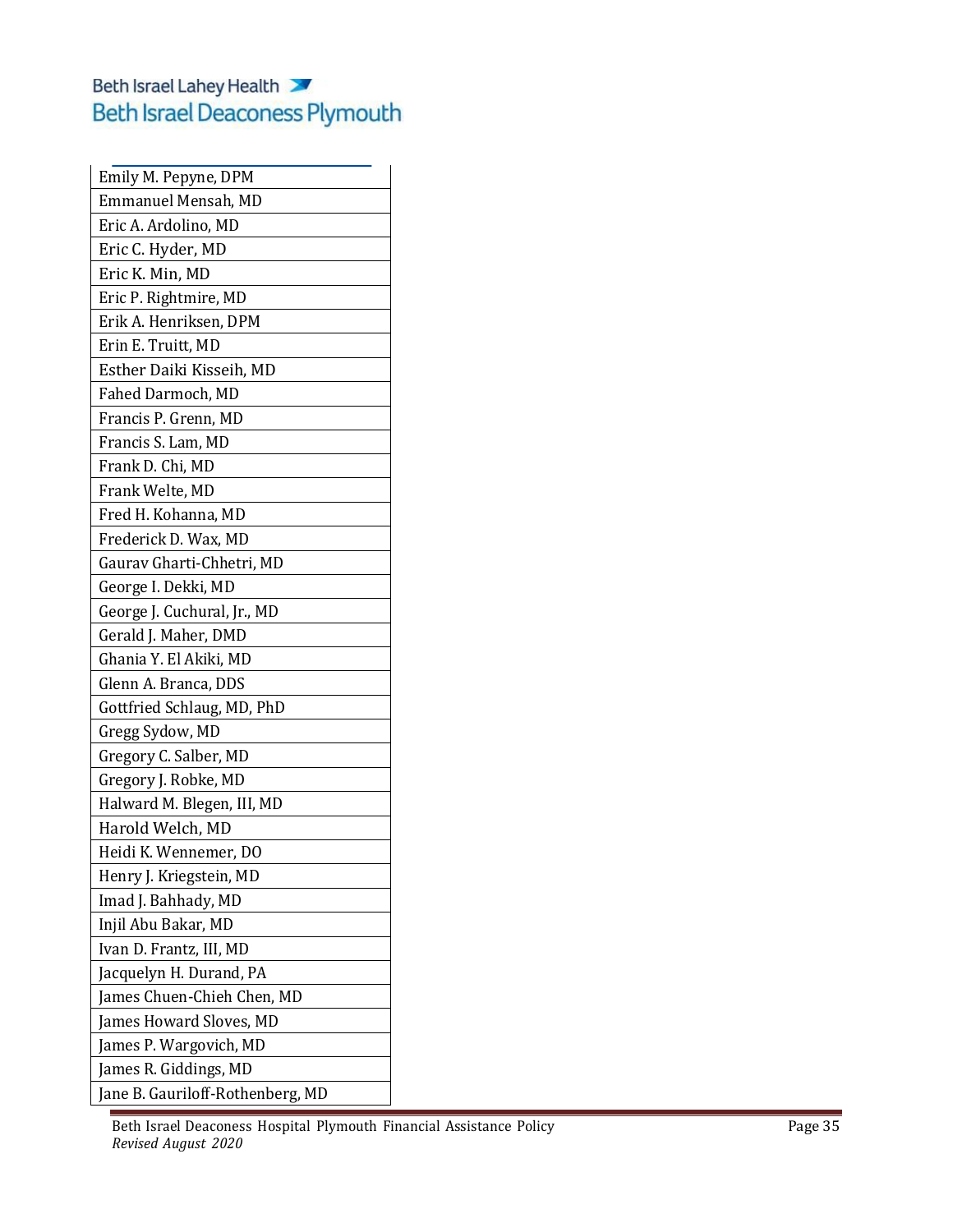| Jannell F. Henderson, MD  |
|---------------------------|
| Jared C. Grochowsky, MD   |
| Jason C. Fanuele, Jr., MD |
| Jay G. Stearns, MD        |
| Jay H. Donohoo, MD        |
| Jazmin C. Munoz, MD       |
| Jeannine J. Stanwood, MD  |
| Jeffrey D. Rediger, MD    |
| Jeffrey N. Farber, MD     |
| Jenna L. Sherman, MD      |
| Jenny E. Freeman, MD      |
| Jessica R. Berwick, MD    |
| Jessica S. Walsh, DO      |
| Joan H Sutcliffe, MD      |
| John A. F. Zupancic, MD   |
| John E. Alexander, MD     |
| John Edward Crouch, MD    |
| John J. Costa, MD         |
| John J. Costa, MD         |
| John J. Wang, MD          |
| John K. Chang, MD         |
| John M. Wengryn, MD       |
| John P. Caldwell, MD      |
| Jonathan A. Miller, DPM   |
| Jonathan D. Goldman, MD   |
| Jonathan Rhodes, MD       |
| Jonathan S. Litt, MD      |
| Joseph Frank Zabilski, MD |
| Joseph G. Todaro, MD      |
| Joseph Michael Rozell, MD |
| Josephine A. Cool, MD     |
| Joshua A. Davis, MD       |
| Julia A. Kenniston, MD    |
| Julia Blum Caton, MD      |
| Justin S. Holtzman, MD    |
| Justine I. Blum, MD       |
| Kanita Beba Abadal, MD    |
| Katerina L. Byanova, MD   |
| Katherine J. Ayers, MD    |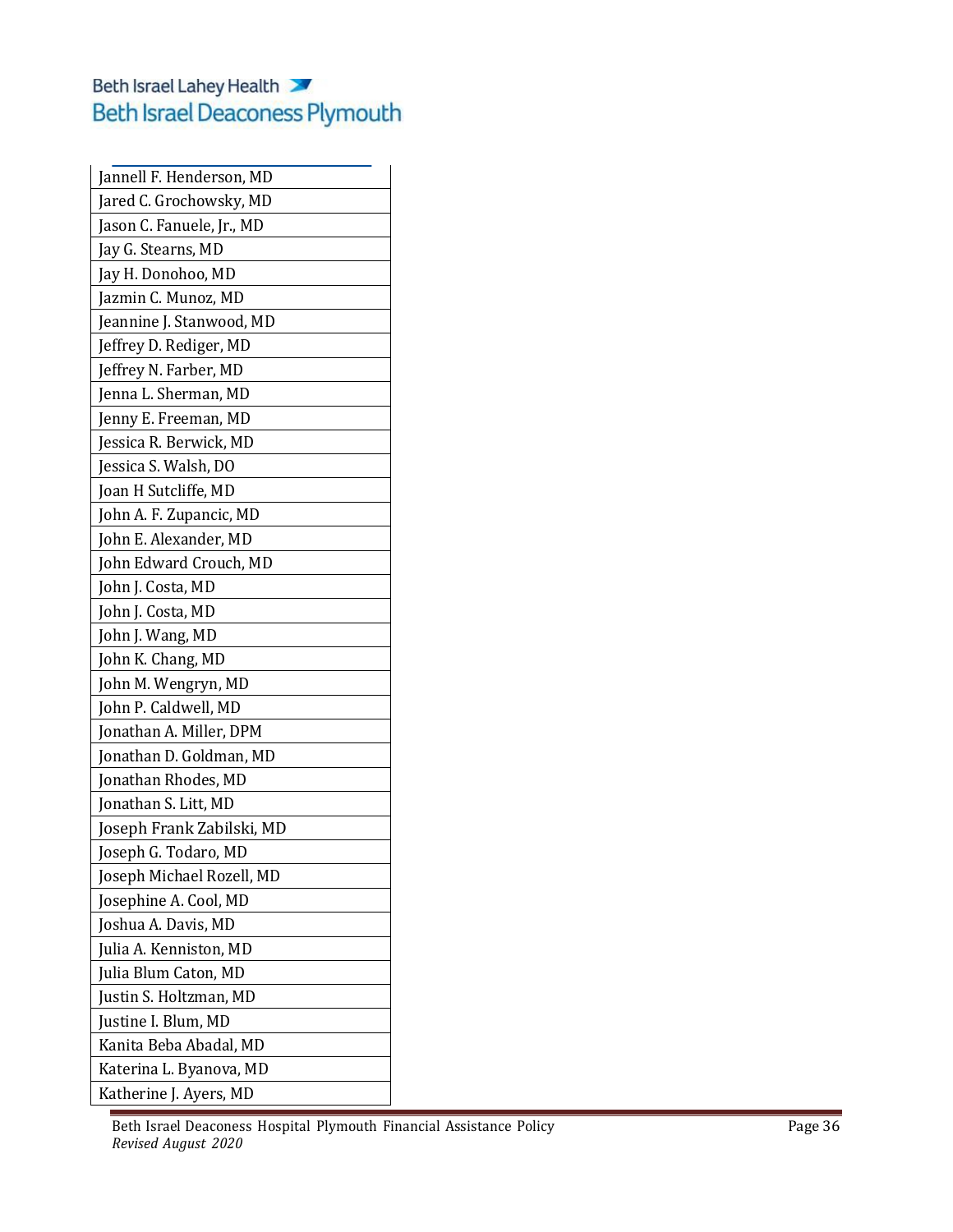| Kathleen Anne Lee-Sarwar, MD   |
|--------------------------------|
| Kenneth M. Reed, MD            |
| Ketan C Davae, MD              |
| Kevin A. Winters, MD           |
| Khaled A. Yehia, MD            |
| Khaled Sheikh Qasem, MD        |
| Kimberly Ann Lonis-Scheub, MD  |
| Kimberly J. Burkholz, MD       |
| Kirsten M. Courtade, MD        |
| Kurtus A. Dafford, MD          |
| Kyle W. Trecartin, MD          |
| Lara K. Butler, MD             |
| Lauren E. Strazzula, MD        |
| Le Min, MD                     |
| Leila A. Bodie, MD             |
| Leo R. Muido, MD               |
| Lesley E. Jackson, MD          |
| Leslie A. Garrett, MD          |
| Lily S. Cheung, MD             |
| Liudvikas J. Jagminas, MD      |
| Lois M. Townshend, MD          |
| Lon R. Steinberg, MD           |
| Lopamudra Acharya, MD          |
| Madhu Siddeswarappa, MD        |
| Magdy H. Selim, MD, PhD        |
| Mahmoud Abu Hazeem, MD         |
| Marc B. Garnick, MD            |
| Marc Fisher, MD                |
| Marcos Sastre, MD              |
| Margaret F. Everett, MD        |
| Maria F. Nardell, MD           |
| Maria Isabella L. Rosasco, MD  |
| Maria Kritsineli, DMD          |
| Marie-France Poulin, MD        |
| Marietta K. Calisto-Cooney, MD |
| Marisa B. Roberts, MD          |
| Mark E. Alexander, MD          |
| Mark J. Eubanks, MD            |
| Mark J. Tenerowicz, MD         |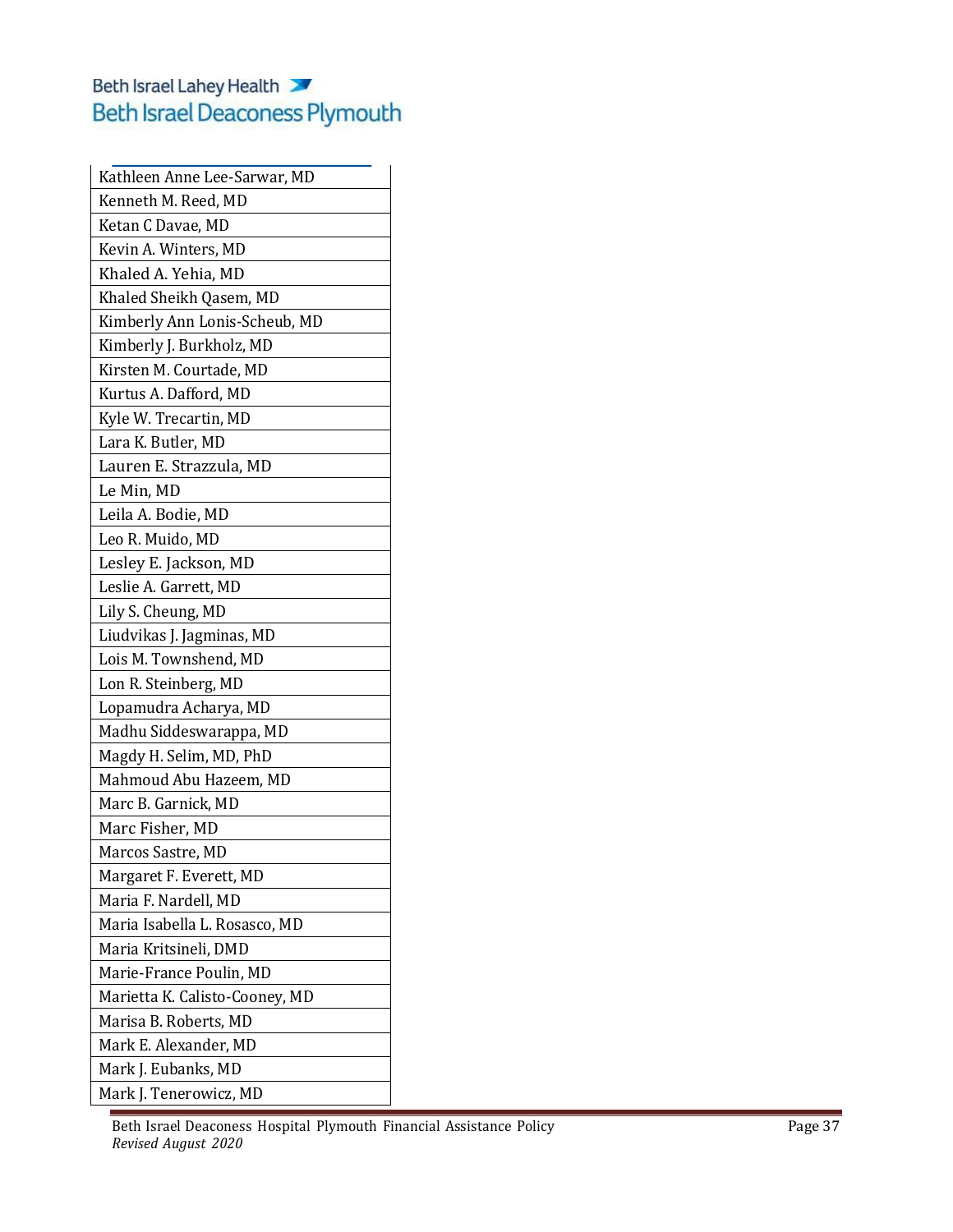| Mark Peter De-Matteo, MD    |
|-----------------------------|
| Mary Ann Stevenson, MD, PhD |
| Matthew M. Hall, MD         |
| Matthew P. Adlestein, MD    |
| Mead F. Northrop, MD        |
| Meenakshi Kundi-Sharma, MD  |
| Megan J. Collyer, MD        |
| Meredith P. Gilson, MD      |
| Micah T. Eades, MD          |
| Michael A. Geffin, MD       |
| Michael A. Snyder, MD       |
| Michael F. Oats, MD         |
| Michael J. Curran, Sr., MD  |
| Michael J. Skonieczny, DPM  |
| Michael J. Smith, DO        |
| Michael Loy Cobb, MD        |
| Michael P. Curry, MD        |
| Michael Semenovski, MD      |
| Michaella F. Dziedzic, DO   |
| Millie A. Ferres, MD        |
| Mitchell A. Izower, MD      |
| Mitchell L. Oliver, MD      |
| Mitchell W. Ross, MD        |
| Monica Midha, MD            |
| Muhammad F. Mubarak, MD     |
| Munish Gupta, MD            |
| Nadia K. Waheed, MD         |
| Najam Zaidi, MD             |
| Navid A. Ardakani, MD       |
| Navid Bouzari, MD           |
| Neal A. Biddick, MD         |
| Neil L. Pitzer, MD          |
| Nibal A. Harati, MD         |
| Nicholas D. Patchett, MD    |
| Niyomi K Gandhi, MD         |
| Olivia M. Diamond, MD       |
| Oneda Haxhistasa, MD        |
| Oren J. Mechanic, MD        |
| Paige A. Szymanowski, MD    |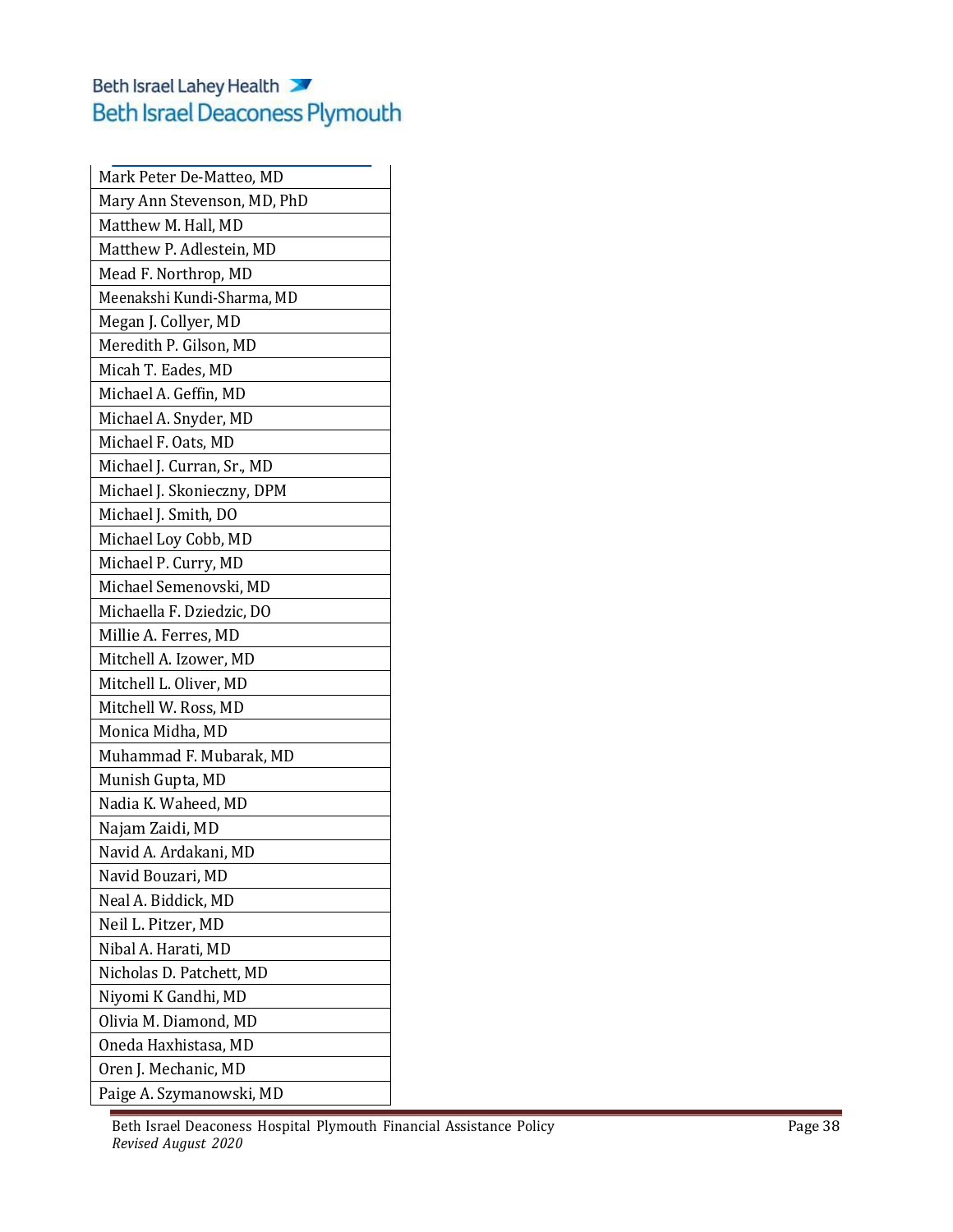| Panagiotis T. Vlagopoulos, MD |
|-------------------------------|
| Paul Francis Miraglia, DDS    |
| Paula M. Marella, DPM         |
| Paula M. Marella, DPM         |
| Peter E. Bentivegna, MD       |
| Peter M. McIver, MD           |
| Phillip Molloy, MD            |
| Piotr Lazowski, MD            |
| Qian Zhao, MD                 |
| Raafat I. Attia Hanna, MD     |
| Rachel L. Gross, MD           |
| Rachel L. Hensel, MD          |
| Rafi Skowronski, MD           |
| Rahul D. Pawar, MD            |
| Rajasekhar Tanikella, MD      |
| Ramya Radhakrishnan, MD       |
| Ramzi W. Saad, MD             |
| Reza Fazel, MD                |
| Ricardo A. Pollitt, MD        |
| Richard C. Venditti, MD       |
| Richard F. Eisen, MD          |
| Richard I. Whyte, MD          |
| Richard S. Pieters, Jr., MD   |
| Richard W. Strecker, MD       |
| Ritu R. Sarin, MD             |
| Robb D. Kociol, MD            |
| Robert E. Olson, MD           |
| Robert G. Nahill, MD          |
| Robert L. Geggel, MD          |
| Rohan Sen, MD                 |
| Ron Avraham, MD               |
| Saba Khokhar, MD              |
| Sajid Y. Saraf, MD            |
| Samad S. Khan, MD             |
| Samantha E. Blank, MD         |
| Sandeep Kumar, MD             |
| Sandra L. MacDonald, DMD      |
| Sarah McDevitt, NP            |
| Sarah N. Kunz, MD             |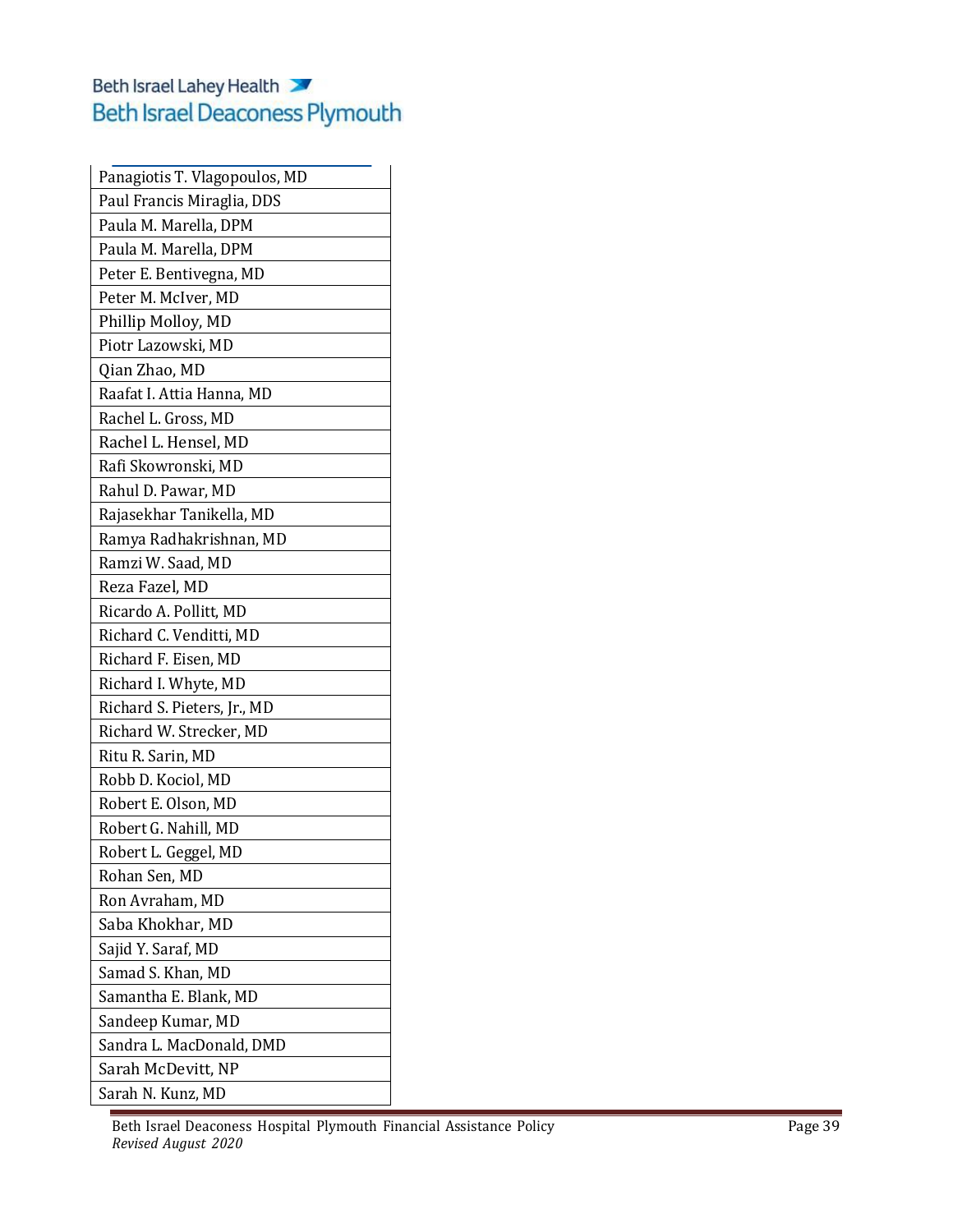| Saraswathi Devi V. Muppana, MD |
|--------------------------------|
| Satya S. Dondapati, MD         |
| Saurav Luthra, MD              |
| Scott A. Shainker, DO          |
| Scott R. Fairfield, MD         |
| Shamai A. Grossman, MD         |
| Sherifat A. Hinchey, MD, MPH   |
| Shimon Segal, MD               |
| Shree Lata Radhakrishnan, MD   |
| Siddhant Datta, MD             |
| Simon M. Cornelissen, MD       |
| Stephen C. Kaplan, MD          |
| Stephen Craig Gillard, MD      |
| Stephen Delia, MD              |
| Stephen K. Epstein, MD         |
| Stephen R. Dube, MD            |
| Steven K. Leckie, MD           |
| Steven T. Sommerville, MD      |
| Steven V. Aveni, DDS           |
| Subarna Shrestha, MD           |
| Sumit Pathy, MD                |
| Susan K. McGirr, MD            |
| Susanne Hay, MD                |
| Sushil K. Singh, MD            |
| Syed Hammad H. Jafri, MD       |
| Syed M. Tahir, MD              |
| Tanya Doan, MD                 |
| Taro Aikawa, MD                |
| Tenny J. Thomas, MD            |
| Terrance Lee, MD               |
| Tharwat A. Mikhael-Hanna, MD   |
| Theodore Lo, MD                |
| Thomas G. Cody, MD             |
| Thomas Ku, DO                  |
| Timmy Ho, MD                   |
| Timur T. Graham, MD            |
| Tina Islam, MD                 |
| Tivon I. Sidorsky, MD          |
| Toseef Khan, MD                |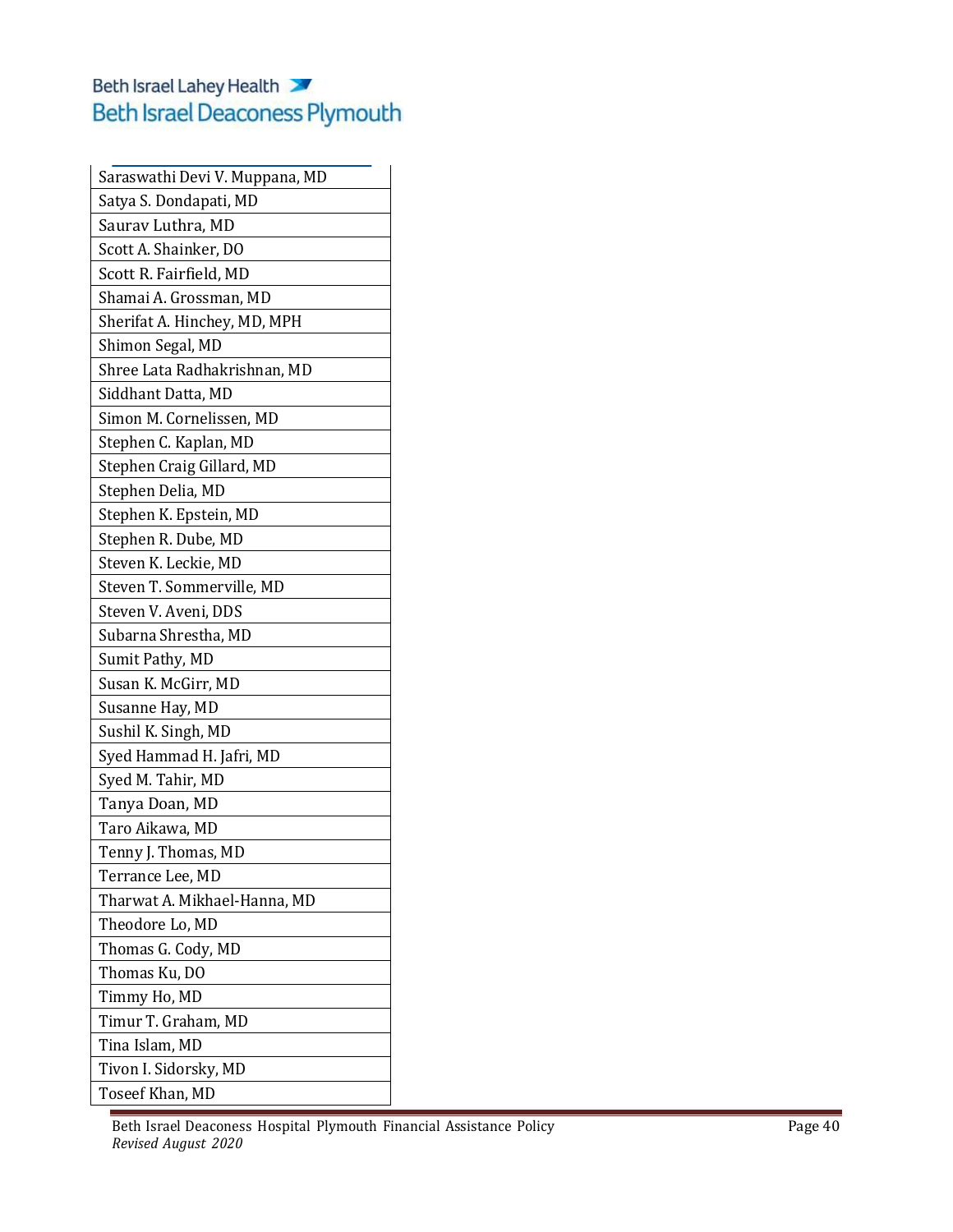| Trevor C. Morrison, MD         |
|--------------------------------|
| Vasileios-Arsenios Lioutas, MD |
| Vijay C. Kannan, MD            |
| Vishal Jain, MD                |
| Vladimir Mushailov, MD         |
| Wael F. Al-Husami, MD          |
| Walter G. Stanwood, MD         |
| Wei Gen Li, MD                 |
| Wendy Elaine Zimmer, MD        |
| Wesley M. Stonely, MD          |
| William F. Lane, DMD           |
| William G. Griever, MD         |
| William R. Phillips, Jr., MD   |
| Xiao Wang, MD                  |
| Xiao Yang, MD                  |
| Xiaolong S. Liu, MD            |
| Yvette G. Youssef, MD          |
| Zahir Kanjee-Khoja, MD         |
| Ziva Stauber, MD               |
|                                |

Updated 07/2022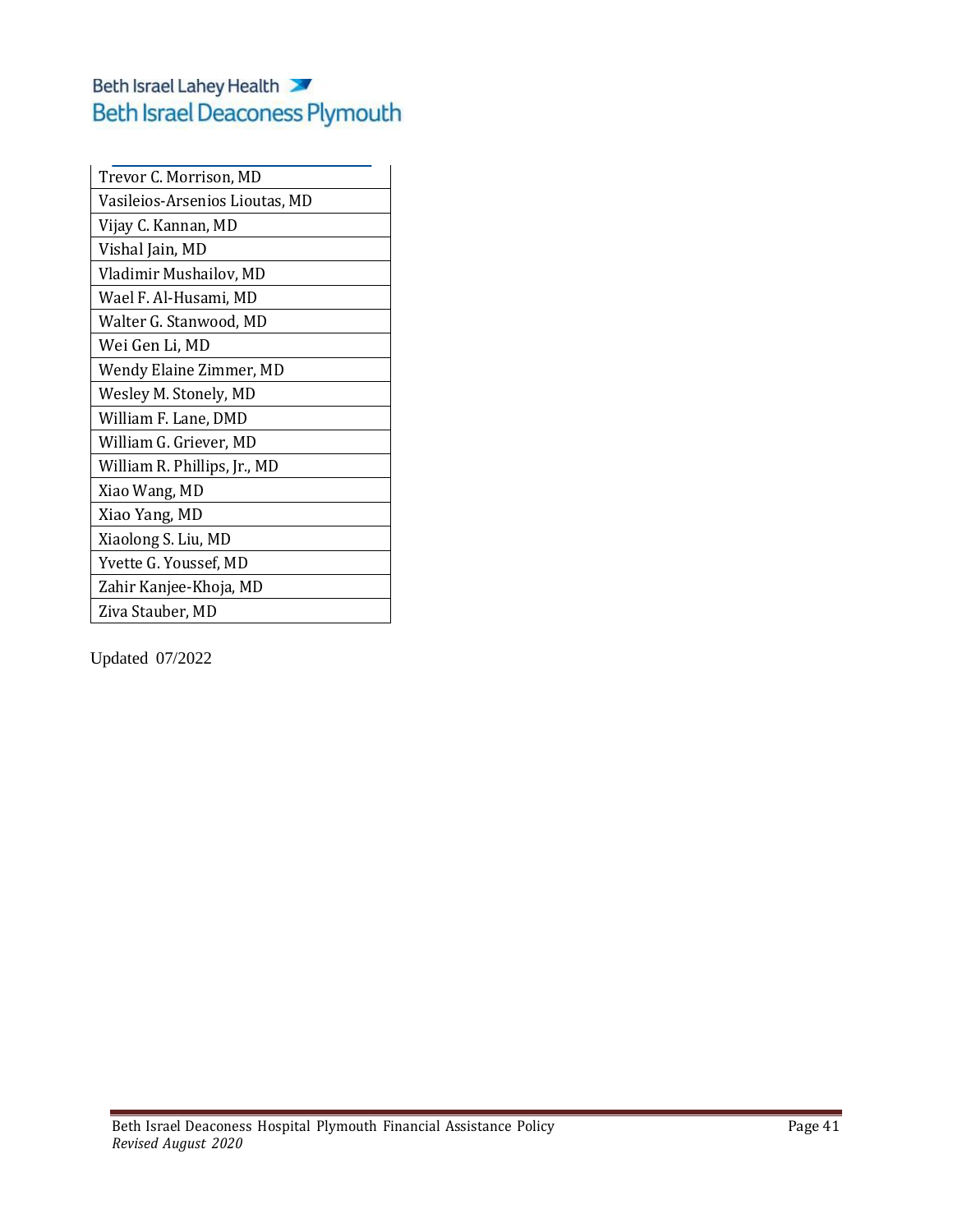## **Appendix 6**

#### **Public Access to Documents**

Information on the BIDHP Financial Assistance Policy, Plain Language Summary, Financial Assistance Application, Medical Hardship Application and the BIDHP Credit and Collection Policy will be made available to patients and the community served by BIDHP through a variety of sources, free of charge:

1. Patients and Guarantors may request copies of all documents pertaining to Financial Assistance and Credit and Collections, and may request assistance in completing both the Financial Assistance and Medical Hardship Applications, via phone, mail or in person at:

BIDHP Financial Counseling Unit Emergency Department South Pavilion Lobby

Plymouth, MA 02360 (508) 830-2057 / (508) 830-2775

2. Patients and Guarantors may download copies of all documents pertaining to Financial Assistance and Credit and Collection Policy via the BIDHP public website: <http://www.bidplymouth.org/body.cfm?id=90>

The Financial Assistance Policy, Plain Language Summary, Financial Assistance Application, Medical Hardship Application and Credit and Collection Policy will be translated into any language that is the primary language spoken by the lessor of 1,000 people or 5% of the residents in the communityserved by BIDHP.

BIDHP has posted notices (signs) of availability of Financial Assistance as outlined in this policy in the following locations:

- 1. General admissions, patient access, waiting/registration areas, or equivalent, including, for the avoidance of doubt, the emergency department's waiting/registration area;
- 2. Waiting/registration areas or equivalent of off-site hospital-licensed facilities;
- 3. Patient financial counselor areas.